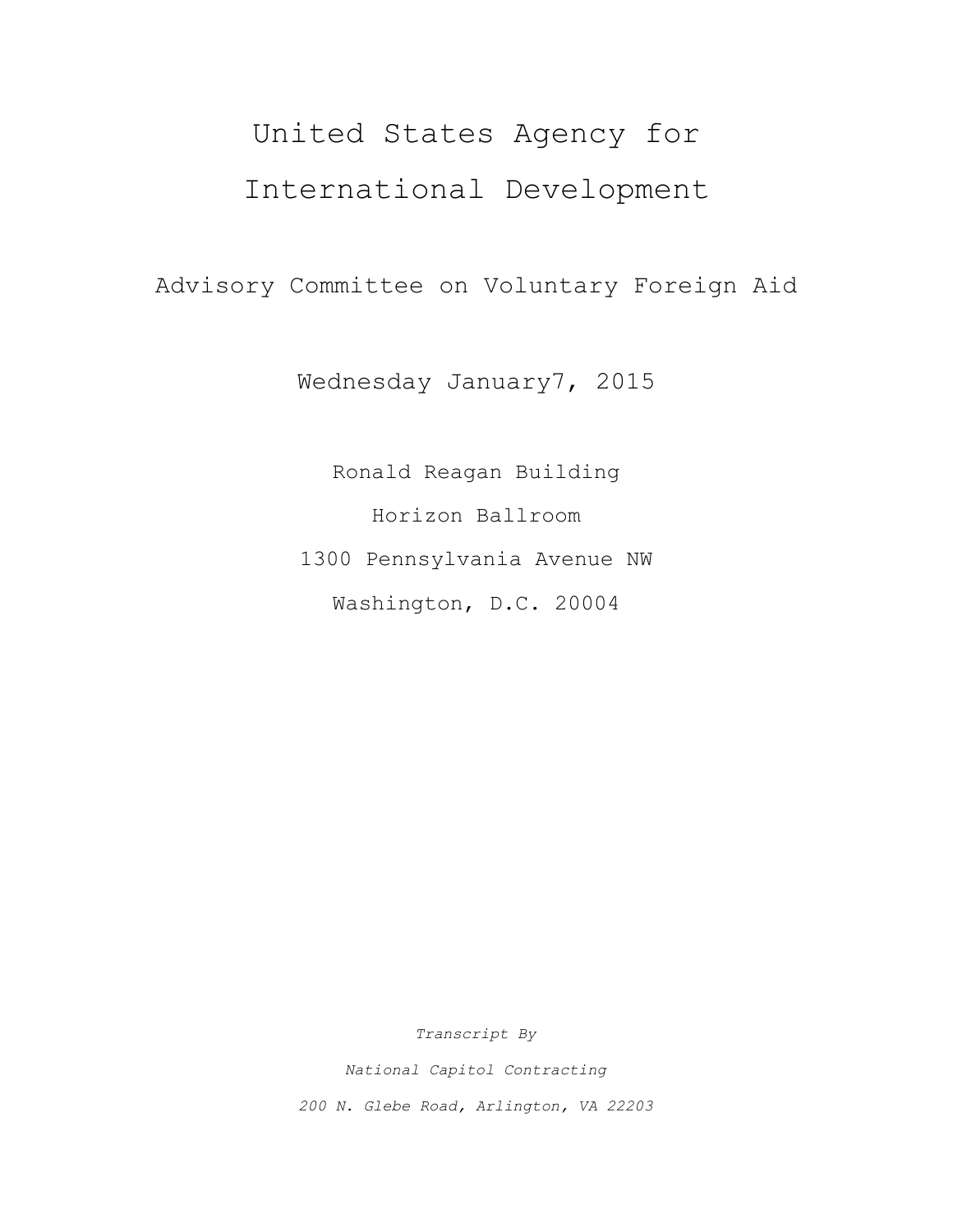# INDEX OF SPEAKERS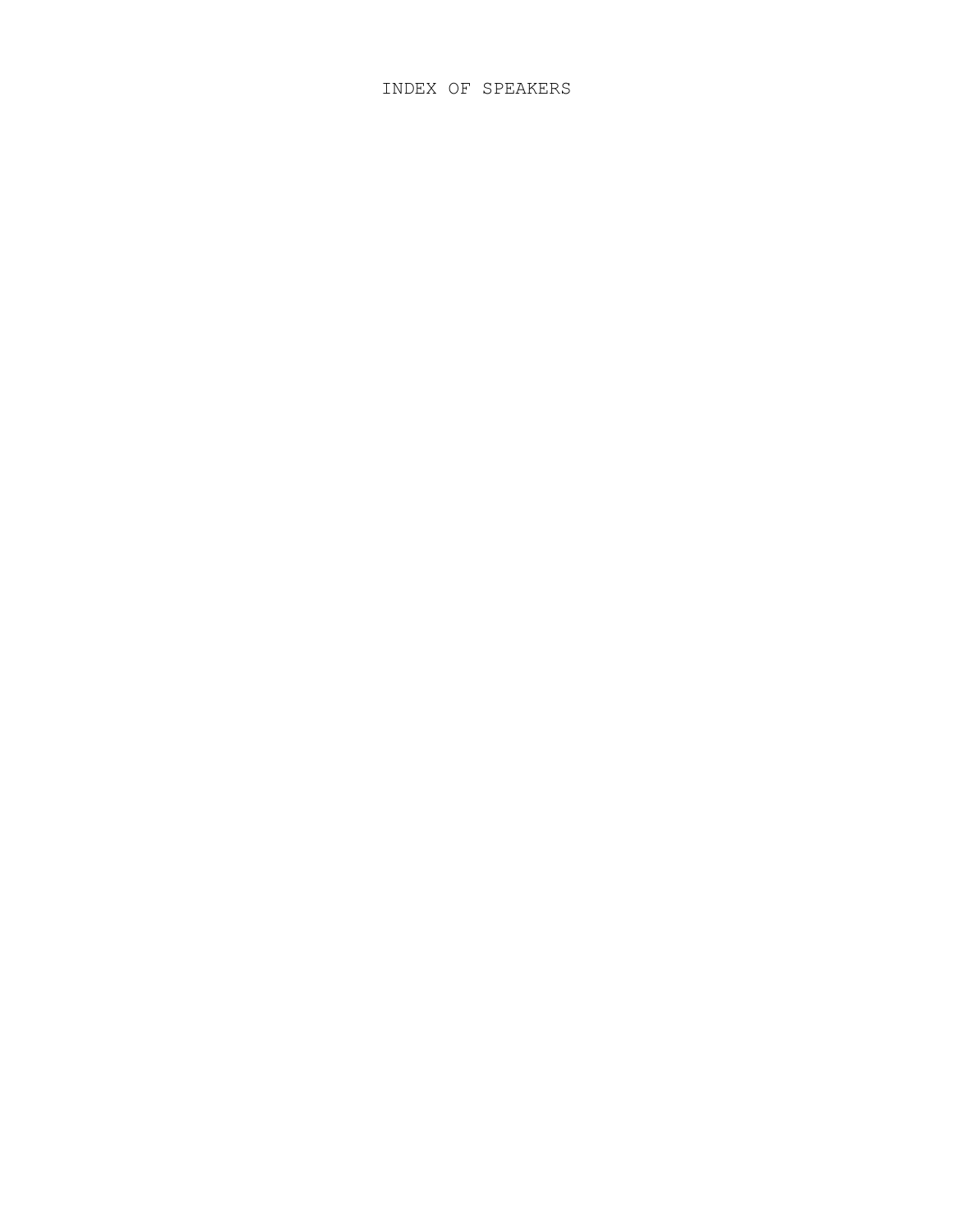JACK LESLIE: All right, the administrator has joined us. I didn't want to have to say goodbye to him without him being here --

#### [laughter]

--so we needed to wait, but welcome all of you. I'm Jack Leslie. I'm chairman of ACVFA, and thank you all for joining us this afternoon. As we begin a new year, we certainly face a whole set of new challenges and opportunities in our mission to end extreme poverty and promote development of resilient democratic societies. And in many respects, I think this is a year that promises to be a year of transition and transformation. We will solidify the post-2015 agenda and agree on new goals for international development, and we'll explore those issues in two sessions this afternoon.

First, you'll hear from experts on the upcoming financing for development conference that will take place in Addis later this summer. And then, we'll have a broader discussion on the post-2015 agenda lead by David Beckmann of Bread for the World. Of course, it's also going to be a transition year here at USAID as Raj Shah has announced that he'll be stepping down as Administrator shortly. So before we started the meeting, I just wanted to take a few moments to thank my friend Raj for his five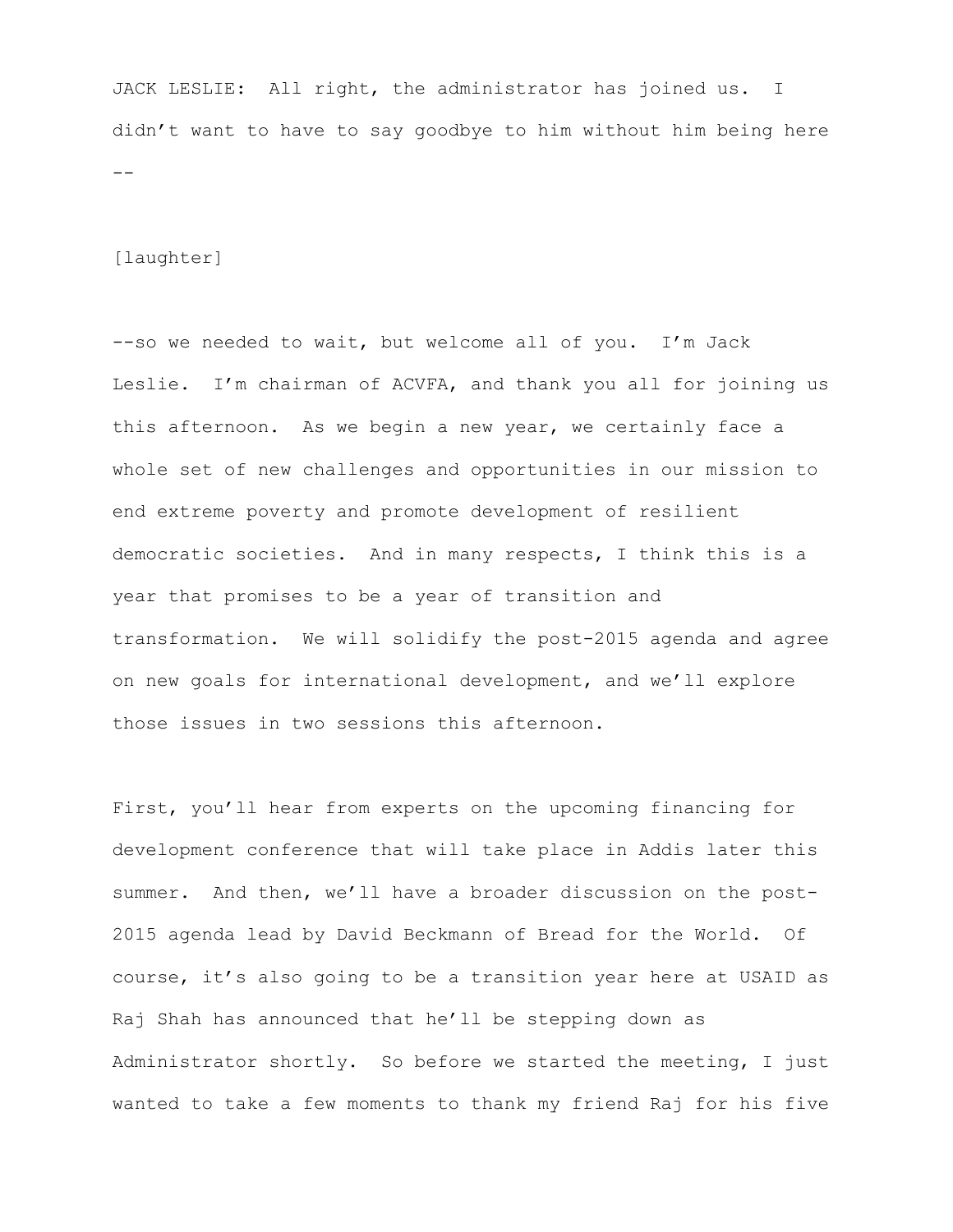years of service.

Speaking of transformation, I don't think we have had a more transformative Administrator since this Agency was founded. He came into the Agency when things were pretty bleak, and within just a couple of weeks, you may recall, he found himself immersed in the Haitian earthquake crisis. It was an agency that needed leadership with vision, a leader who had the courage and the insight to bring about sweeping reform, and indeed, I think that's Raj's enduring legacy. In many ways, I think Raj also arrived here at an inflection point for international development.

When USAID was founded in the 1960s, official development assistance represented 70 percent of all of the capital flows to developing countries. Today, foreign aid makes up just 13 percent. What's made the difference, of course, is primarily private investment and a much more active NGO community. And so, our foreign assistance strategy needed to be changed, and Raj set about reforming the Agency with USAID Forward. He brought in thousands of new people and set them in a direction with a much greater clarity of purpose and mission.

And he and his extraordinary staff have recognized that this new era of foreign assistance required partnership and innovation.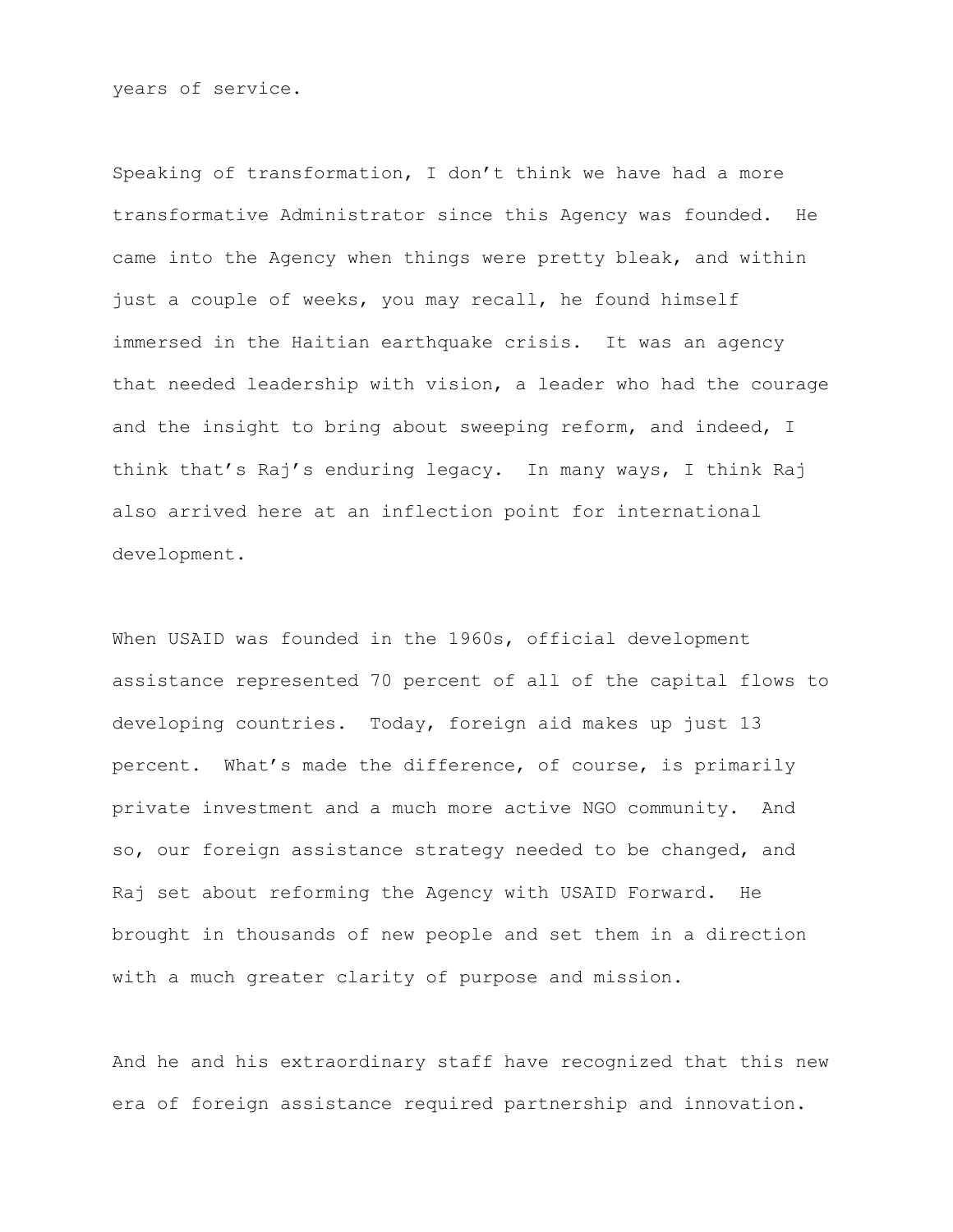Partnerships like Feed the Future, Power Africa, and harnessing innovation through the new U.S. Global Development Lab. It's really these that are his extraordinary legacies of achievements. But beyond the institutional changes, I know Raj most wants to be remembered for the impact on people. Whether it's the 6 million children who saw their fifth birthdays who otherwise wouldn't have, or the millions of small holder farmers who have seen their yields transform, or those in Africa whose lives have been changed because of access to 60 million new electricity connections. These are the people that we serve, and their lives have been transformed because of the tireless efforts of Raj Shah and all of these he leads here at USAID.

We were talking about this a little earlier and I think a number of us mentioned the point that the test of real leadership is how you leave the institution behind. And we are blessed, I think, with an extraordinarily talented leadership team at USAID. It's a strong team and I know it's a team that's going to take these challenges ahead and deal with them in a very forceful way. I've known Raj since his days at the Gates Foundation, and I knew from the first day I met him that he was destined for great things. And it's been wonderful watching him bring his vision to reality, and as he brings this next chapter to a close, it'll also be fun to watch him tackle the next challenge. So please join me in thanking Raj for his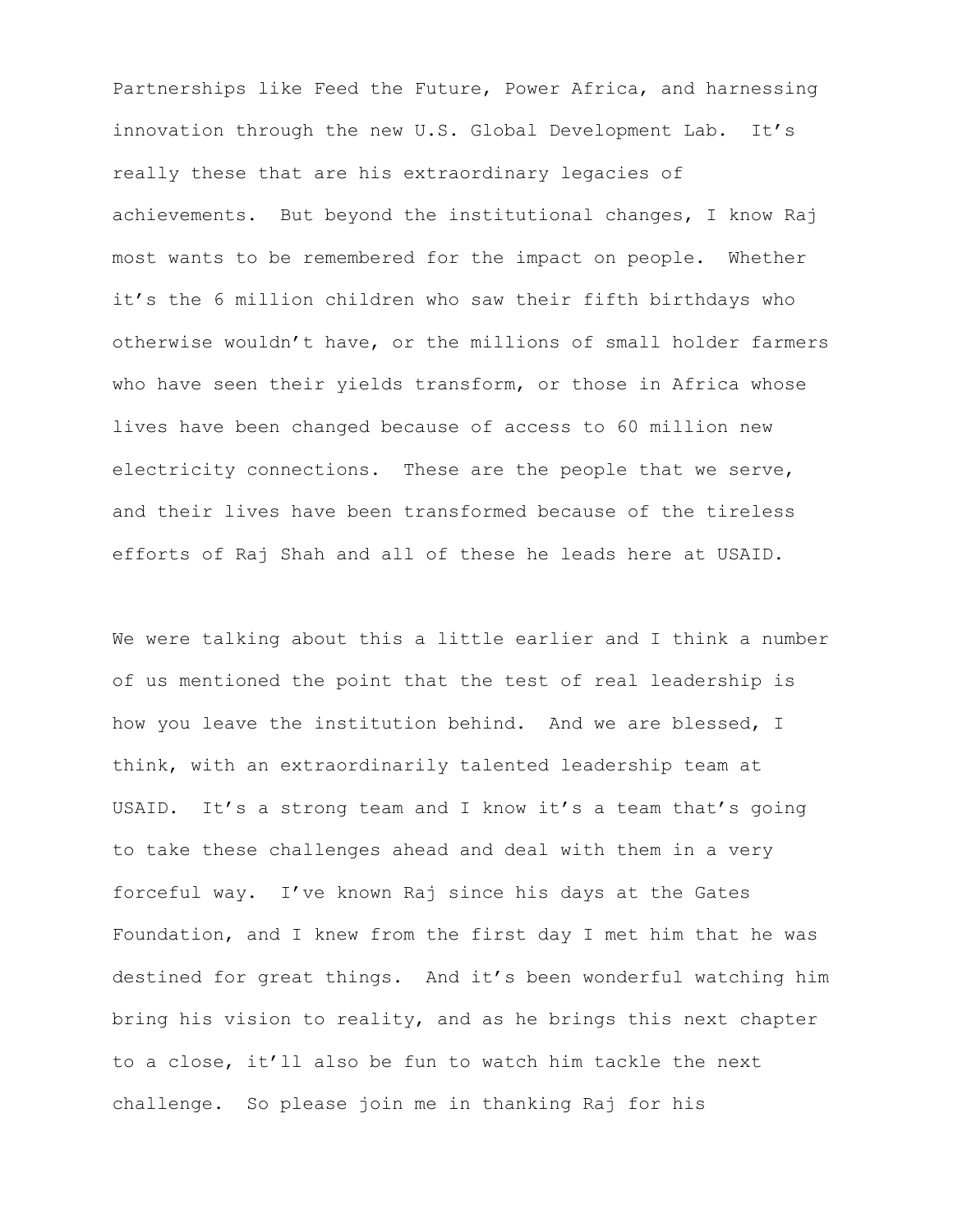exceptional service and welcome him to the stage.

## [applause]

RAJIV SHAH: Thank you, Jack. Twice today now I'm speechless following you. And so I'm very grateful for your kind remarks. I'm very grateful for all of you for being here and supporting the ACVFA Board and the USAID team, Jayne, and then the whole group that depends so much on this Board for leadership, support, accountability, insight, and sometimes just a little boost when things are tough.

I wanted to let you know that one of the things that has surprised me about public service and being in government is just how important these external boards are to our ability to perform, and I told the group this in a private session earlier today. I honestly don't believe that had it not been for Jack and his leadership, and had it not been for the outstanding members of this group that come together of their own free will and their own free time, and volunteer for subcommittees, and take on tasks and responsibilities, and come talk to the leadership and staff of the Agency at retreats and sessions, and do work for us on the Hill, all for no compensation other than a relatively low-cost lunch every now and then. We simply would not have been able to make the decisions and the reforms and the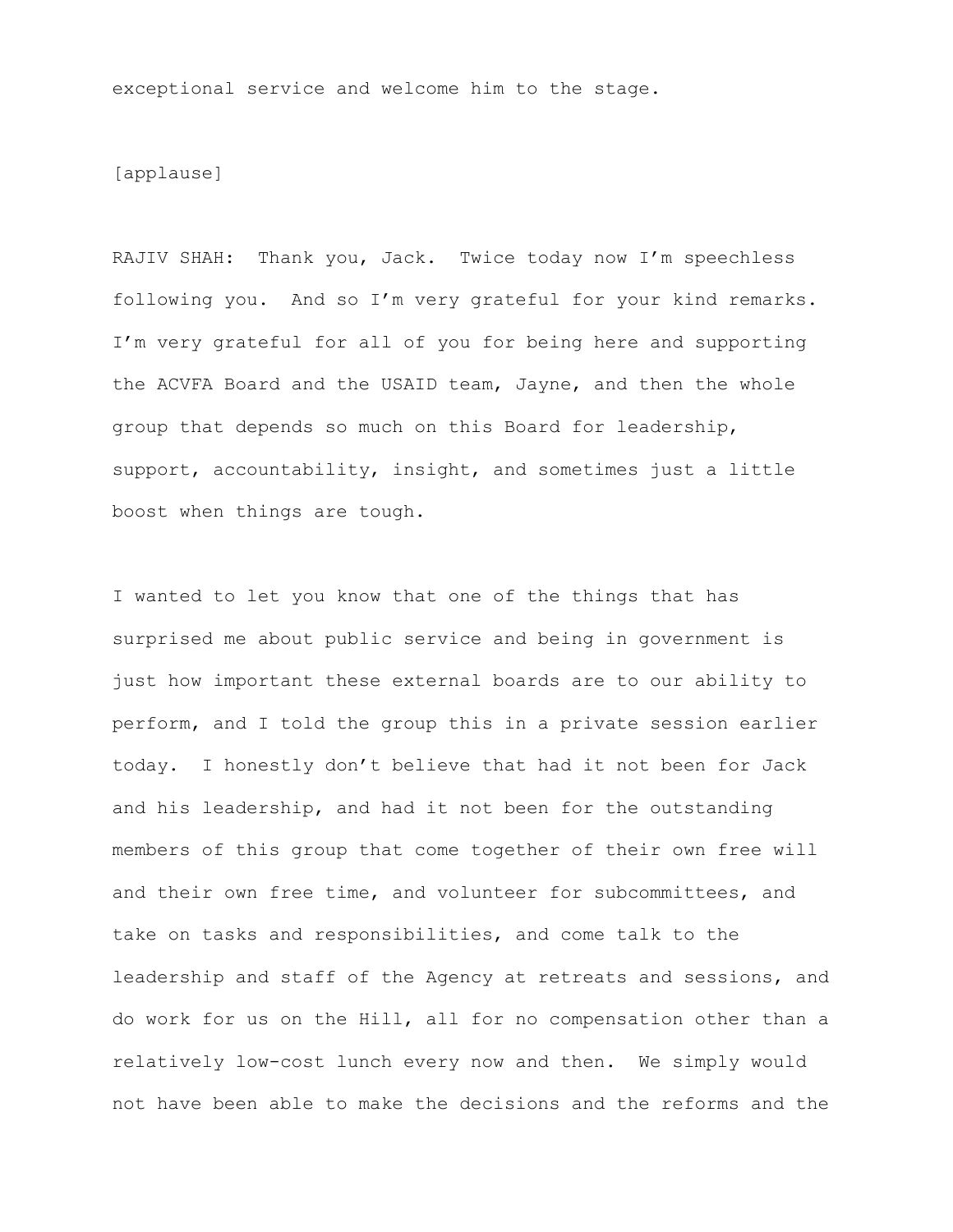progress, and build the political support we have been able to build to revitalize this Agency and our development mission. And so, I'd like to take a moment, I know this is perhaps a little lengthy, but I just want to mention the names of the members of the Board because they really do deserve our broadest thanks and recognition.

First, Jack Leslie, who is an extraordinary friend and colleague who I asked to chair this personally and asked to extend his chairmanship personally, and will continue to ask him to stay committed because he does an extraordinary job and adds tremendous value to our country's mission. David Beckmann, whom you all know as just a special leader who brings a lot of heart and passion and capacity to this work. Jim Boomgard, who leads DAI and does outstanding work in that capacity. Nancy Boswell, who has pushed us from time to time to be more focused on transparency and governance issues appropriately. The team at USGLC lead by Liz Schrayer, but also Ashley Chang and others who have stepped in at times, have been instrumental and essential to helping broaden our perspective about how to build support for our work.

Ralph Cicerone, who is not here but who has helped mobilize scientific communities on behalf of our efforts. Sam Worthington, whom we all believe is on holiday somewhere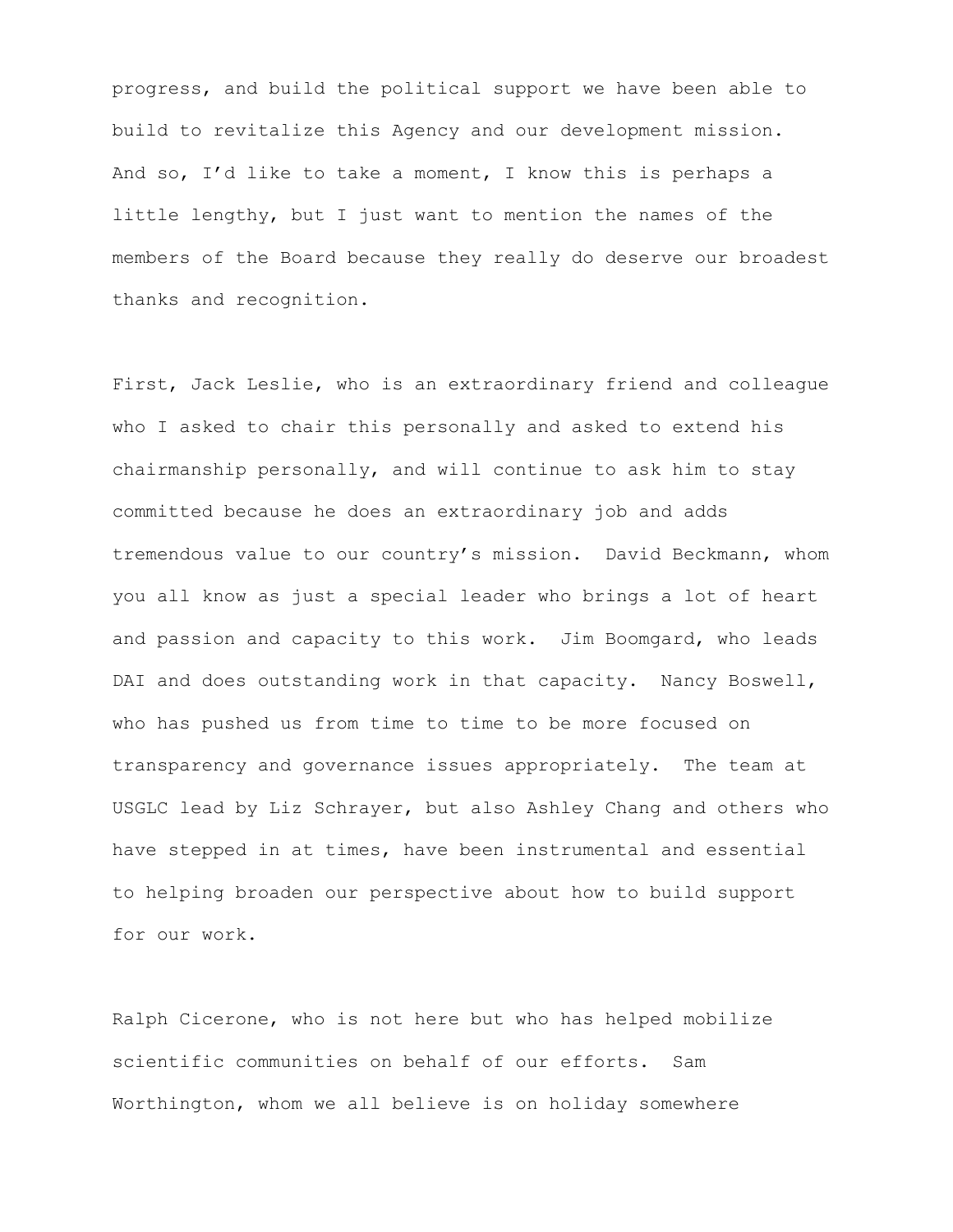thinking great thoughts. But he and his team, Lindsay Coates and others, have made a big difference for us. Helene Gayle at CARE, Ann Goddard at Child Fund. So many others. Charles Lyons -- is Chip still here? Who is just an extraordinary thinker and spent his whole life committed to these types of issues as the head of the Pediatric Aids Foundation. We generally benefit from the insights of some of our team members from abroad by phone, but NdidiNuweneli is one who has always been there in Africa and here. Will Warshauer, who we welcome to the Board, congratulations on your appointment at TechnoServe and thank you for committing yourself to this outstanding group and excellent endeavor. Ken Wollack, who needs no real introduction, but is our conscious and our guide on so many issues. Carolyn Woo, thank you for your leadership and being so creative in engaging on such a broad range of issues.

And there are so many folks who are not here but who have really put in a lot of time and effort that I do want to mention. PatrickAwuah, the outstanding president of a university called Ashesi in Ghana. Maria Eitel who leads the Nike Foundation.Anwar Khan and his colleagues at Islamic Relief.AsimKhwaja, a brilliant economist at the Kennedy School. Rick Klausner who is one of the country's leading immunotherapy thinkers, who also helps us on a range of issues. Paul Meyer at Voxiva.Sunil Sanghvifrom McKinsey and Company, and the list goes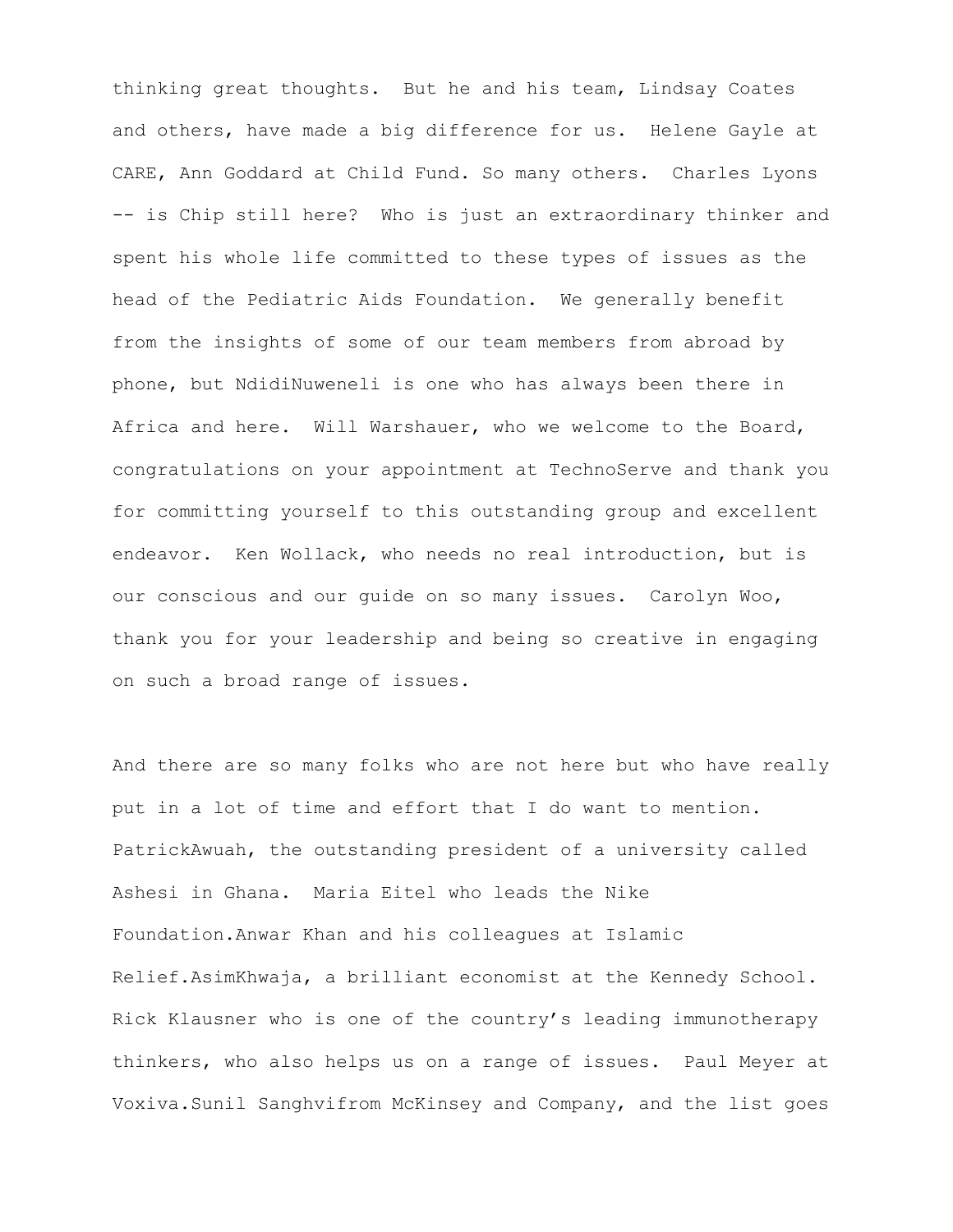on. Sowhile it took a little while to mention all of our board members, I do want to note that it is really a special group, and the group has put so much time and effort into helping USAID be successful that we ought to give them a big round of applause. Thank you Jack, and thank you to the board members.

## [applause]

I also want to note as we start this new year that our theme is just how important 2015 is for the cause of development. Far more than any single individual, this year will tax and give the leadership of our government's development team an opportunity to make some tremendous changes and impacts around the world when it comes to shaping the global agenda, coming up with plans and vision for financing, a global agenda that's defined by ending extreme poverty by 2030. Continuing to focus on a more results oriented approach to development, and continuing to do the creative things that have allowed us to leverage the private investment that Jack was talking about that has been such a powerful force for partnership and achieve the goals that we try to achieve together.

In particular, we look forward to the negotiations on the post-2015 framework and the Financing for Development conference this year, and I know you're going to hear more about that, as I will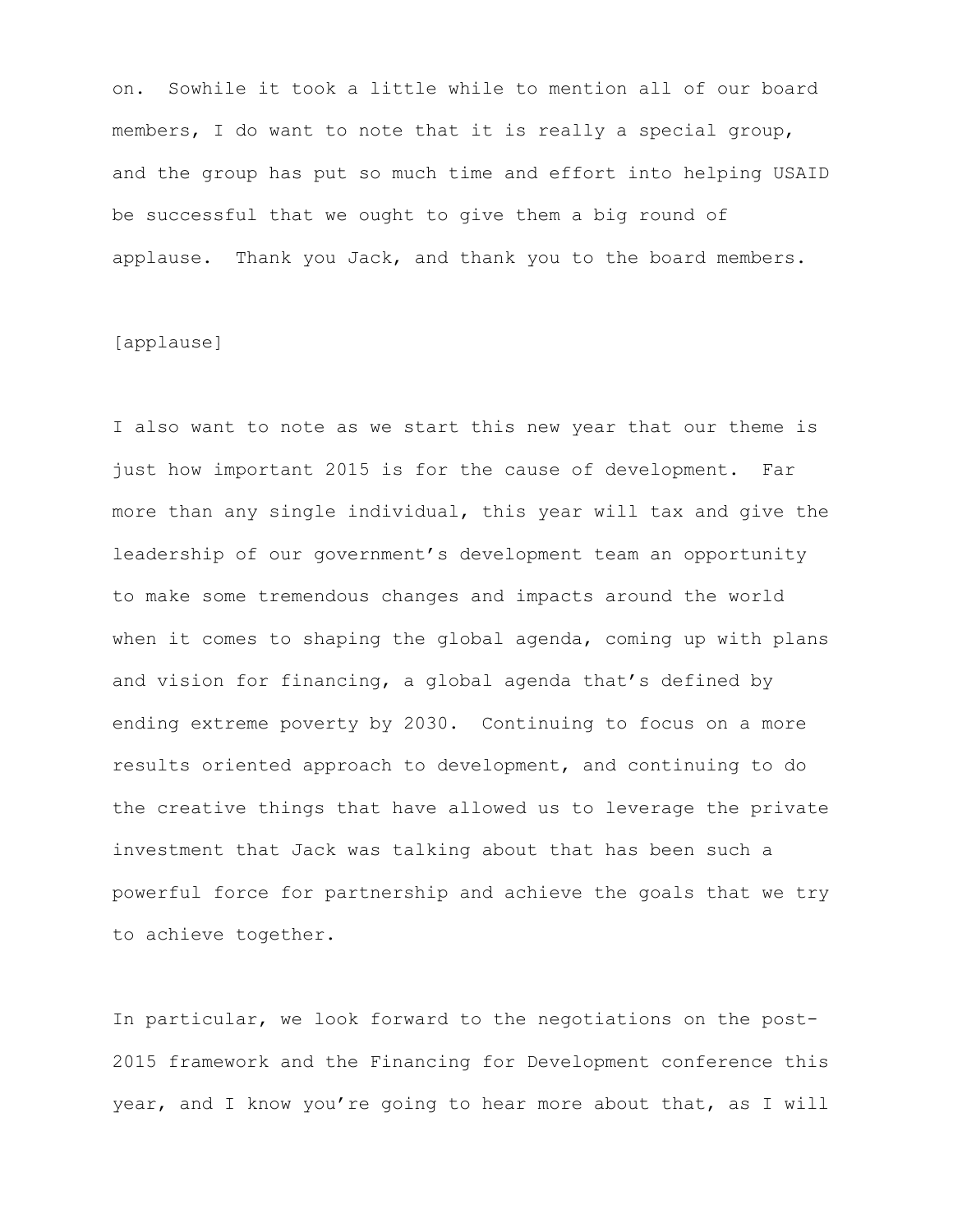as well, as we hear from our panelists. And in particular, we know that President Obama has now twice stood before the State of the Union, and I expect will a third time, and reminded us that it is our job and responsibility to bring the world together around a vision and a plan for ending extreme poverty by 2030, and to do it in a way that lifts up those who are most vulnerable by giving them opportunity, not just relief when times are tough. We're seeing that path from relief to opportunity take hold right now in the way our government is leading an effort to fight Ebola at its source in West Africa. And I want to thank everyone and all of our partners who I see around the room who have been deeply, deeply engaged in that effort, even through the holidays. And I know your teams are taking real risks every day, and we thank you for those efforts.

I'll just close by saying that I, you know, I wasn't actually - when I started in this role -- when I started thinking about joining the Obama administration, I wasn't actually planning on leaving Seattle where I was living as I was working at the Gates Foundation when Jack and I started working together. My daughter was born on the same day that President Obama gave his acceptance speech in Denver, accepting the nomination, which was also Martin Luther King's 50th, the anniversary of his speech.

And it was a powerful reminder, when we were sitting in the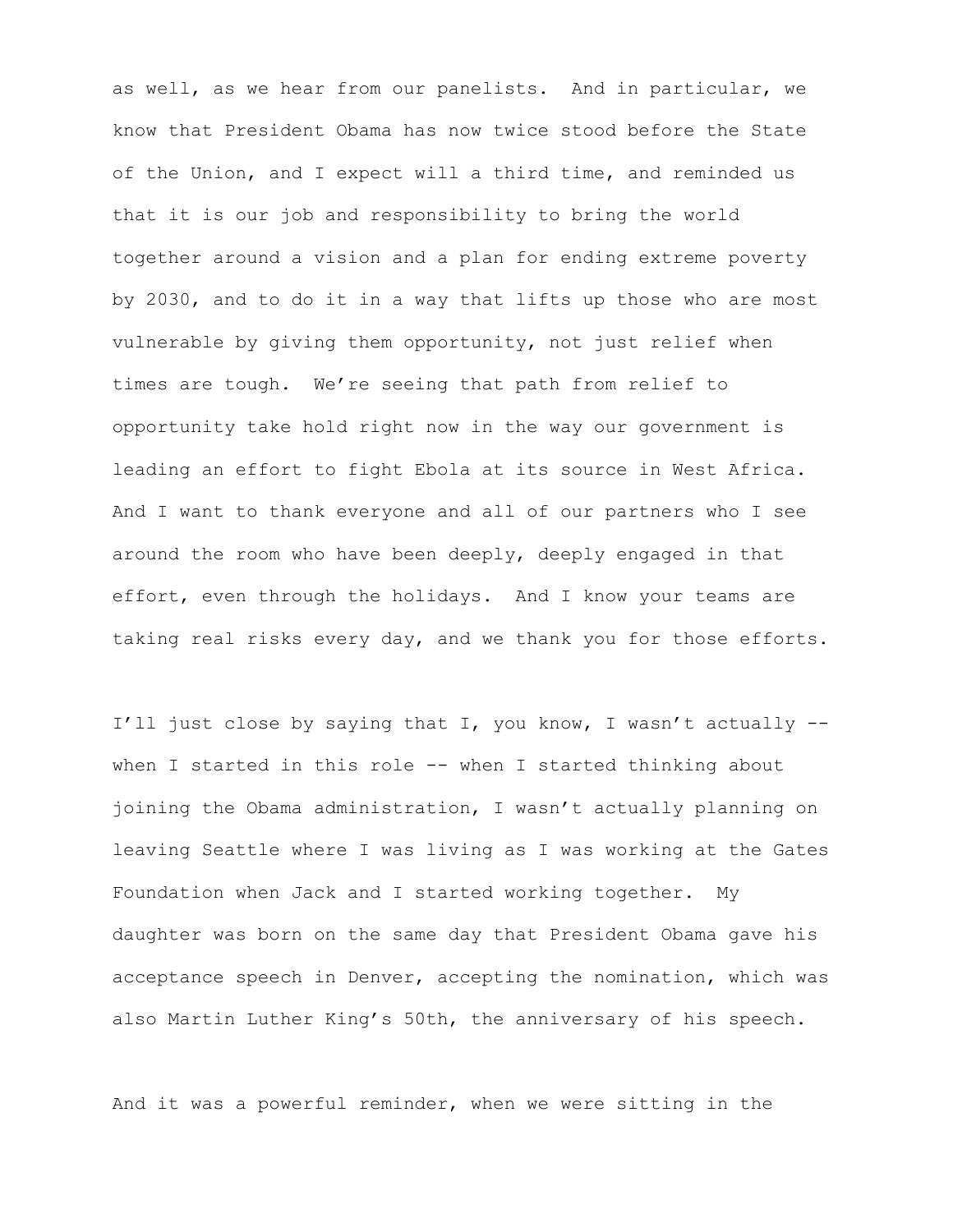hospital room holding a new baby, that public service is a special calling and a special opportunity. And so, I am very grateful to have had the chance to serve and to serve with you. I'm grateful to Jack and to the ACVFA Board for helping us do our work in a way that reminds me that we can continue to be successful going forward. And I'm really firm in the belief that this is a critically important year and that public service done well with the support of all of our outside friends and partners can be transformational. So with that, I look forward to hearing from the panel, and thank you again, Jack.

### [applause]

ALEX THEIR: Well, thanks everybody. My name is Alex Their, and I am the Assistant to the Administrator for Policy Planning and Learning here at USAID. And we have a terrific, but relatively brief panel, so we're going to keep it brief so we can get to you guys. But let me just very quickly say who you're about to hear from, and then we'll get started. First, Will Warshauer, who is the new President and CEO of TechnoServe. Welcome Will. Next is DaniellaBallou-Aares, who we work with every day, and she is the Senior Advisor for Development to Secretary Kerry. And finally, we have Cordelia Lonsdale, who is the Engagement Advisor for Development Initiatives.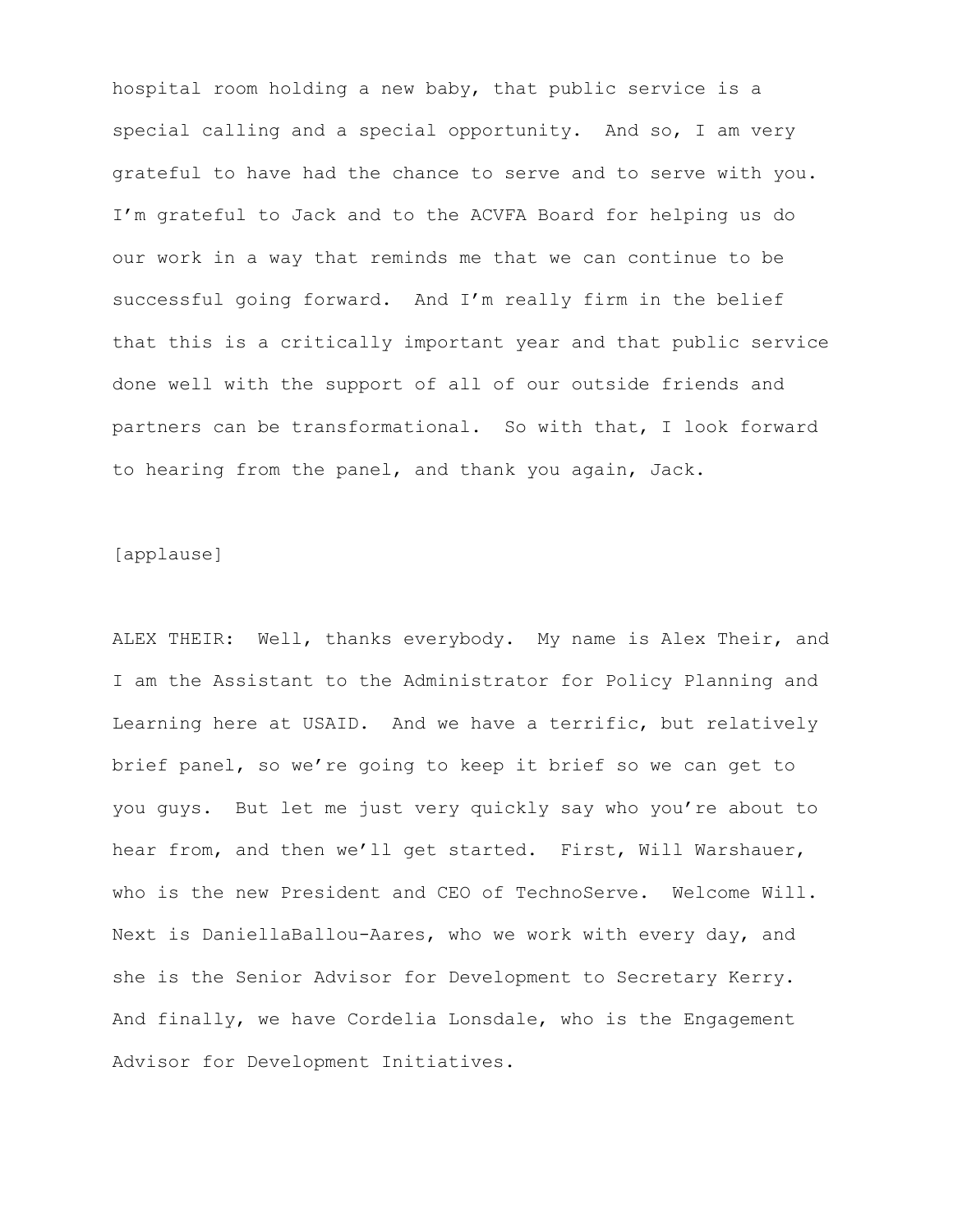Let me just start off by focusing on one thing that both Jack and Raj focused on, and that is the fact that it's 2015. It's actually 2015. It's January of 2015, and the reason I've said that now three times is because many of you in this room, many of us have been focusing on what a big deal 2015 is. And 2015 is a big deal actually because it's worth remembering the last sort of big bang moment that happened about 15 years ago when the world got together and set the Millennium Development Goals. And then, once those goals were set, the world realized that not only were they in retrospect something of a more important accomplishment I think than many had understood at the time, but we also had to think really seriously about how we were going to finance these goals. How were we actually going to get these incredible aspirations done?

And that led to the Monterrey Conference, and then the Monterrey Conference launched a series of conferences that both focused on financing for development, but also focused on something equally critical, which has been such an essential part of Raj's tenure here, which is about development effectiveness. How do we actually utilize our resources not to just pay for things for people in need, but to actually transform the landscapes in developing countries so that they are ultimately the owners of their own destiny? So that they can decide on their priorities, they can fund them, they can build the social and economic and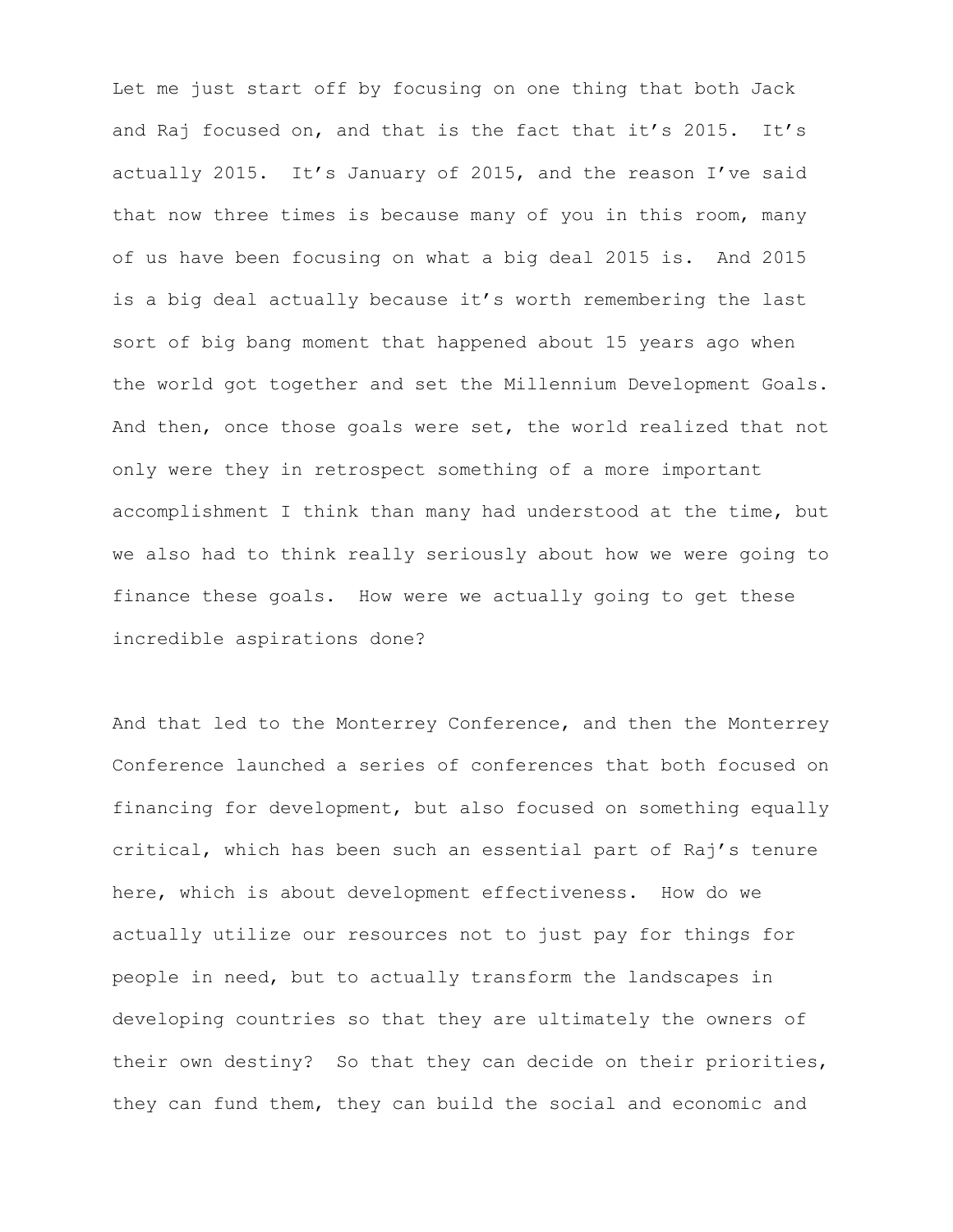political institutions that they need to enjoy the type of success that we've had. That's the big goal, and that's what Monterrey and the subsequent conferences set out.

At the same time, as Jack said, the world had fundamentally changed in that period of time and even before it. The relevance and role of what we call official development assistance, taxpayer money, is a much smaller piece of the pie than it used to be and that is a wonderful thing. Because what is coming in to build a much bigger pool of resources is from the private sector, foreign direct investment coming from all over the world into development countries. It's private philanthropy that has not only grown tremendously in the United States and Europe, but in many of the developing countries. And most importantly of all, it is from domestic resources. It is countries and their population raising their own resources, and then figuring out how to budget and use them effectively to propel their own development.

And so when we look today at the opportunity of financing for development, what we see is a need to ask ourselves, how can we be the best that we can be in order to unlock those other resources in order to catalyze the real resources, and the real people who are ultimately going to make these transformative changes that we're all hoping for. And it's a powerful moment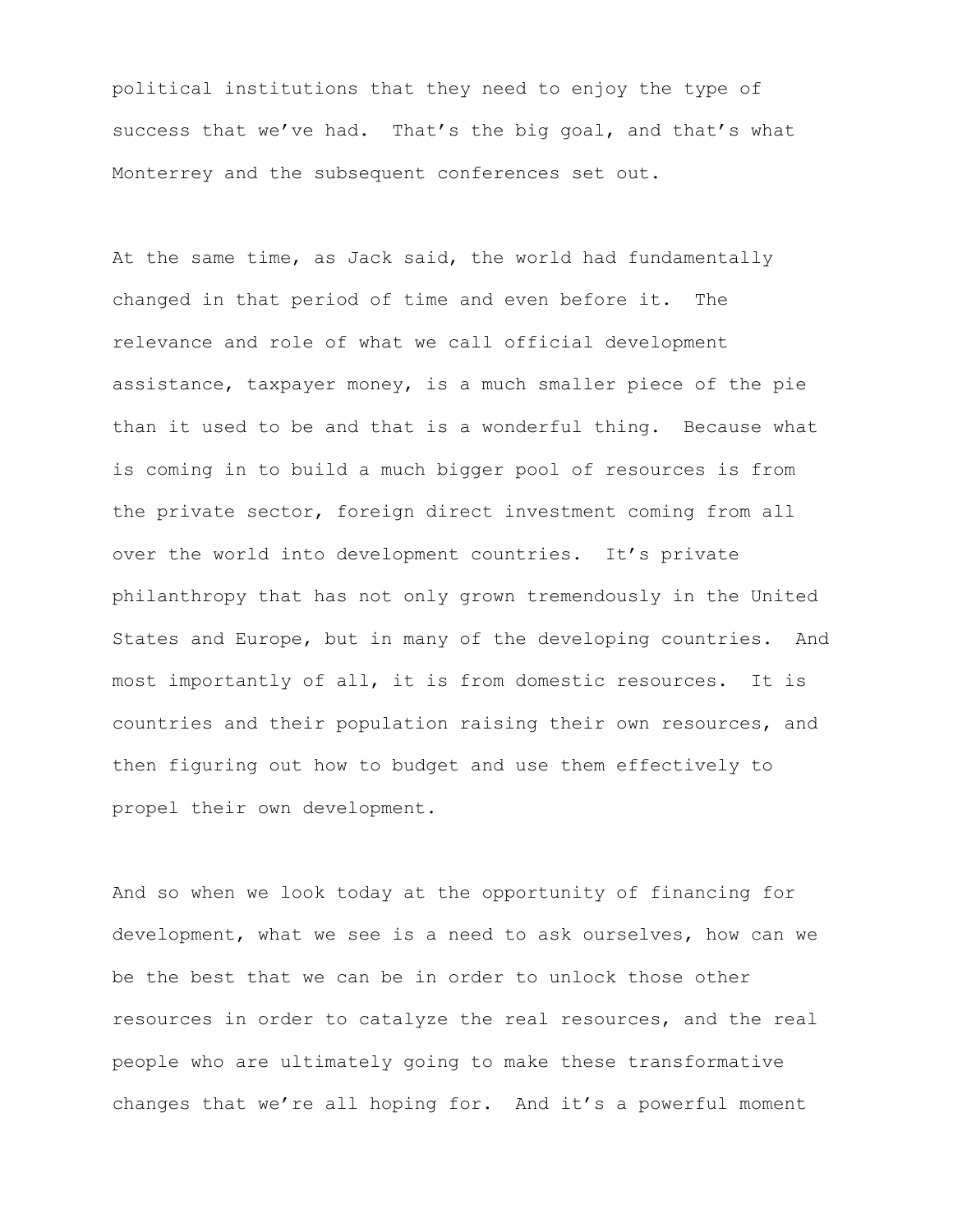and idea, and so what we want to talk through quickly are some of the ways in which we're trying to do that. The United States, of course, is trying to play a key leadership role, but this is an international dialog and an international debate that's going to unfold over the next year. It's also a civil society debate. It's one that needs to happen here and in civil society around the world. And so, engaging all of you in that discussion is a critical part of what we need to be doing as well.

So with that introduction, let me turn first to you, Will. TechnoServe is a fascinating organization that really as one of its core things focuses on how to harness local and build local entrepreneurship, how to get people doing things for themselves. So talk to us a little bit about how both the international private sector and the local private sector and entrepreneurship are going to be a critical part of this debate about how we generate the resources that are really needed to achieve the development goals that we're setting out for ourselves this year.

WILL WARSHAUER: That's a simple question and Alex has asked me if I can trim my remarks from about five minutes to two and a half, so I'll try to address that quickly. We wanted to leave a lot of time for Q&A. But yes, as you mentioned,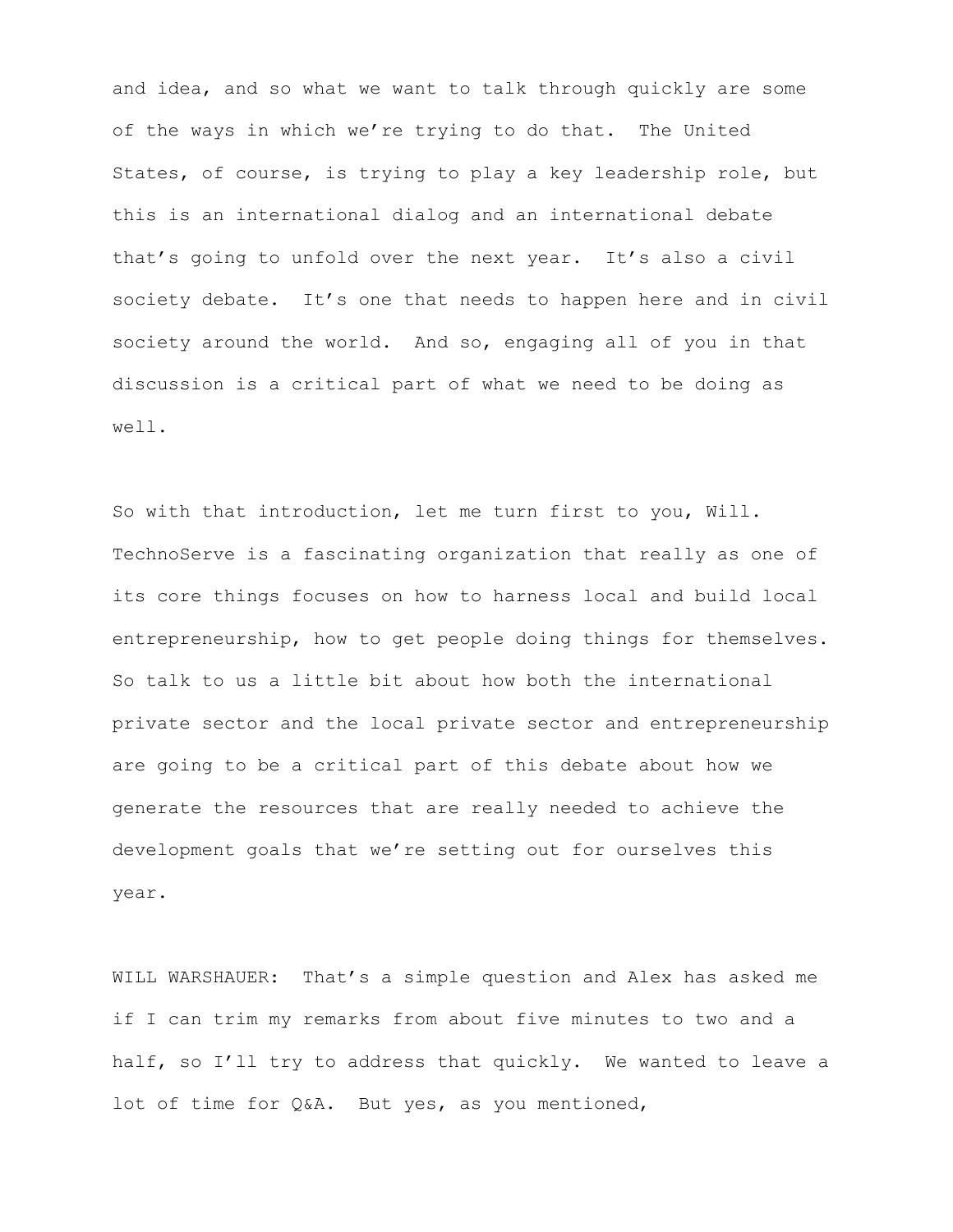TechnoServe'smission is to work with enterprising men and women in developing countries to help them build successful businesses, farms, and industries. And so we do that in partnership with public agencies like USAID, but increasingly directly with businesses.

And so I thought in my two and a half minutes of remarks I would be both highly conventional and a little heretical in thinking about the agenda for the Addis meeting and beyond. The conventional being to repeat what a couple of you have already mentioned, which is simply now what is accepted wisdom, but which was quite a controversial idea 47 years ago when TechnoServe was born, which is that business will play a key role in international development. And direct foreign investment is increasingly one of the most important flows to support that, and it's growing as you mentioned, very strongly.

I think that the Doha meeting as a follow up to Monterrey got it exactly right when it talked about this. It talked about countries needing to achieve a stable and predictable investment climate where contracts could be enforced, where land rights and property rights can be enforced. And it talked about how ODA can and should play a catalytic role to help support that, and I think the smart development agencies, like AID, have been onto that for quite some time, and Power Africa is one of many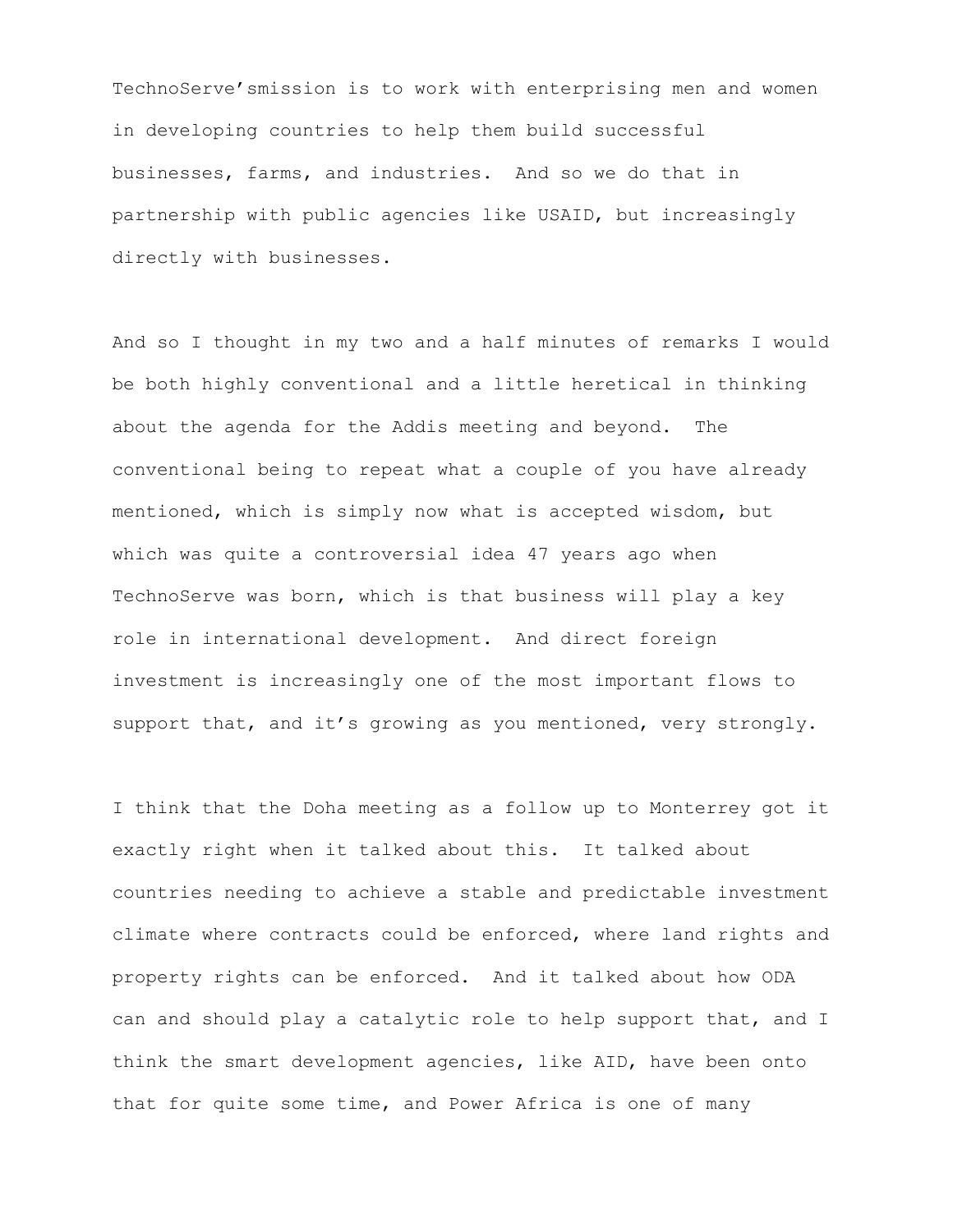examples where I think there's a high leverage factor of the investment of ODA to help crowd in that foreign investment.

Doha also pointed out that many developing countries are not seeing the rise in direct foreign investment, and so, obviously, those are many of the places where development is lagging where it's most needed. And we would argue that even in some of those environments where it may not be obvious, post conflict states, smaller landlocked places, there are opportunities for business to play a role. We're in an interesting partnership with Nespresso, the World Bank, and the IFC right now to begin the first commercial exports of coffee out of South Sudan, and I think it's a very powerful parallel narrative and hopeful for that country as so much of it is going through such a turbulent time.

So I would say that the best that we can hope for in Addis is essentially to reinforce some of these widely accepted points that were made in Doha. And to encourage the execution of these things because they're easy to say, but hard to do, this fostering of an enabling environment. And my heretical comment is that I think that the growth in direct foreign investment won't be driven by Addis. It is essentially an unstoppable force at this point. It's driven by the economic growth and opportunity that businesses are seeing in these regions. The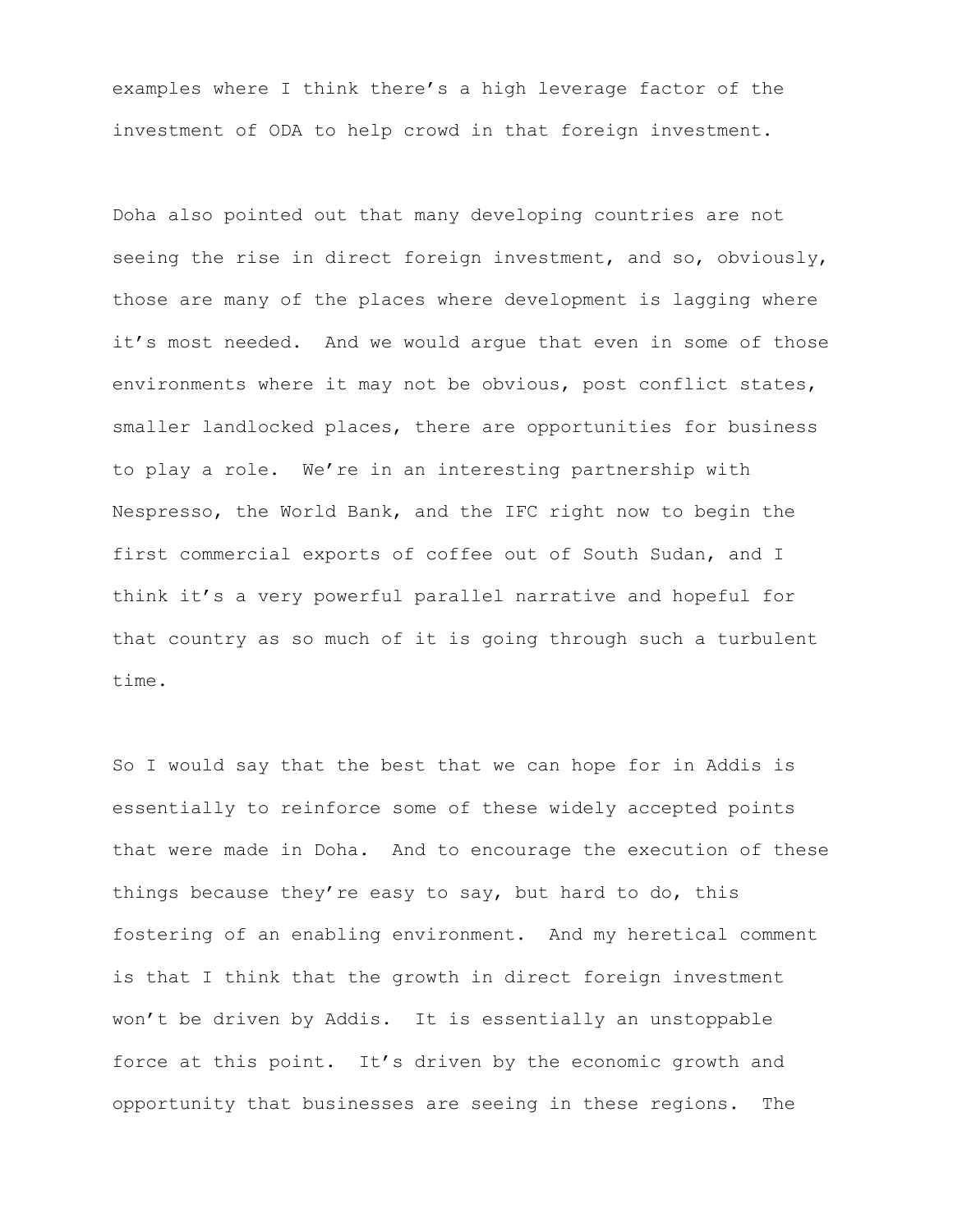region that everyone is beginning to invest so much in, Africa,is not out of a great social conscience, but because they see it as the fastest growth market for their products and services.

And I think what's driving some of the more enlightened foreign investment is the change in international social norms. I've been doing corporate partnerships for two decades, and I must say I am so encouraged to see how they have changed, and to see now that I think corporations are feeling pressure from their shareholders, investors, from their customers and, indeed, from their own employees, and they are really seeing the business case for the kind of investment that fuels sustainable and equitable growth.

I'll just end with a very quick anecdote, and I can tell six more of them. I was just down in Atlanta with a series of meetings with Coca-Cola, and they have reorganized and taken what was an isolated vertical in their company called a sustainability group, and they have spread it out, putting most of it inside their procurement group, which is one of their most important and powerful groups, controlling most of the resources of that company. Eighty-five percent of what they buy are agricultural products. And so there are a bunch of people inside that group now, helping make decisions where they're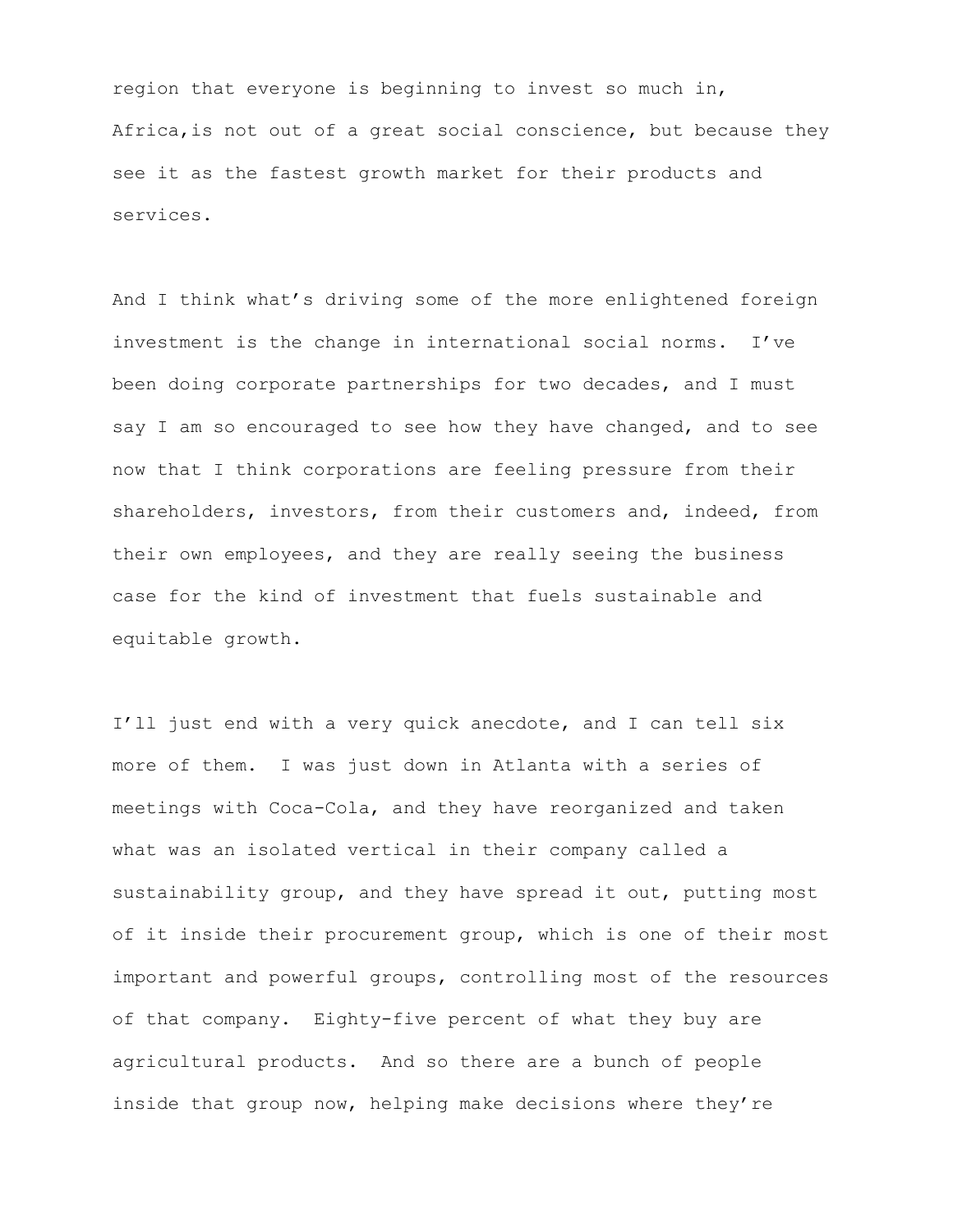going to invest, who are thinking about doing that in a proper way and how to do that to benefit small farmers. So I think that's indicative of some of the dynamics of we're seeing. But let me stop there so we have a lot of time for questions.

ALEX THEIR: Thanks. It's a great example, and we talk a lot here about what we call the new model for development, which is about things like Power Africa, things like the New Alliance for Food Security and Nutrition where we've gone from this model of corporate social responsibility, which is some business and then charity on the side, to actually figuring out how do we do shared value with companies so that their bottom line is also a double bottom line that enhances development.

Let me use that as a segue way to you, Cordelia, because I think one of the interesting things that you guys have been doing is trying to dig out some of the data about what's really going on here, and looking at where the flows are and also trying to understand how data is going to help us drive the next generation of how we successfully do development. So can you talk a little bit about that in the context of the goals that are going to be set in Addis?

CORDELIA LONSDALE: Sure, first of all, just thanks so much for inviting me to be here. It's a real privilege. So I work for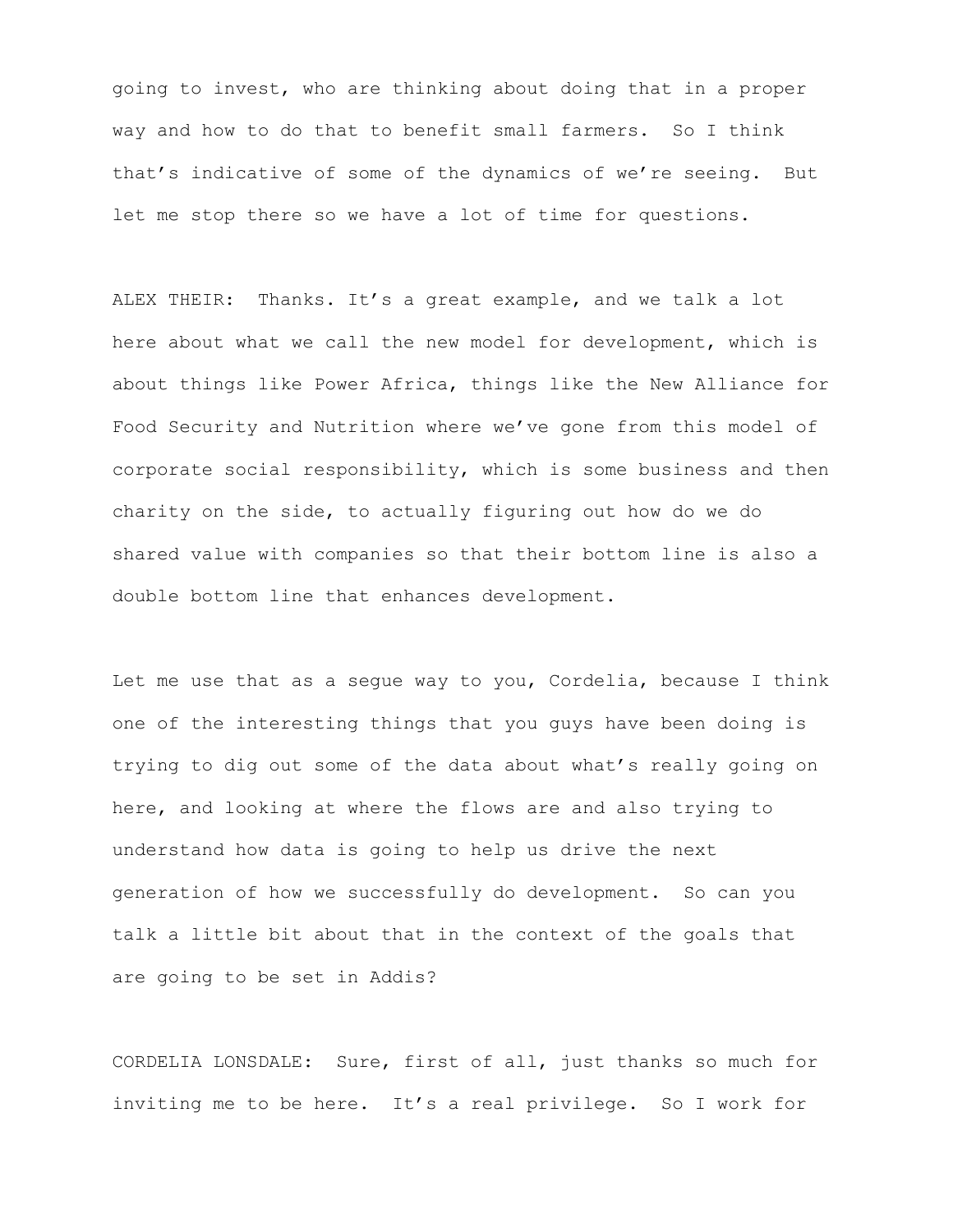Development Initiatives. We're an organization focused on the role of information in ending poverty. We do a lot of analysis of development finance, and also of how much it's responding to needs globally.

I'll try and keep this brief so we've got time for questions, but I was asked to talk a little bit about where the resources might come from in order to end poverty and help us meet the goals, and also provide a bit of an evidence base. It's always quite embarrassing because collectively, I think, the kind of research community around this, we are finding out how little we know. There's not, at this point, a sort of price tag that we can put on the list of SDGs and say, "Well, it's going to cost us this much." First of all because obviously the SDGs need to be met by national governments who will need to make a national development plan, and they'll have different resources they can attract. The U.S. will also be trying to meet the SDGs, these are universal goals. They'll be using different types of resources than Malawi will. And so that's the first thing that makes it kind of impossible to come up with any big figure.

But a good kind of line cost that is useful to bear in mind is UNCTAD did some good work looking at how much their key SDG sectors might require in annual investment on top of what the gap is in developing countries. They came up with 1.4 trillion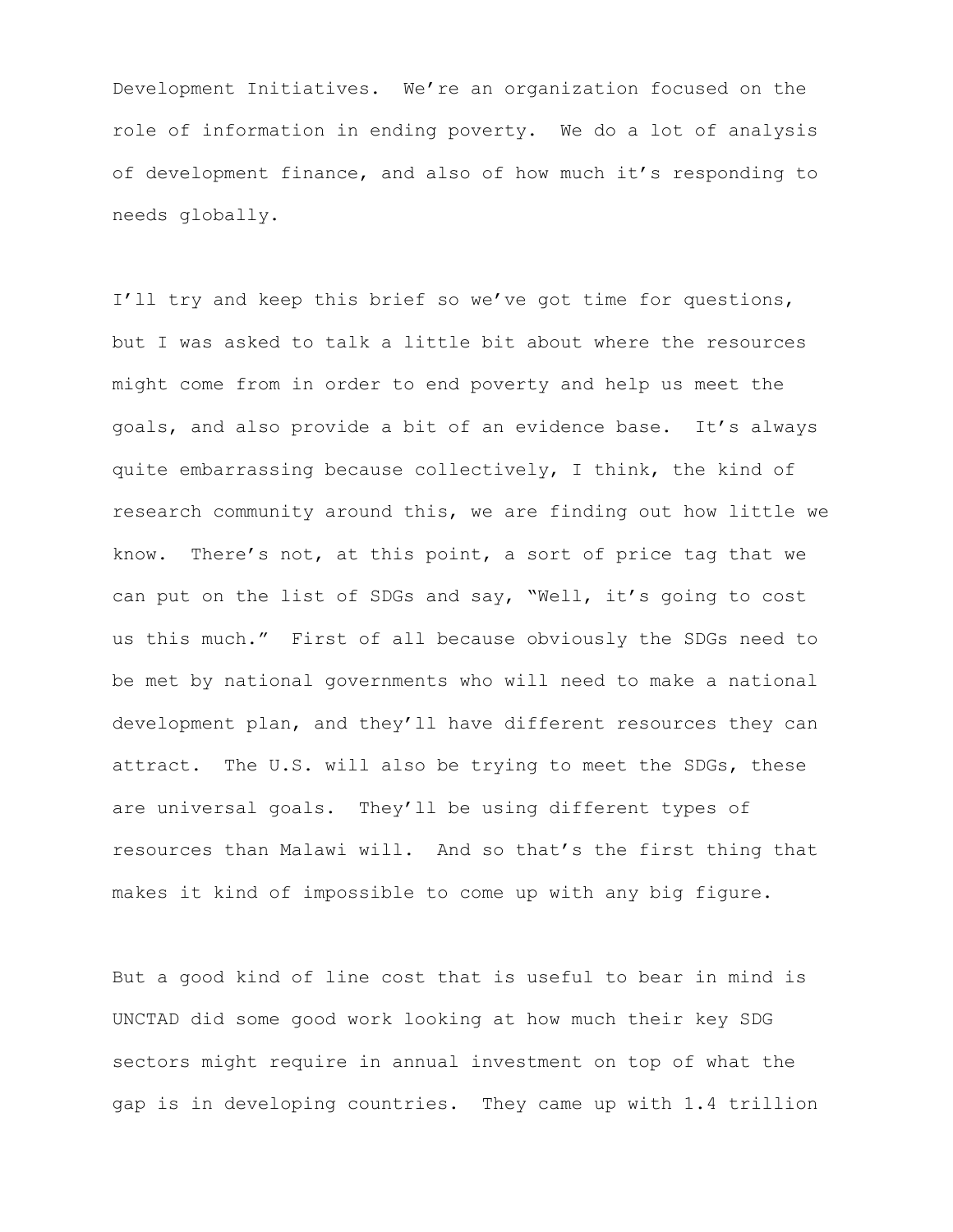as a kind of indicative figure that shows us first of all that ODA definitely isn't enough. So we can see that we really need to mobilize a wider range of resources towards meeting these SDGs. We really need to look at how different kinds of resources can address each of those needs and where different types of flows, like ODA or private investment, might be the best kind of fit.

In the spirit of providing a little bit more evidence, we do know that developing countries are attracting a lot more international resource flows then they were in 2000. So in 2012, they've got something like 2.1 trillion in some kind of international private resources; so things like FDI, private loans, and remittances. ODA is around about \$138 billion annually, and that also includes some private philanthropic flows as well that get reported as ODA.

And domestic resources have grown massively across all developing countries as a group, though obviously in some much, much more than others. The total of developing countries domestic resources stand at about \$6.4 trillion right now. But we actually have quite poor data on a lot of these flows, so we really don't know if that's the whole picture. Again, this is just an idea of what there is.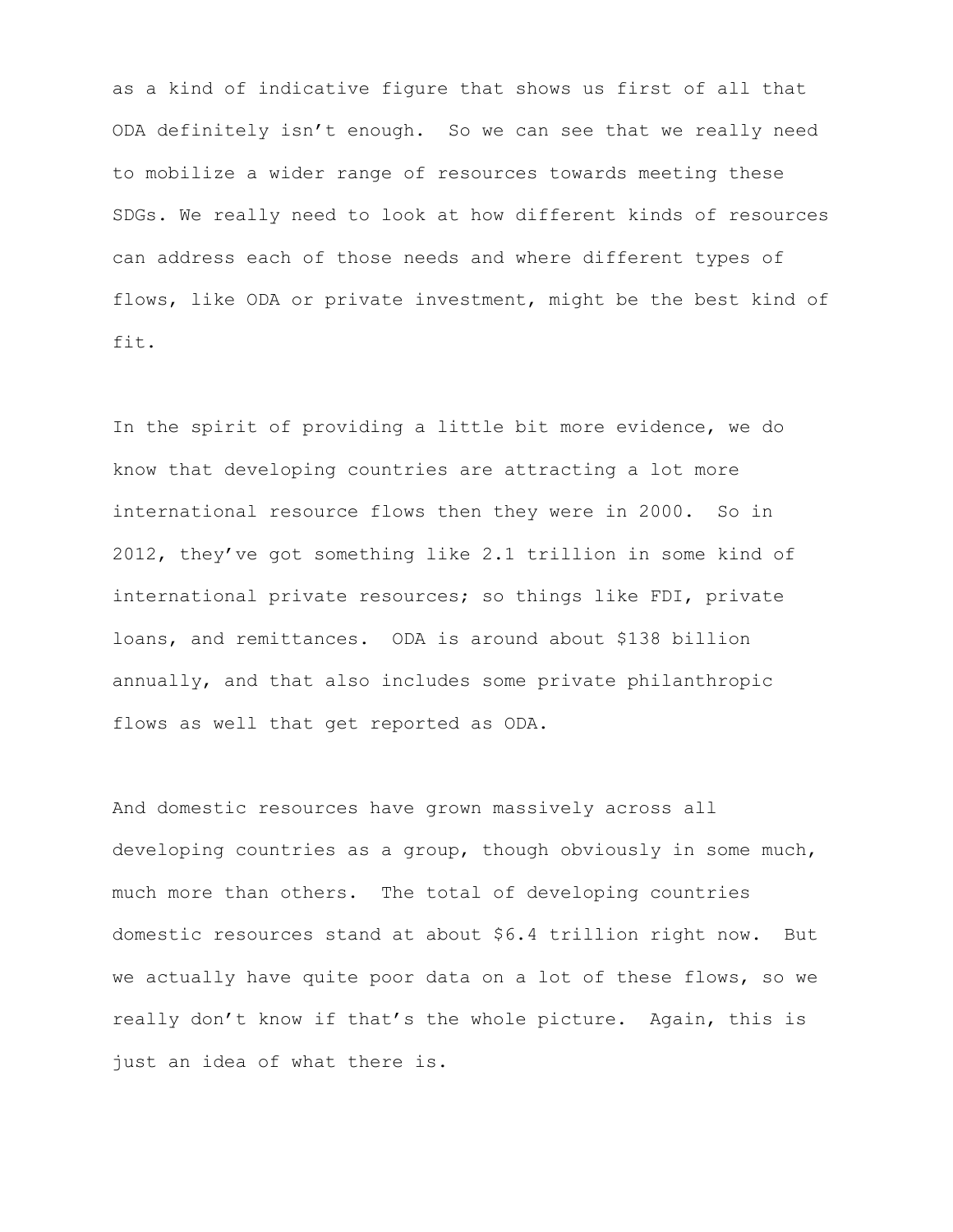In terms of looking at what we might want to see in Addis and what we could realistically hope to see, we haven't got this big number that we can come and ask for. A lot of developing countries still don't really know exactly what they should be asking for to meet the national development needs, let alone what the global figure might look like. We at DI are starting from the poverty goal, and we're trying to look at what that might cost and where you might mobilize finance from to meet that particular goal.

There's a few reasons for this. The first reason is that we know that ending poverty  $--$  extreme poverty  $--$  by 2030 is possible, it's achievable. There's enough finance in the world to do it. We can see from the data that that is possible. Secondly, obviously, it's important. We feel it's a moral imperative and a lot of developing country governments are quite keen to sign up to such a goal. In New York, we hear a lot of talk about that being the first priority goal. And the third reason we're focusing on that is that is that we really need some sort of concerted action right now to actually meet that goal, it won't just happen by itself.

Unfortunately, economic growth projections show that even with the most optimistic scenarios that we have, you still have four hundred million people living in poverty in 2030, and a lot of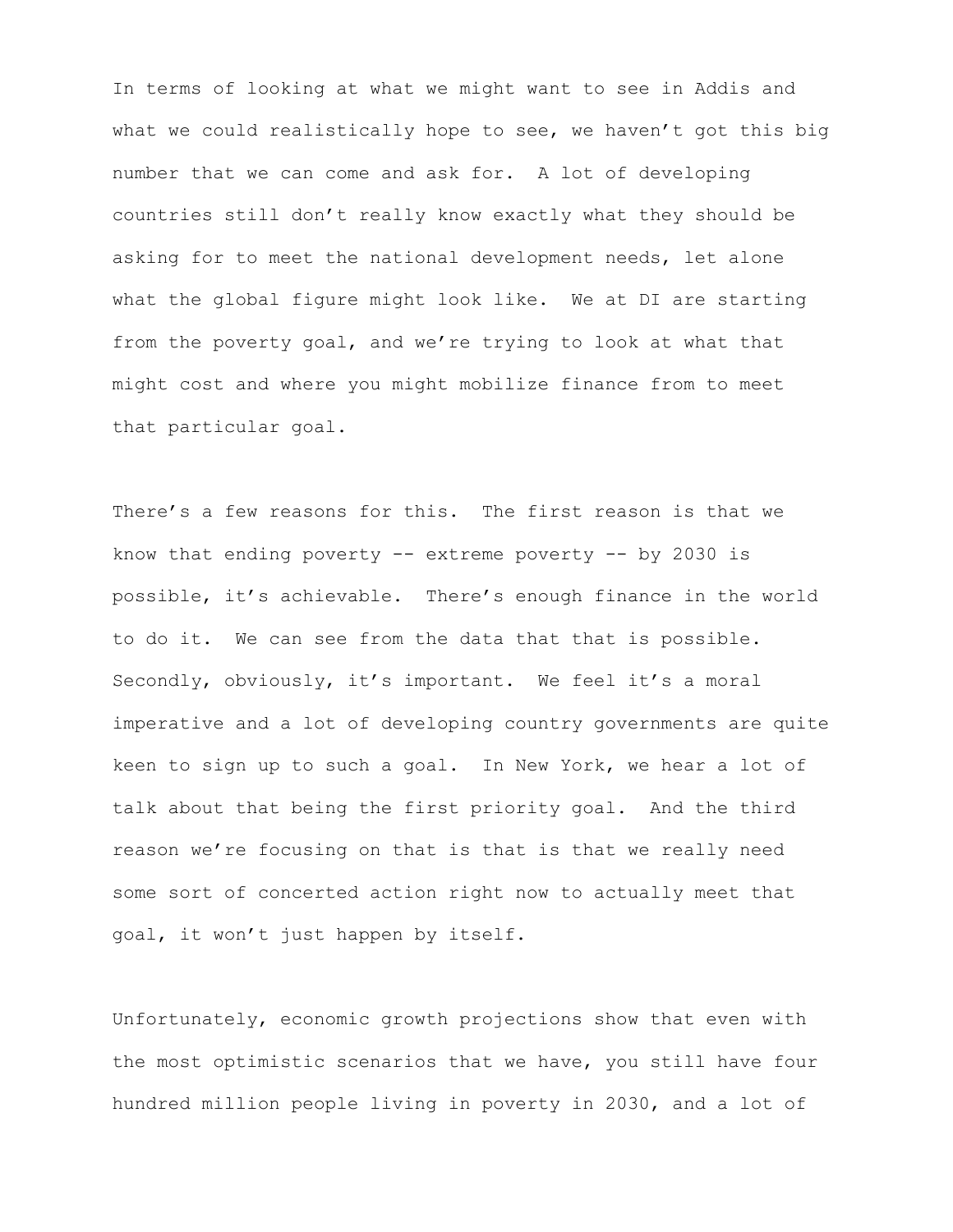those people will probably be in Sub-Saharan Africa. Domestic resource growth won't be enough to finance the end of poverty inquite a lot of the least developed countries, again, even with the most optimistic projection, there won't be enough resource to finance the kind of extreme needs that we have in a lot of the LDCs. And the last point is on fragile states, I think you raised this as well. Fragile states have really specific financing needs that we need to take into account. Ninety-six percent of the extreme poor today live in states that are either politically fragile or environmentally vulnerable or both. And if I had my slides, I would have had an amazing diagram, but you're just going to have to picture that. And if anyone's interested in all of this data, by the way, I can give it to you afterwards.

So in terms of what we might want to see in Addis, for us, even thoughthe data is so poor on a lot of these things, so the first thing we think we could legitimately ask for is a commitment from all governments that they will direct investments at the poorest people worldwide. And we're thinking about the poorest 20 percent as a potential measure. The reason this is important is that there isn't actually any official public flow of money that is dedicated to poverty eradication currently. And you might think it's ODA, but it's not. The purpose of ODA is economic development and welfare. So we're thinking in this day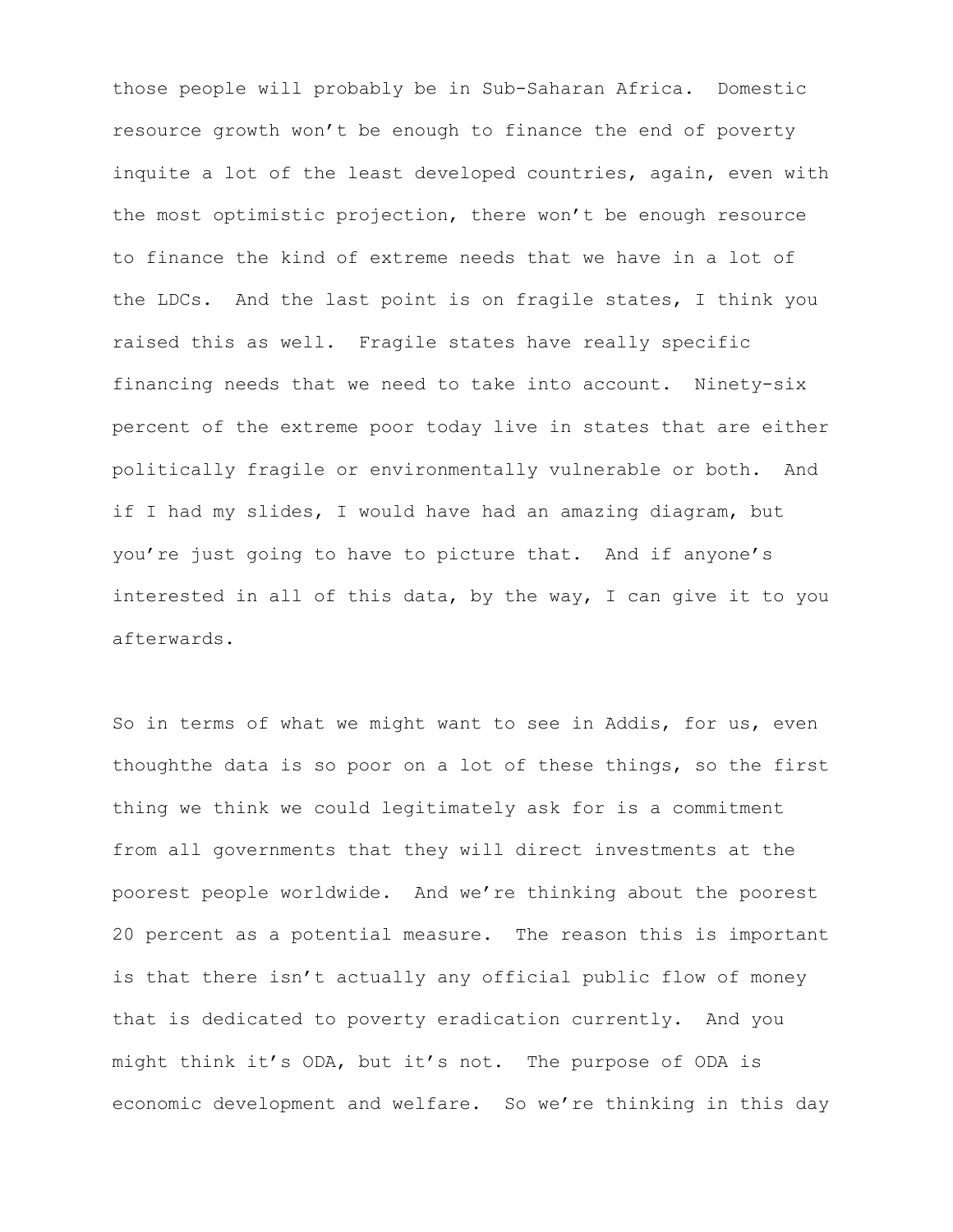and age when we have a vast array of other resources to dedicate to economic development and welfare, we might want to have a flow that's focused on poverty eradication. And we also need domestic governments to really be focused on investing in that goal as well.

Secondly, we think we need a shared understanding of how we measure impact on poor people. Again, we just don't have that at the international level. We've got no metric that governments or private finance providers or philanthropists can use to really understand: what is the impact of their financial intervention on the poorest people? And the third one very quickly is about transparency and better data. We need much, much more transparent data and information on all the financial flows. Legitimately, we could ask for all providers of development finance to report their spending to IATI, the International Aid Transparency Initiative. That would be a pretty quick and easy win actually, and it's totally possible. And it would give us a lot more data on where all these flows are going, and they could be geocoded to subnational level. And we need much better data on where poor people are, and what their needs are as well. I might stop there.

ALEX THEIR: Great, thank you. Daniella, the United States is obviously going to be critical both as the largest provider of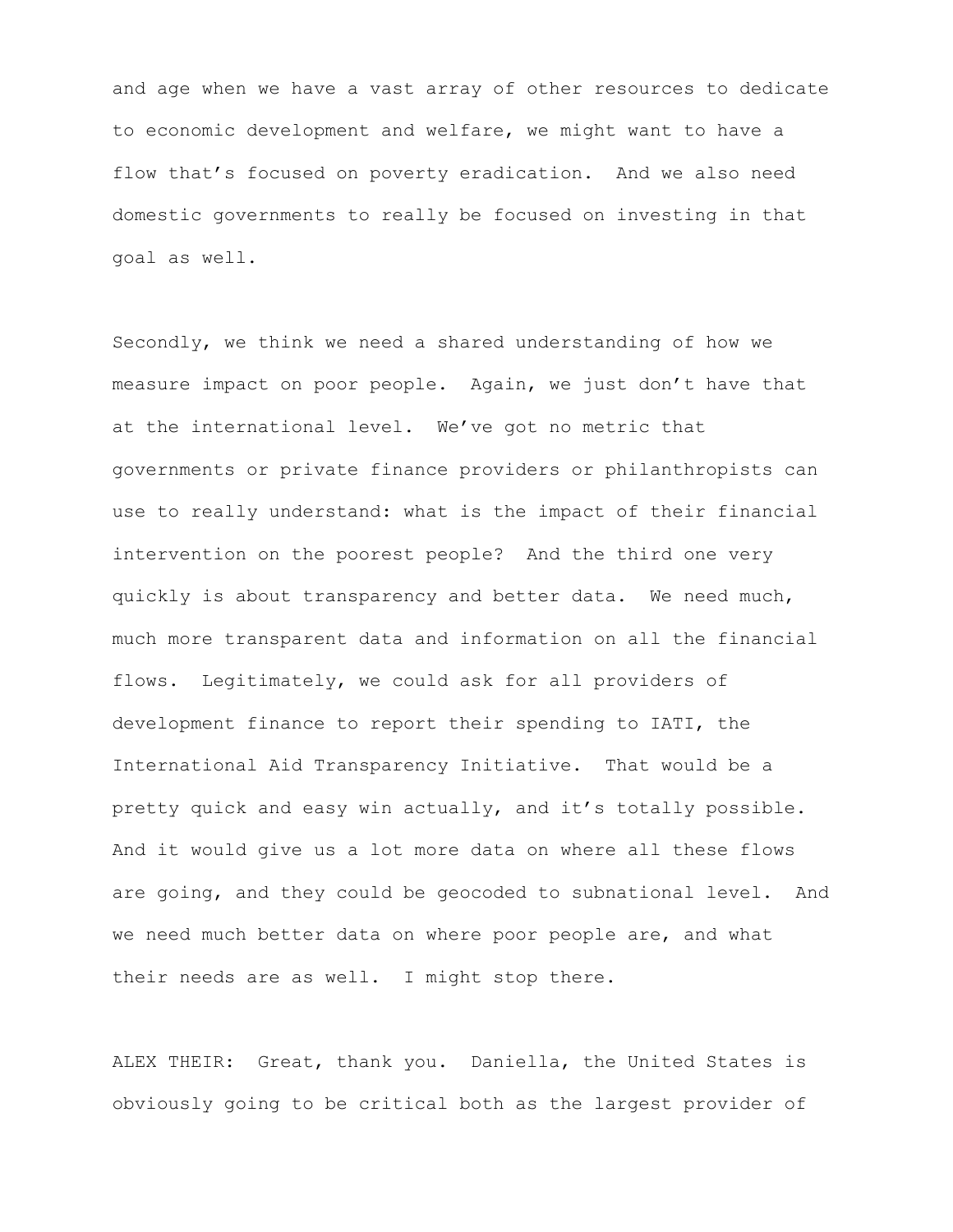overseas [sic] development assistance, as the largest economy, and I think as one of the most innovator providers of assistance, whether it's through USAID or MCC and OPIC, and all of the organizations that bring something to bear. Can you tell us a little bit about the U.S. priorities that are emerging for financing for development, and how we're going to be able to match the ambition of the moment?

DANIELLA BALLOU-AARES: Absolutely. And not to sound like a broken record, but 2015 is indeed a really big year. Not only because we're going to be setting these development agreements, as well as a climate agreement in December, but because it's really a test of the ability of the international community to come together, not only on common principles, but actually on really measurable goals that provide real, data-driven kinds of benchmarks for progress. That's the best case scenario.

You know, there's work to do to get those goals as strong as they need to be, but it's a really significant opportunity and one that will just really hinge on being able to say, how can the resources be mobilized globally in a different way to achieve sustainable development in the next 15 years? So it's exciting, but it's challenging. And I think as we work through and across the government, across USAID, State Department, MCC, OPIC, other agencies around, how can you really bring a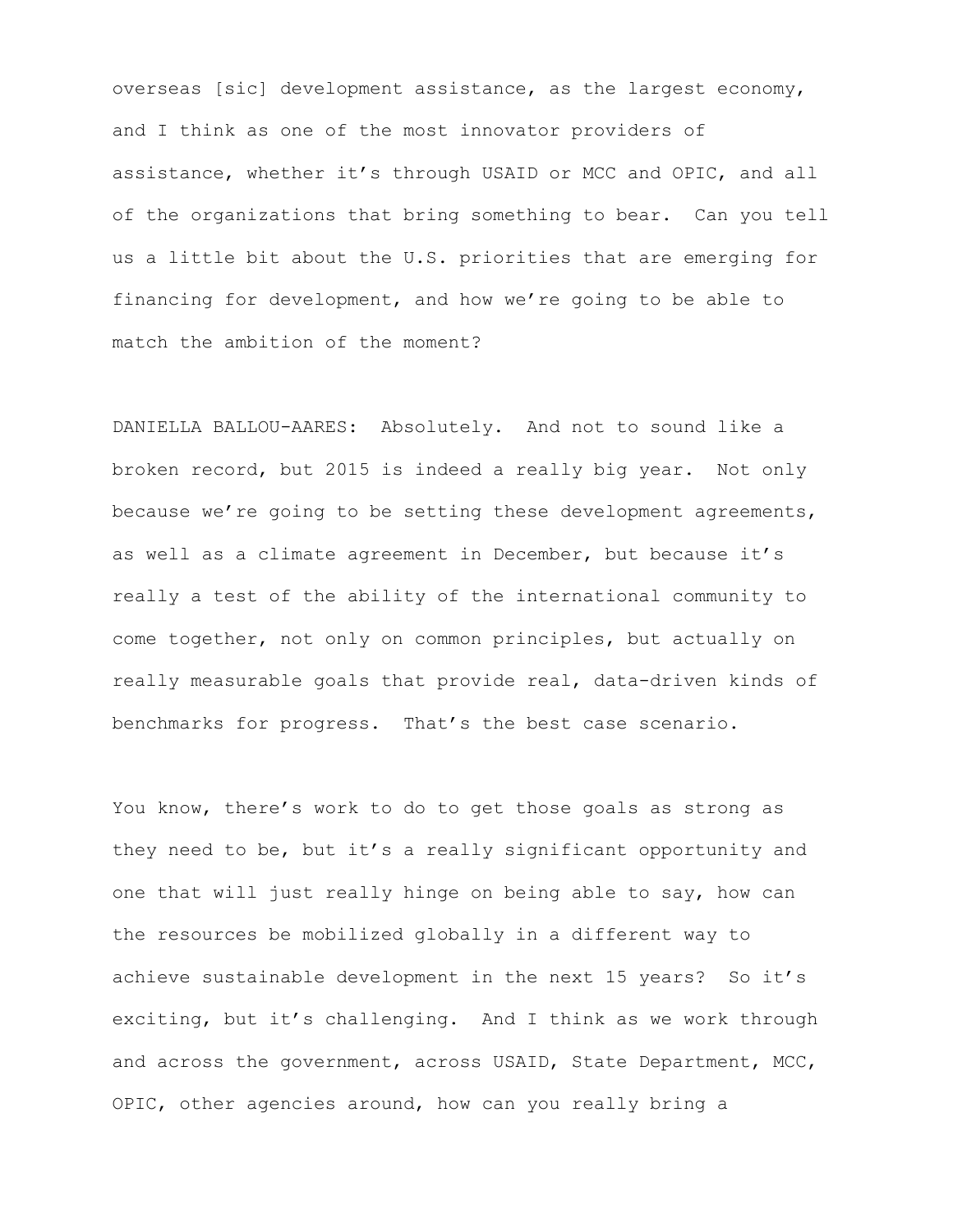meaningful set of policy priorities to this agenda.

A couple of principles we've been focusing on. One is really starting with what's the outcome, and that's inclusive and sustainable economic growth. Financing for developing needs to be about really achieving that long-term goal, as well as ending extreme poverty. That needs to be at the core of what the purpose of financing for development is.

The second is really recognizing, I mean, echoing what's been said before is that this is going to take investments from all actors; public, private, domestic, international. You know, Monterrey and Doha are a really strong basis for this actually, but I think still wanting to make sure we are beyond old northsouth divides and things that have made this exclusively, at least in the international agreements, historically focus on only assistance, for instance, and instead really looking at what do we do to get this broader set of flows on the table.

Third is really working to ensure this agreement reflects what we've learned over the past six years about what effective partnerships look like. For instance, Power Africa has been mentioned. How do we catalyze others, bring them to the table, build those partnerships for accountability and transparency, and really use data as a foundational way to open up information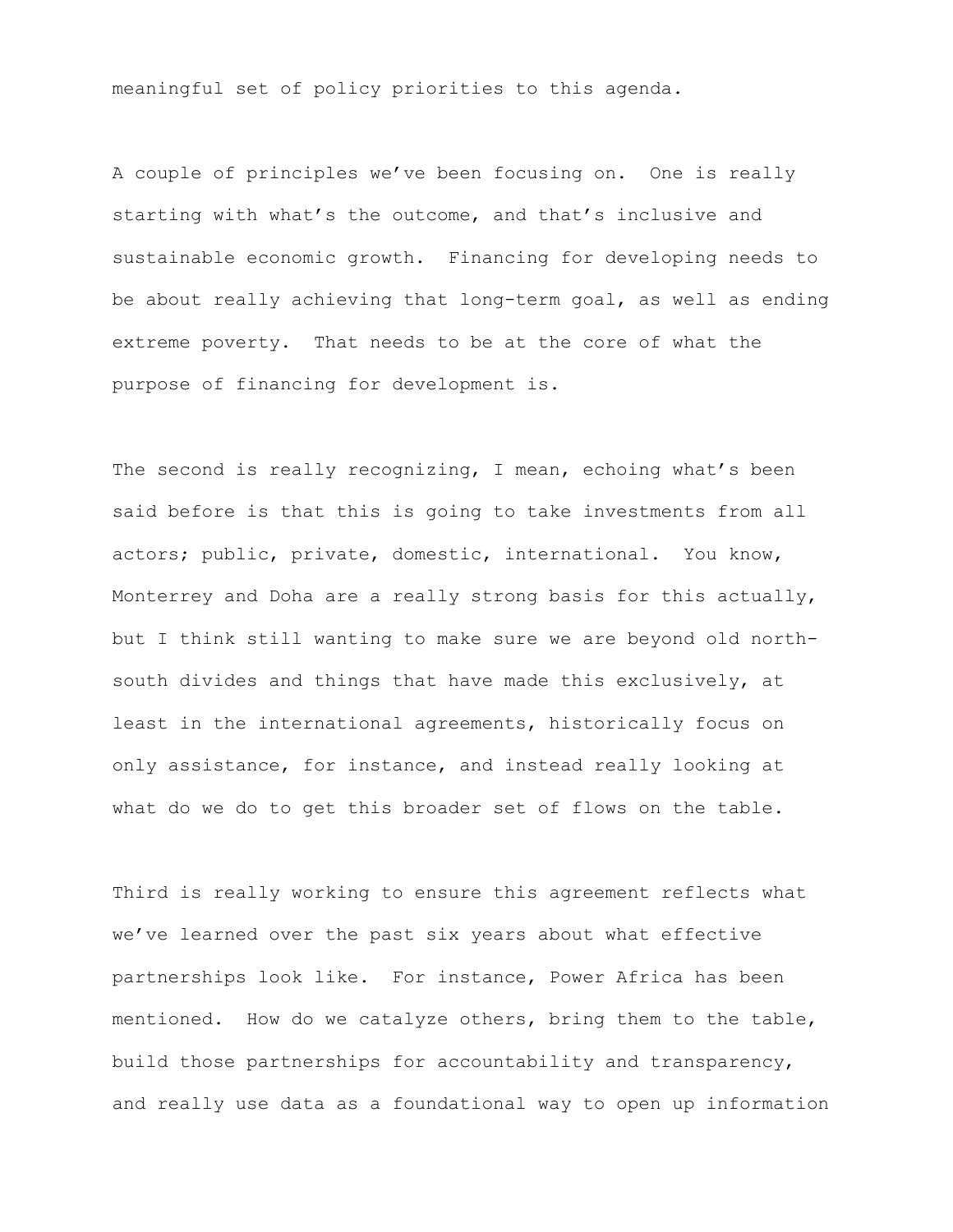and make ourselves and others accountable for results.

So I think those kinds of underlying principles are central to how we're thinking about the agreement, and then there are some specific areas where there's really strong opportunity and interest from ourselves and from developing countries in strengthening, and going even further,on what was in Monterrey and Doha. One of those areas is domestic resource mobilization. Obviously, it will be key. I think if you were able to show your really nice charts, domestic resources have grown dramatically relative to other flows and having those spent effectively and targeting poverty and sustainable development will be critical. And how can our assistance really support domestic resource mobilization, whether it's through improved tax collection, tackling elicit financial flows, improving financial inclusion to broaden the tax base, for instance.

So if you look at other venues like the G20, there's been recognition of female workforce participation, for instance, as really critical to building domestic resources. Sothere are a whole set of things that can be done to strengthen the domestic resource base and where our assistance and our policy engagement can be catalytic in enabling that.

A second area here is around private investment, building a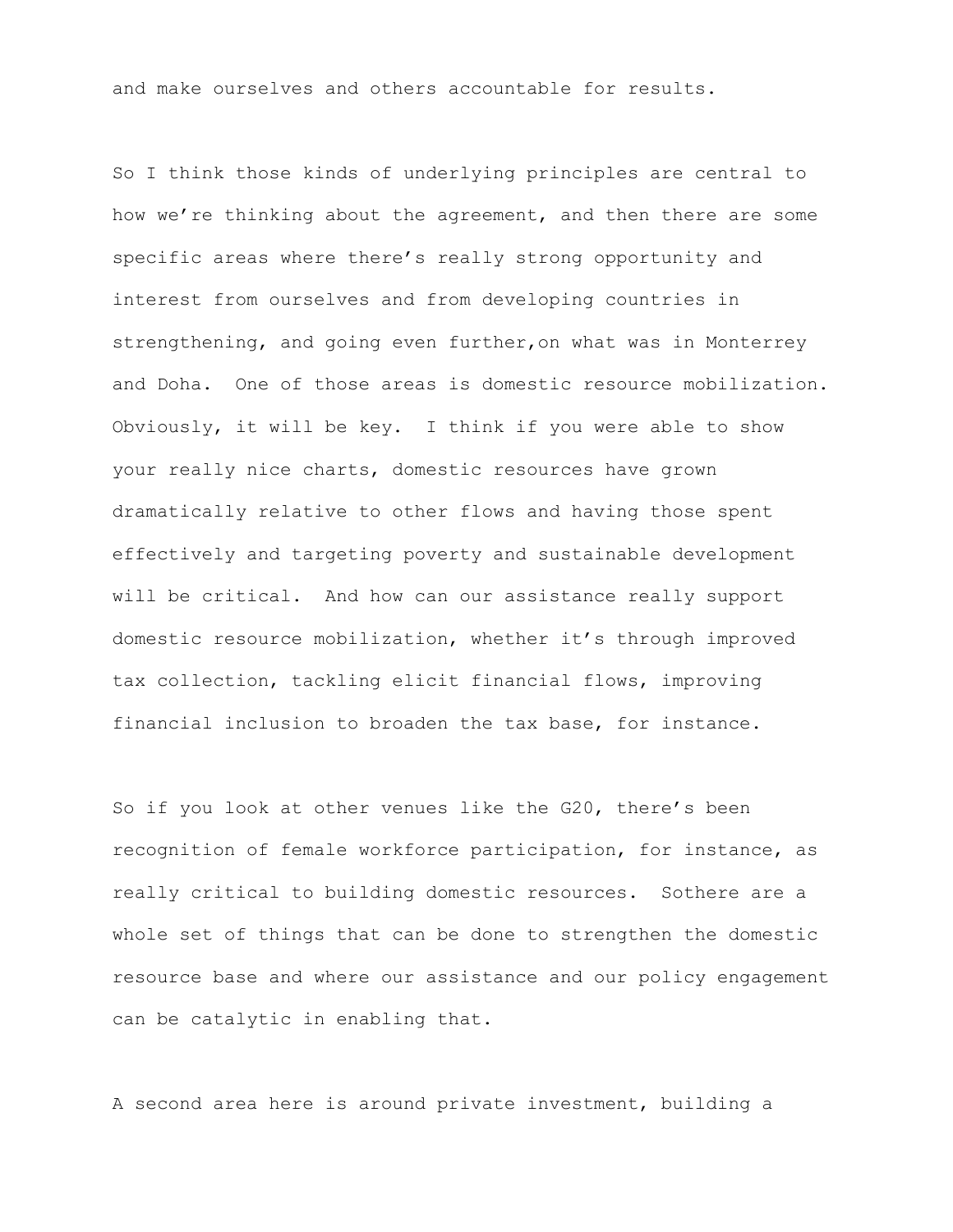strong enabling environment for private investment. Providing the tools, whether it's risk management tools, guarantees, debt that will enable private investment to flow effectively, particularly in infrastructure where there's clearly a huge need that can't be fulfilled by anyone sector and where there's, I think, a strong interest and gap in terms of what currently exists. The third area is certainly effective catalytic targeted assistance across domestic resource mobilization, and infrastructure, and also really looking at the financing gap for fragile states and lower income countries, which face different challenges in their financing gap. But both, I think, have challenges.

So the last point, and I think we can open up the discussion, is to reinforce the role of data, both in terms of informing how finances are invested and in terms of measuring the resource flows better so we really know what assistance flows look like, what foreign direct investment flows look like, et cetera. There is a lot of work to do here to get those cleared. Butthis will be critical.

So, finally I'll say, I think the intention for this year, 2015, is clearly growing. This group in this room is clearly the set of people who are watching this closely, or watching post 2015, but really success is if every citizen globally knows that these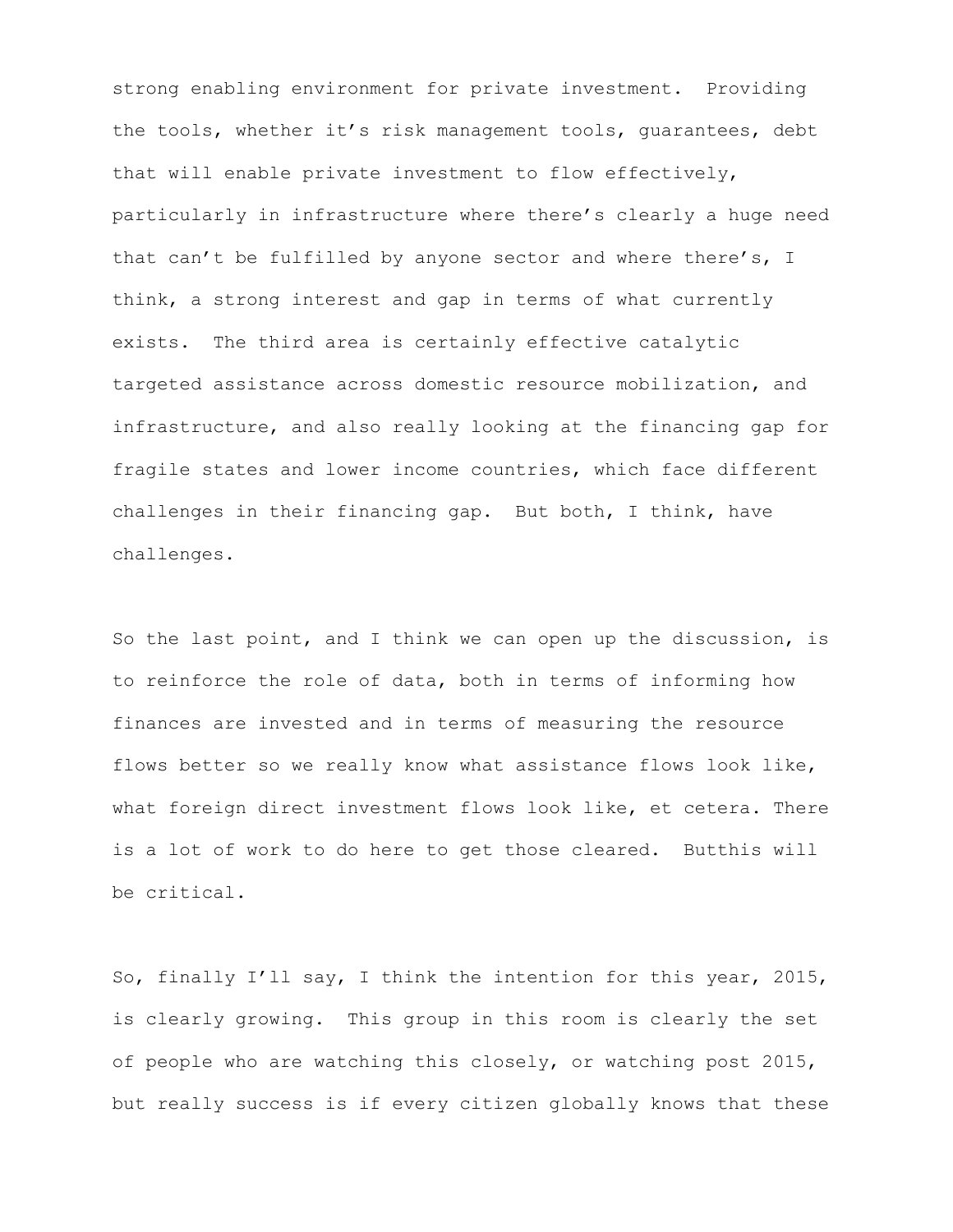are goals our governments have signed up to. And that their own governments and international actors and U.S. government are working to make this real for young people today by 2030 to have a different world.

ALEX THEIR: That's a great, great conclusion. So before we start getting the hook, your pithy questions will keep the man with the hook at bay. So if you have questions or comments, please stand up, identify yourself and ask a short question or comment.

JOHN COONROD: Thanks, I'm John Coonrod with the Hunger Project, and I really appreciate your focus on domestic resource mobilization. I was really inspired once at an MCC presentation on how some of their transition grants had enormously increased local tax collection. I'm just wondering, are there some examples of building that kind of domestic research mobilization into initial interactions with fragile states in post-conflict situations?

ALEX THEIR: Great question. Does anybody want to take that?

DANIELLA BALLOU-AARES: I think it's a key question. I have to say, I don't have an immediate response in terms of a specific country where we've seen that very successfully. But we've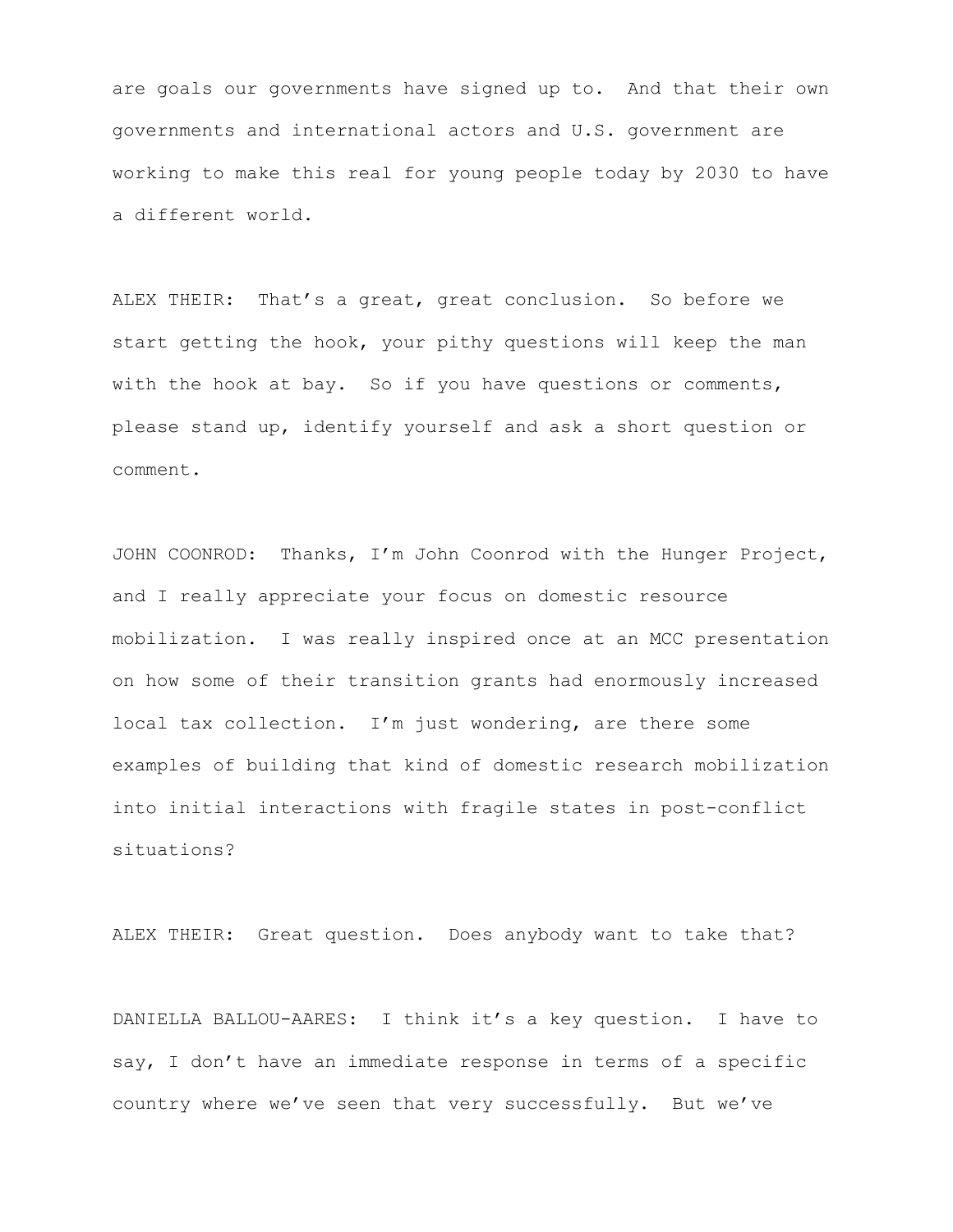certainly seen it in transitional countries and I think the overall question of fragile states is one of how do we get their resources right. And with, I think admittedly a very mixed if not great track record internationally in doing that, it means that this is going to have to be a really strong focus.

ALEX THEIR: Let me give you just one example of this that was actually created with the new President of Afghanistan, who at the time was not the president, and that is in Afghanistan. We did something that was kind of unique where we setup a trust fund through the World Bank to fund certain agreed upon development activities with the government, but we also created an incentive fund for domestic resource mobilization that paid into the Afghan budget for them if they met certain revenue generation targets.

And the amazing thing is that over about an eight-year period, their revenue, which admittedly was starting from a very low point, increased a thousand fold. And that is money that was coming into the Afghan coffers that was not there and had never been there before, and that they were able to use. And it caused all kinds of reforms, which also got at corruption because one of the ways they started getting more of the money was by cutting down on customs corruption. So there's a real virtuous cycle. And, I think the important part of your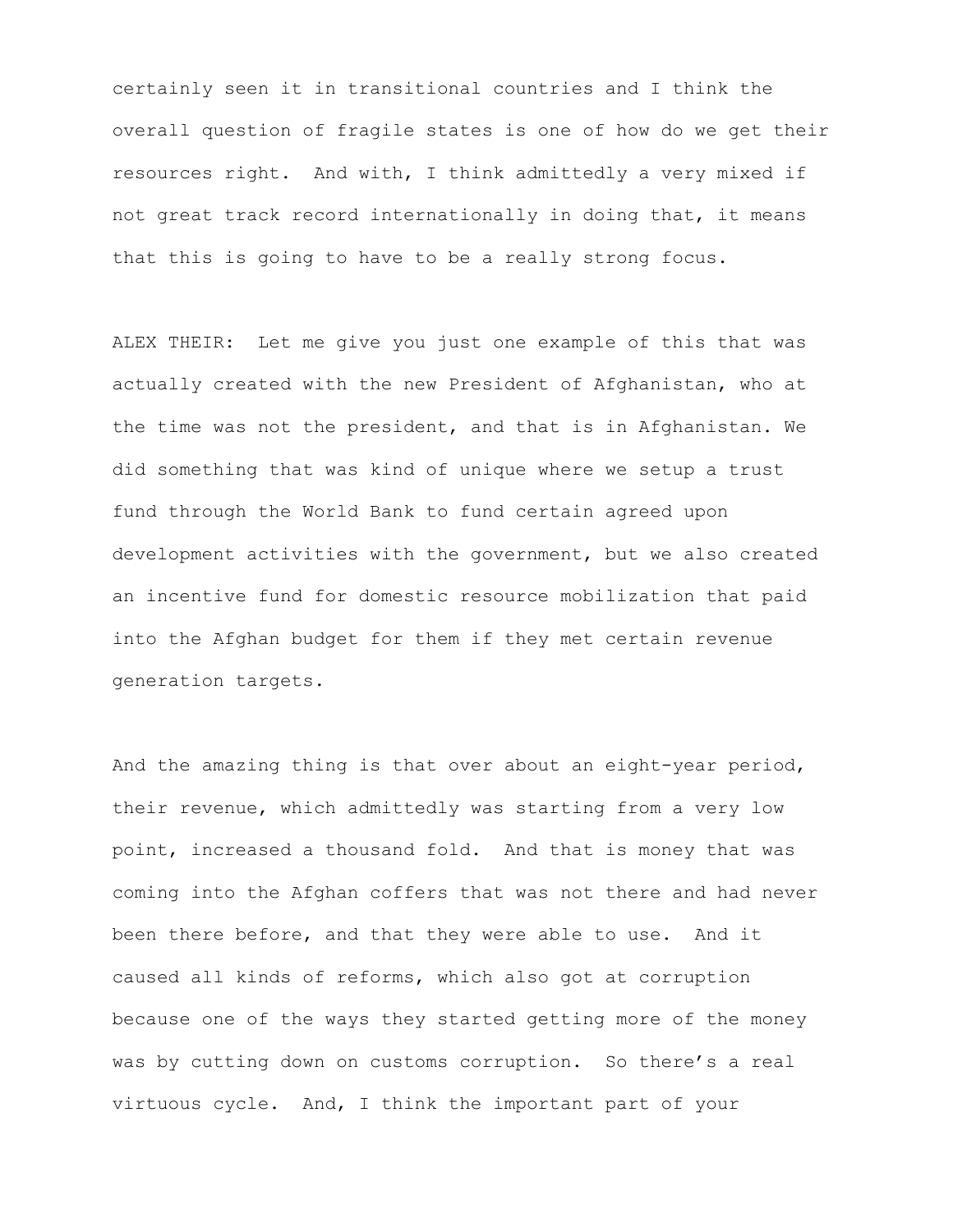question that it highlights is that you can do this and we must actually do this, everywhere. This cannot just be something that works for well-functioning countries, but not for the tough places. If we're going to do what we're talking about up there, it's going to have to work in some of the most challenging environments. And that's why we need creativity to figure out how to do this.

LAURA HENDERSON: Laura Henderson with CARE. Thanks so much for all your very thoughtful presentations. I just wanted to ask a question about the data revolution that we've all heard a lot of conversation about. Maybe you could share some of the thinking within the U.S. Government and beyond about what the U.S. Government can do, as well as what the NGO community can do, to contribute in really tangible ways. Because we can talk a great deal about this data revolution, but I think unless we figure out practically how to build the capacity in resource poor countries, to build data, we're going to be talking about it another 15 years from now. So I think we really have to think very creatively, and I'd just love to hear your thoughts on this point.

ALEX THEIR: Thanks, why don't we start with you Cordelia?

CORDELIA LONSDALE: Sure. We have actually produced a sort of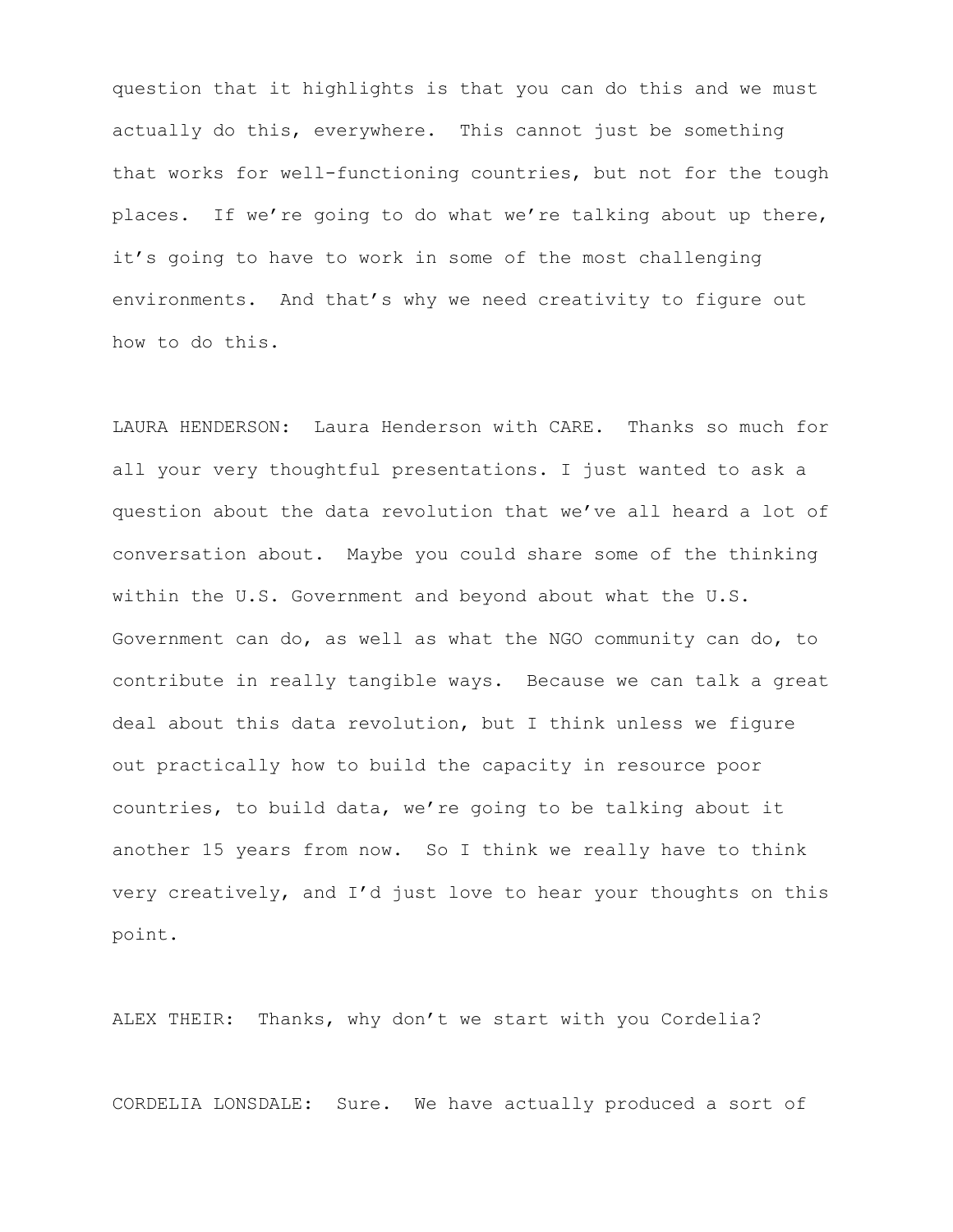12 steps to a data revolution manifesto, but I can't remember all 12 steps right now. It was a great question. Thank you so much for asking about it. I love hearing about the data revolution. I think the thing is for us is that we have a lot of colleagues working in East Africa really right on the ground in terms of the cold face of the data revolution, if you like, trying to actually gather data from communities about what kind of resources are being spent and what the impacts are. It's pretty clear that there's a lot of big data at one end of this conversation and there's a real lack of absolutely core data at the other, which is what you're talking about.

In terms of what international NGOs can do to start with, first of all, it is to publish data about what you're spending to IATI because that really helps. The IATI standard is about decisionmakers in developing countries actually being able to see what kind of resource flows are coming in, and that is absolutely critical for the data revolution. It's actually just about having decisions about development being based on better information than what we've got.

So if you're spending money, if you can publish data about that money, that will help. And I guess the second thing is, as you say, focus on what you can do to build up the national systems that are already in place rather than trying to create parallel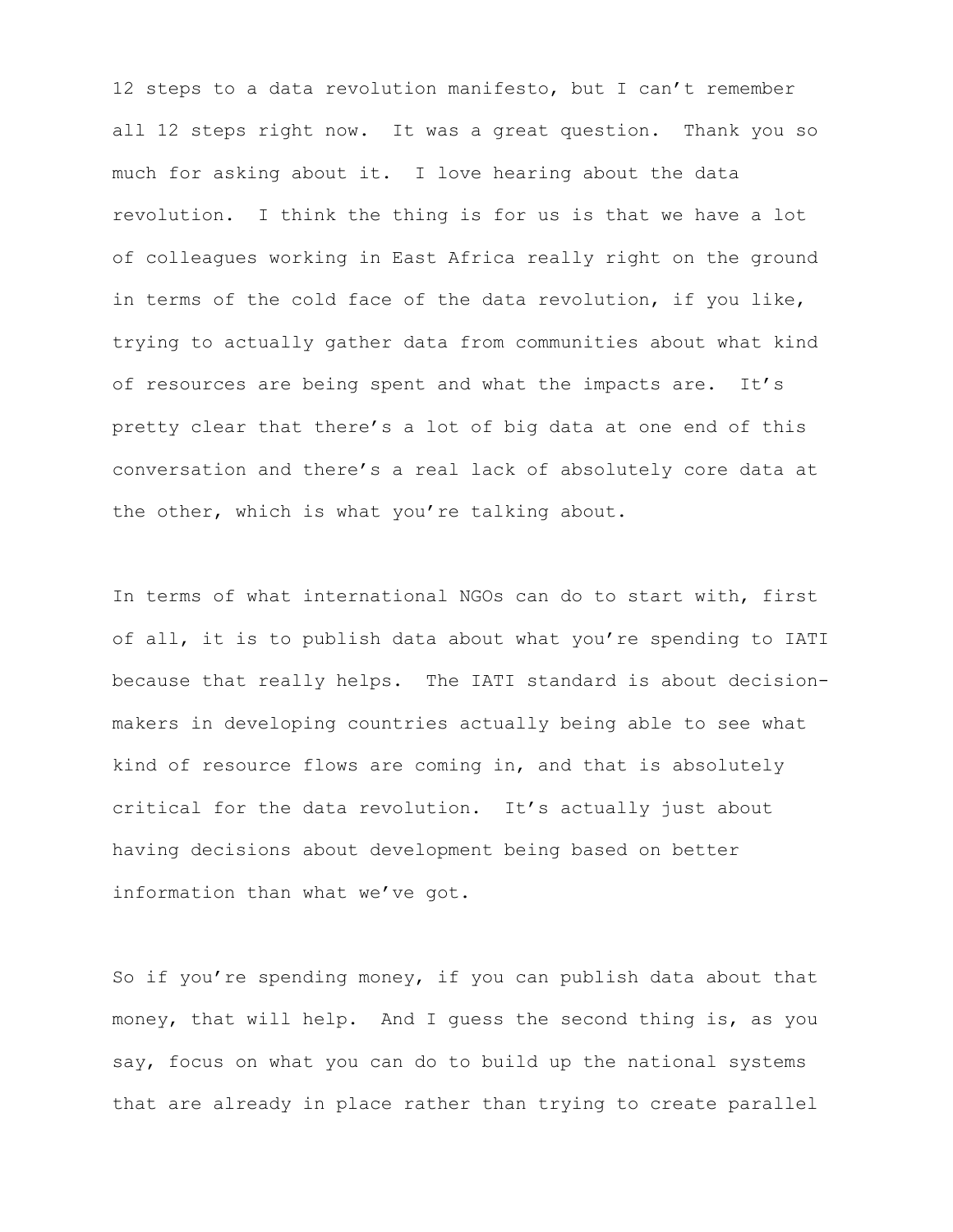reporting structures if you like. I can give you a whole lot more information about this if you're interested, but I'll probably stop there.

ALEX THEIR: Did you want to add to that?

DANIELLA BALLOU-AARES: Yeah. I mean, in terms of making it real, which I appreciate very much; I think there are a couple of things. Some things we've already been doing and some things can be done in the future. One is just making sure that we release our data very well. So we've had a commitment to report to IATI standards and really continuously improve across our agencies. There is still work to do, but I think that's a strong commitment to continue to try and strengthen our own reporting. You know, historically we've had long-term supportive things like the demographic health surveys and other kinds of local statistical capacity, so I think doing more on local statistical capacity has to be part of the picture. And then there is all of the innovation that we're supporting, things like the Global Development Lab's work around mobile based data collection, et cetera. So I think there's some tangible ways we are doing this.

I think part of the question at a local level is how do you take all of these different data sources and actually have them so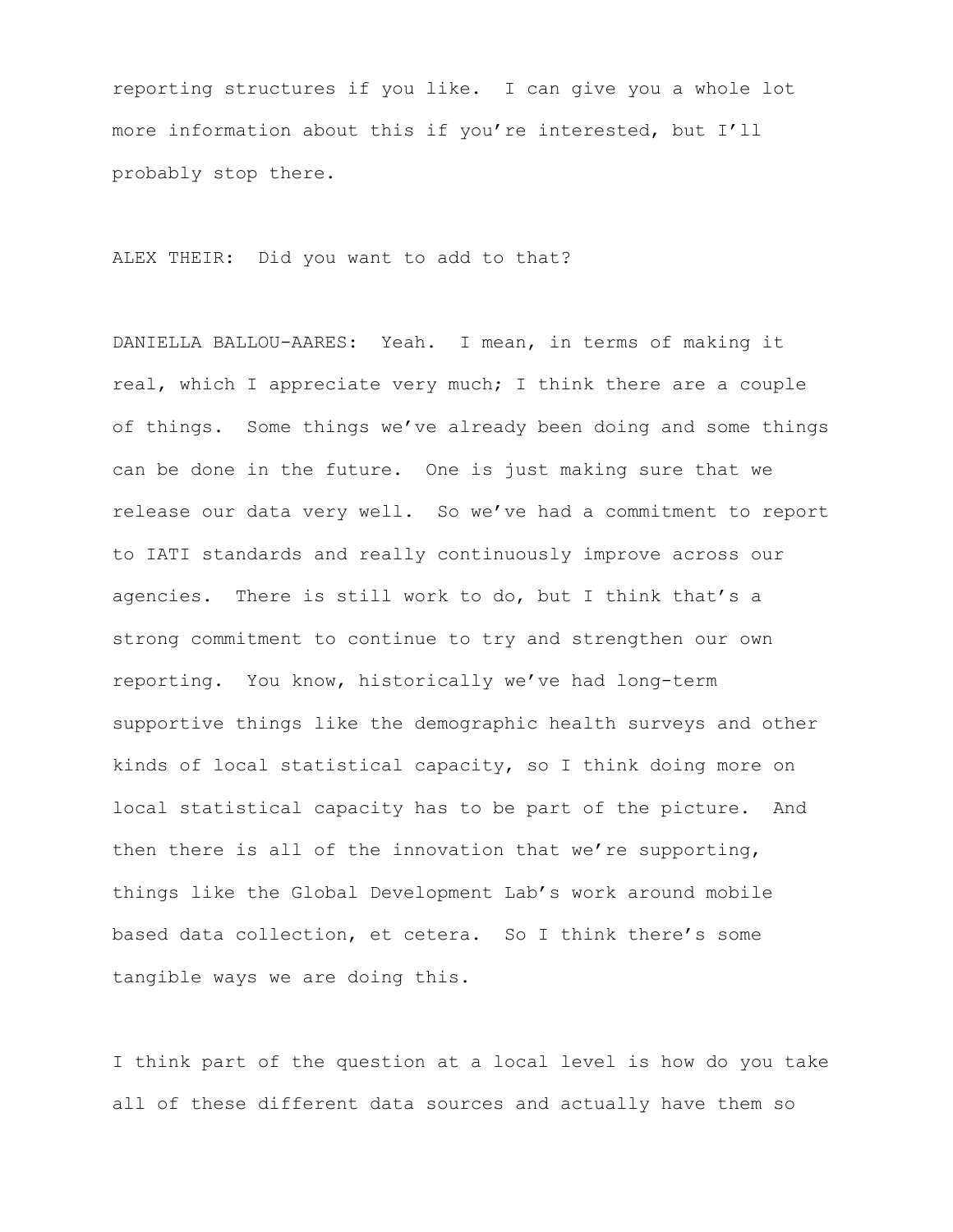that both decision-makers and policy makers within a country are really able to use them and citizens have the information available to them. So I think there is a baseline. I mean, there's a lot to be done in getting data, using data, et cetera. But for the new goals, our baseline is that we really work to ensure that there is good information on those goals and on our progress, and make some international investments and encourage local investments and local commitments by governments to open up their data. This is for both for the goals themselves and for the resource flows. That's kind of the minimum bar almost, and then there's a lot more to do around richer data beyond that.

ALEX THEIR: Okay, we have time for one more question. Mark in the back, please.

MARK LOTWIS:Hi, Mark Lotwis from InterAction. So I want to thank you. First I want to point out that on the Development Initiatives there are many slides we've all seen probably on how these aid flows have been changing. One change in particular I wanted to raise is where we see in the middle income countries quite a different set of flows between domestic resource mobilization, foreign direct investment, and so on. But when you look at the countries that spend less than \$500 per capita on poverty, there are about 50 or so countries that are really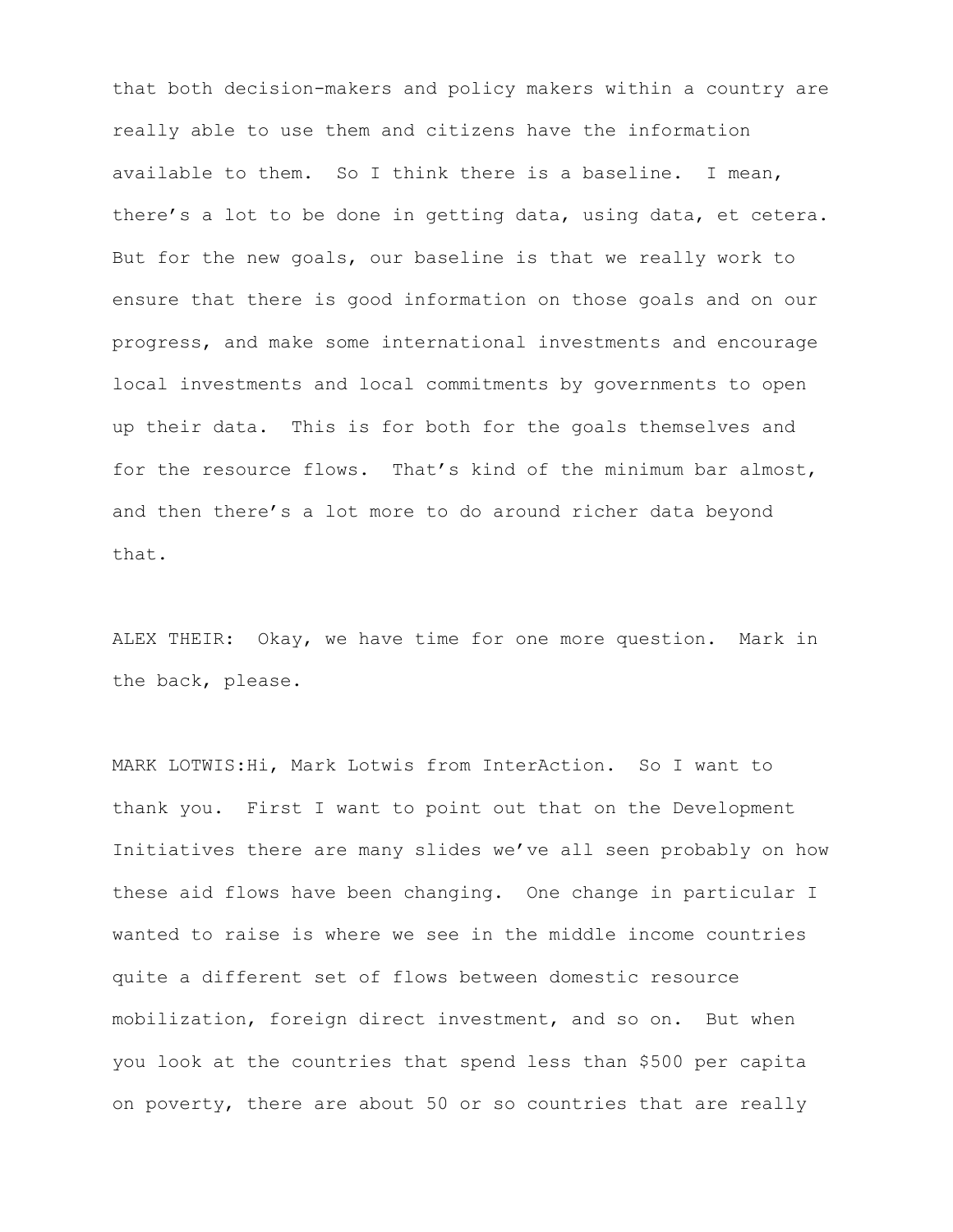still heavily dependent on ODA and maybe a little bit on remittances and so forth. And I wonder for your recommendations for this conference in July, how do we not lose the focus on those countries, maybe they tend to be the fragile states, countries with trouble with governance versus how we might approach middle income countries, which I think might be quite different? Any of the panelists can comment on that.

ALEX THEIR: Great, yeah, why don't we take a minute each because I'm getting signals, and go down the line, starting with you Will, really quickly.

WILL WARSHAUER:I don't have a good answer for you. It's tough. I've been encouraged even in some of the most fragile states with high levels of corruption where there are pockets of progress in this space and hope. That's what I would hang onto and try to build on, I think.

DANIELLA BALLOU-AARES: Yeah, I think we need to make a concerted effort in all of those phases, and it's going to take both focusing assistance and efforts to build private investment to get it there. Butit's certainly not going to be one size fits all to get there.

CORDELIA LONSDALE: Yeah, I talked a little bit about this. I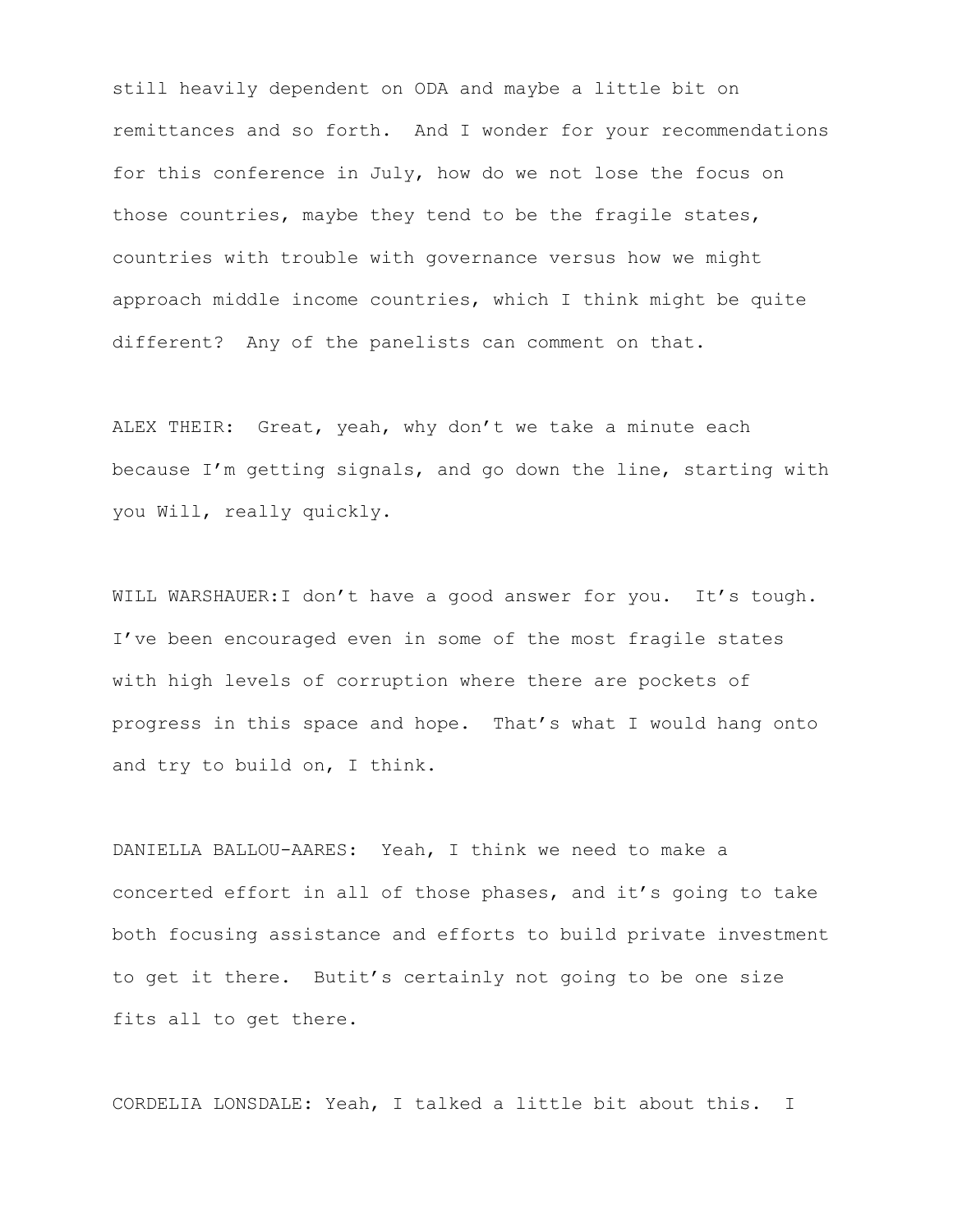think it's really about focusing ODA where the other flows aren't going basically, and that may well mean fragile states. And also, specifically, there are some institutional barriers and silos in terms of people who work in humanitarian development response and those people working in long-term development spending. And I think we need to start building bridges between using financing in short-term humanitarian assistance and long-term development spending, because the reality is that most of the goals will be hardest to meet in the fragile states. I think that's probably it.

ALEX THEIR: That's great. Thanks so much to our panelists.

#### [applause]

And as a segue as I bring David and his panel up here, I want to tell you just a very brief story. I was with Raj in Afghanistan for about our 90th trip a few weeks ago, and we were launching the first ever demographic health survey in Afghanistan. And if you know something about the demographic health survey, this has been one of those instruments that has been transformative both for the types of stuff we're talking about here, as well as for the successful accomplishment of the hardest goals in the MDGs and the SDGs in some of the hardest places. And Afghanistan has been this remarkable case.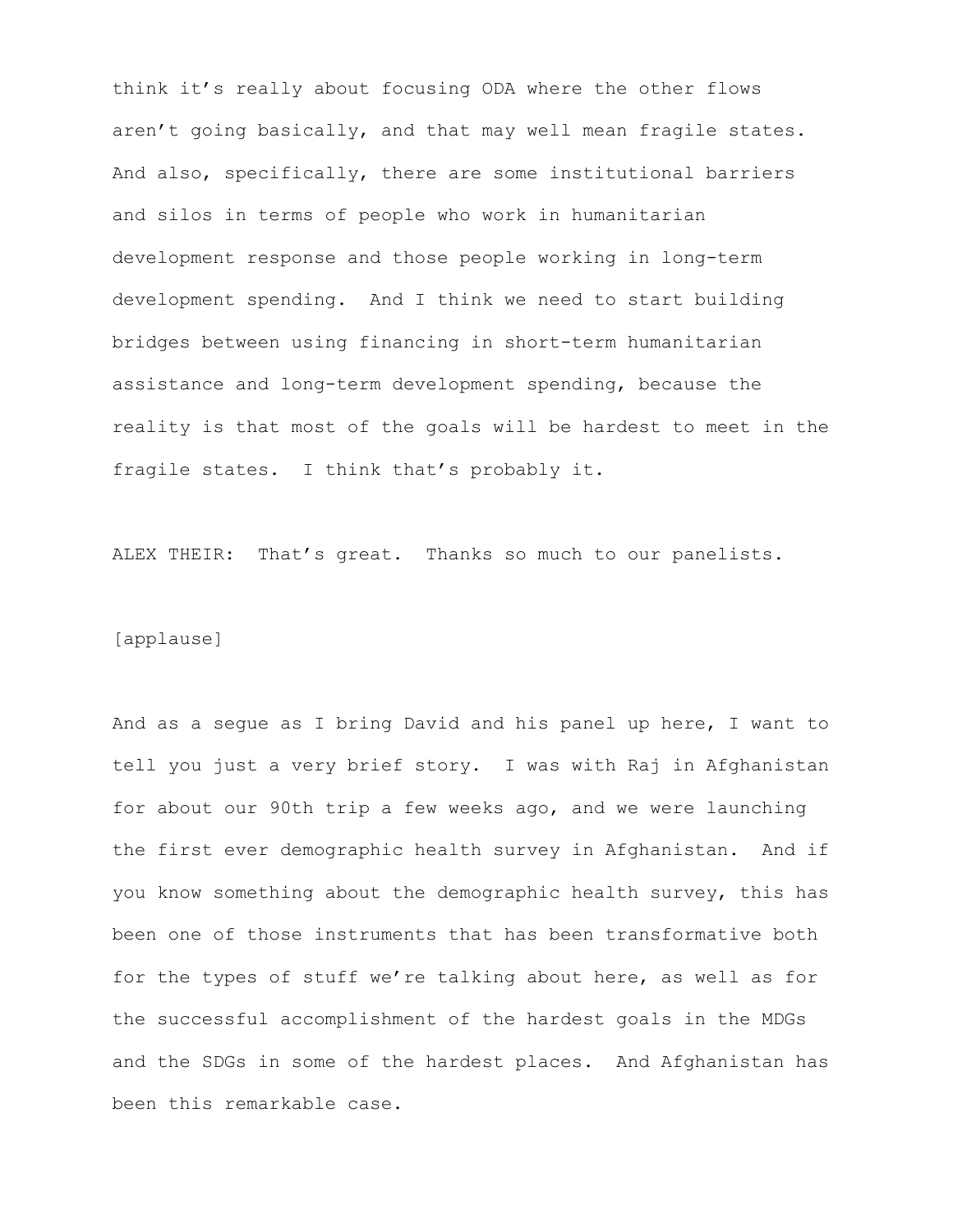And the thing that's remarkable about Raj is that we were going off to meet with presidents and stuff like that, and we couldn't get him out of the central statistics office. All he wanted to do was to sit there and get deeper into, "Well, now, how are you guys going to do this, and how are we going to learn, and when are we going to get the data?" And it's just a testament to what a great leader Raj has been, both on the big stuff, but really, really deeply caring about how we get stuff done in the hardest places.

So I haven't done a sit-in since college, but in about three or four weeks, I'm going to be outside Raj's office blocking his departure. If any of you want to join, I'll send out an email. But in all seriousness, let me introduce David and his post-2015 panel. Thanks a lot.

## [applause]

MALE SPEAKER:Ladies and gentleman, if we could ask you to just please remain in your seats as our panels transition. Thank you.

DAVID BECKMANN: So this panel will be on the post-2015 goals, and we'll try to go quick so that we can have some conversation. I'm David Beckmann from Bread for the World, and I wanted to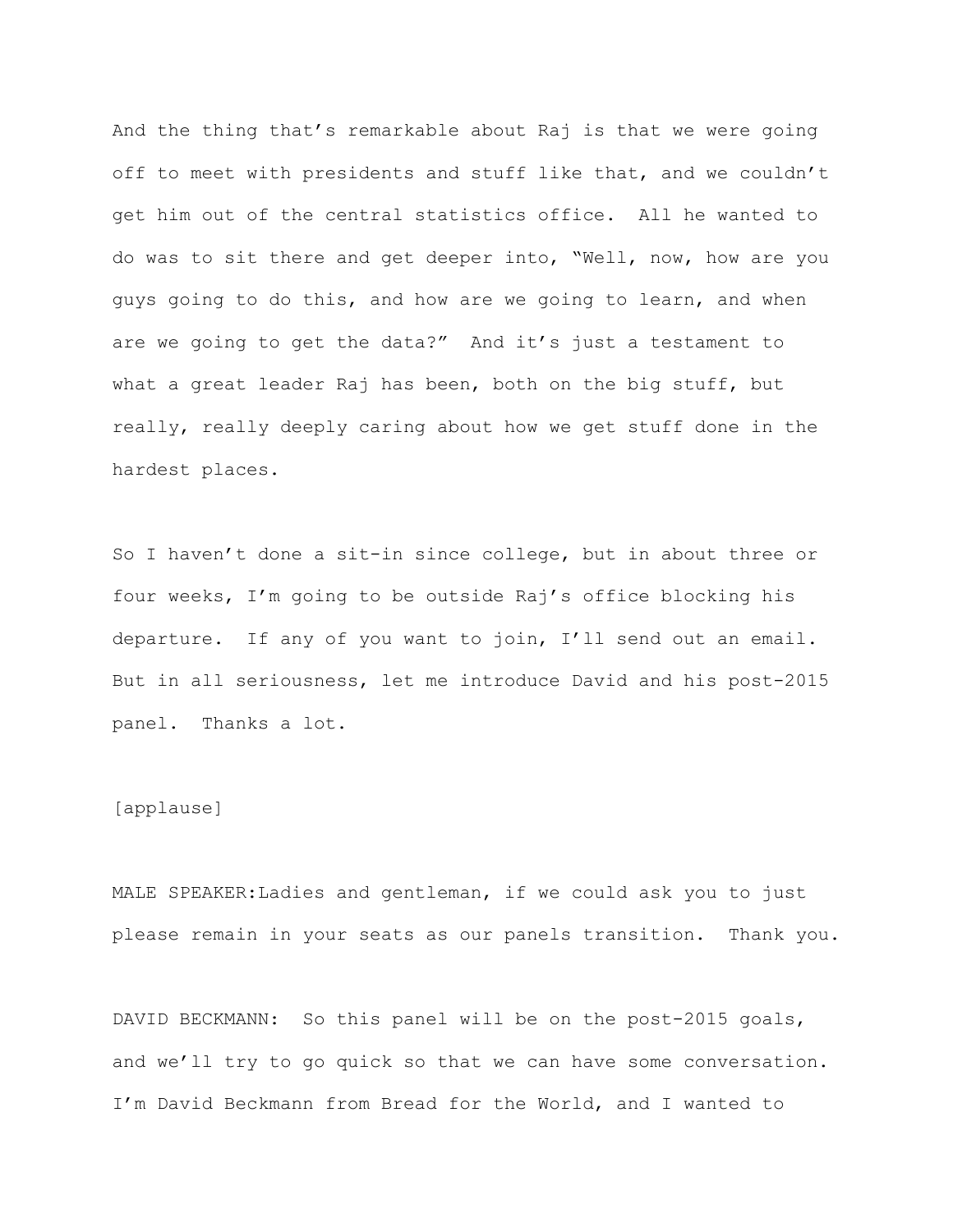make three points by way of introduction. First, a lot of our community's focus on post-2015 goals has been about which goals, which indicators, and shaping what the UN is going to pass. And that's important, but it's high time now that we are in 2015, to look at the bigger question of whether the United States is going to give a damn; whether our country is going to be supportive of a global effort to end extreme poverty, hunger, disease, education.

We need to talk with members of Congress, especially Republican members of Congress. Many Republicans are very weary of the UN, and so, we've got to make it clear to them that these goals are not some UN imposition on America, but that they grow out of the heart of our country. Andwe've got to make it clear to them that we want these goals. That work has to start right now so that if President Obama raises his hand and votes, if the U.S. votes for these goals, then he doesn't get blasted. And it needs to start right now so that there isn't a negative reaction to the UN relationship of this process in the next Presidential election. And more fundamentally than the actual endorsement of the fact that there is an international agreement is the question of do we as a country care about poverty?

What's encouraging is that on both sides of the aisle we have politicians who are talking about making this a country of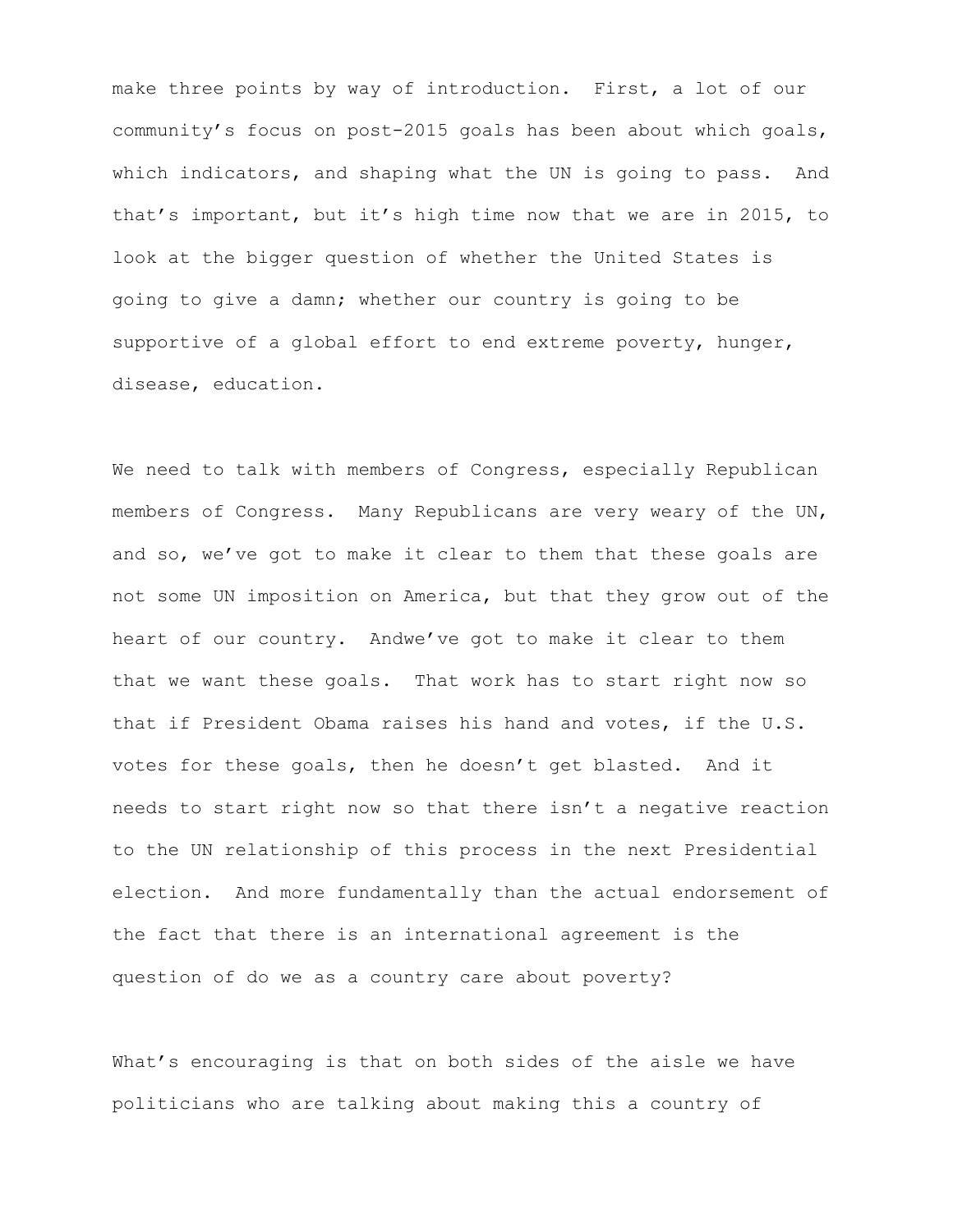opportunity for everybody. And if this becomes a country of opportunity for everybody, then I think the American people will want to make a world of opportunity for everybody. And that really is the second point that I think we as a community, that is the international development community, we need to find ways to make common cause with the forces in American society that are trying to make America a land of opportunity for everybody. We haven't had a Congress and President together make poverty in America one of their top five priorities for 40 years, and it shows. It shows. The people at the bottom in our country are not going - even the bottom 50 percent, they are not going to support another Bono decade of, "Oh, let's go out and help the Africans." I love Bono, but they're not going to go for that. I mean, we could do that, but they're not going to go for that.

So we need to find ways to make common cause. The fact that these goals are going to be universal is a great opportunity for the international development community because at a time where there's a lot of bad news in the world, we've got this great success story to tell. What's got to come across to the American people is, "Hey, a lot of countries have been making a lot of progress against poverty. We know how to do it. We're going to do it here too and all over the world."

And then the last point I wanted to make is that there is a lot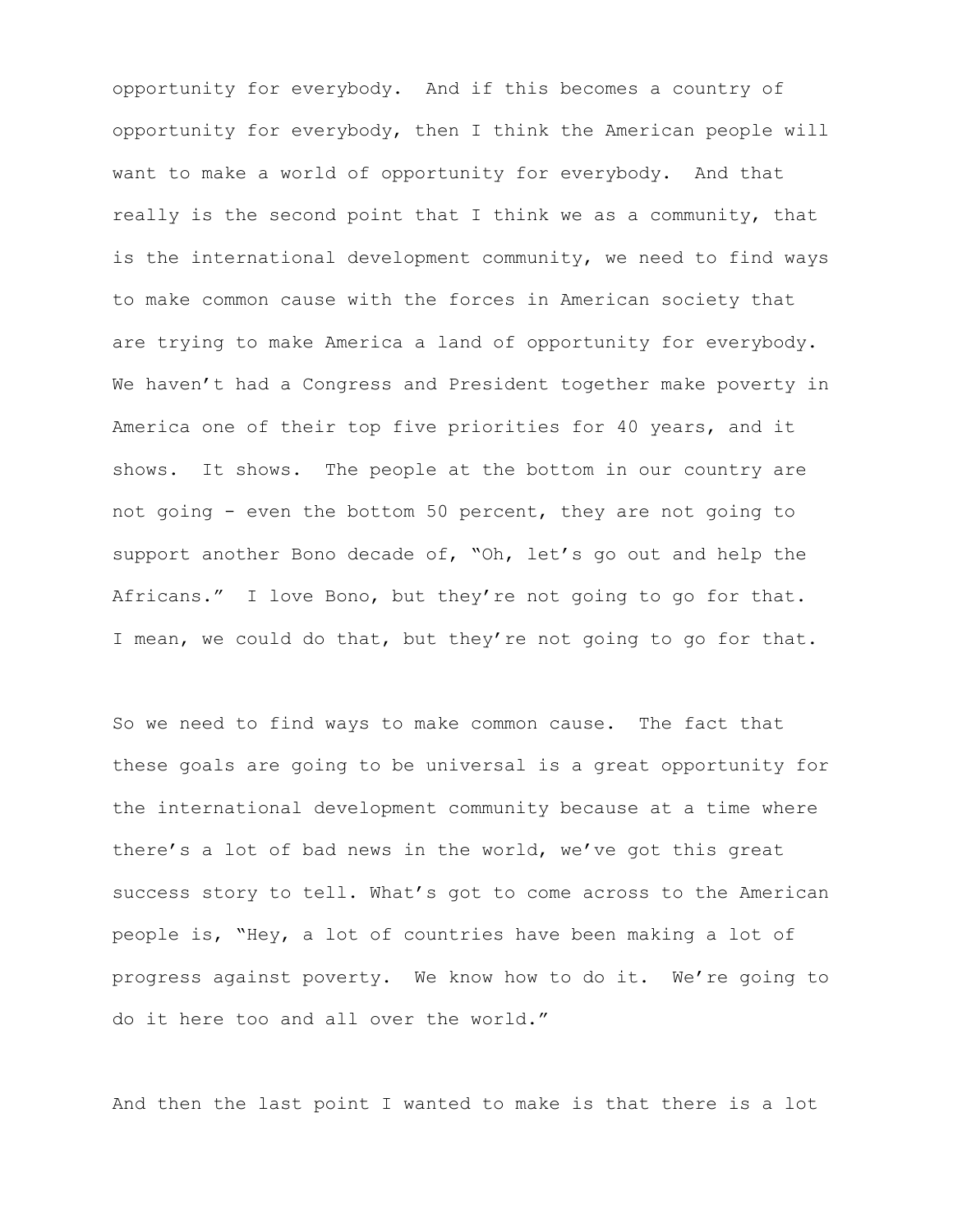of voltage in these goals, especially when you express them in a simple way. Most Americans don't know that the world has made progress against poverty. And when they hear it and believe it, they're absolutely stunned and excited. So for our community, if we, our organizations communicate the real feasibility of ending extreme poverty in the next 15 years and that we're going to be a part of that, I just know that's a lot of power for our organizations.

Let me tell you that at Bread for the World, we started at the beginning of 2013 to share this story, starting with our major donors. The fact that we think it really is possible to end hunger and poverty by 2030, and that Bread for the World can play a significant role in that. And we've tripled out fundraising. It's just been the most inspiring experience of my life. So if that's true of Bread for the World, I'm sure it's true of Catholic Release Services, and Save the Children, and the Hunger Project, that our donors can get excited about this. Our members can get excited about this, so that's the third point I wanted to make. So we'll go from that to Tony Pipa. Tony Pipa within USAID represents USAID in the global dialog about the post-2015 goals. So Tony, give us the big picture. What is the U.S. government doing in this process to shape and get support for these goals?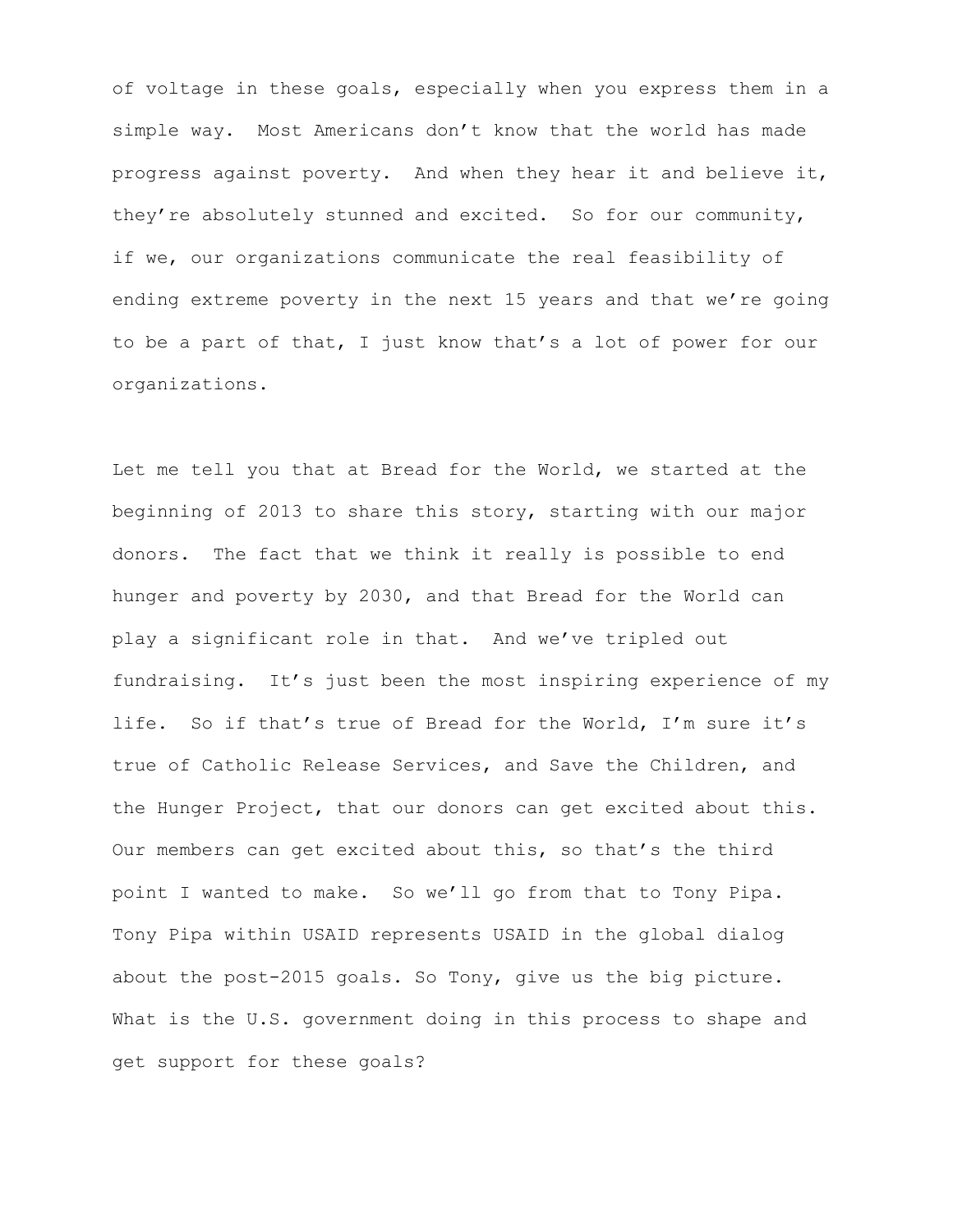TONY PIPA: Well, to answer your first question, do we as a country care? At least we as an Administration and a government care a lot. We've been really engaged for the past couple of years in this process. A robust interagency effort, not just USAID. And with negotiations starting on the 19th, we look forward to continuing that process and to making sure that we get something that's really compelling, that drives results, similar to the original MDGs. And for that, it needs to be evidence-based and it needs to be focused.

And I think that we all agree that what we're starting with- the open working groups, 17 goal areas, and 169 targets -- is a good basis for negotiations because there's a lot of the stuff in there that we want to stay in there. But we need to focus and prioritize, and be able to have that compelling narrative that you were just talking about actually, so that people realize the results that we can drive with a real post-2015 agenda.

We're unequivocally committed to ending extreme poverty. Raj has mentioned it. We mentioned it in the previous panel. And so we are using this opportunity to sort of finish the unfinished business of the MDGs: ending chronic hunger, preventable and maternal child deaths. Happily, through the process up to this point, those have been non-controversial. A lot of countries are agreeing that that needs to be a core part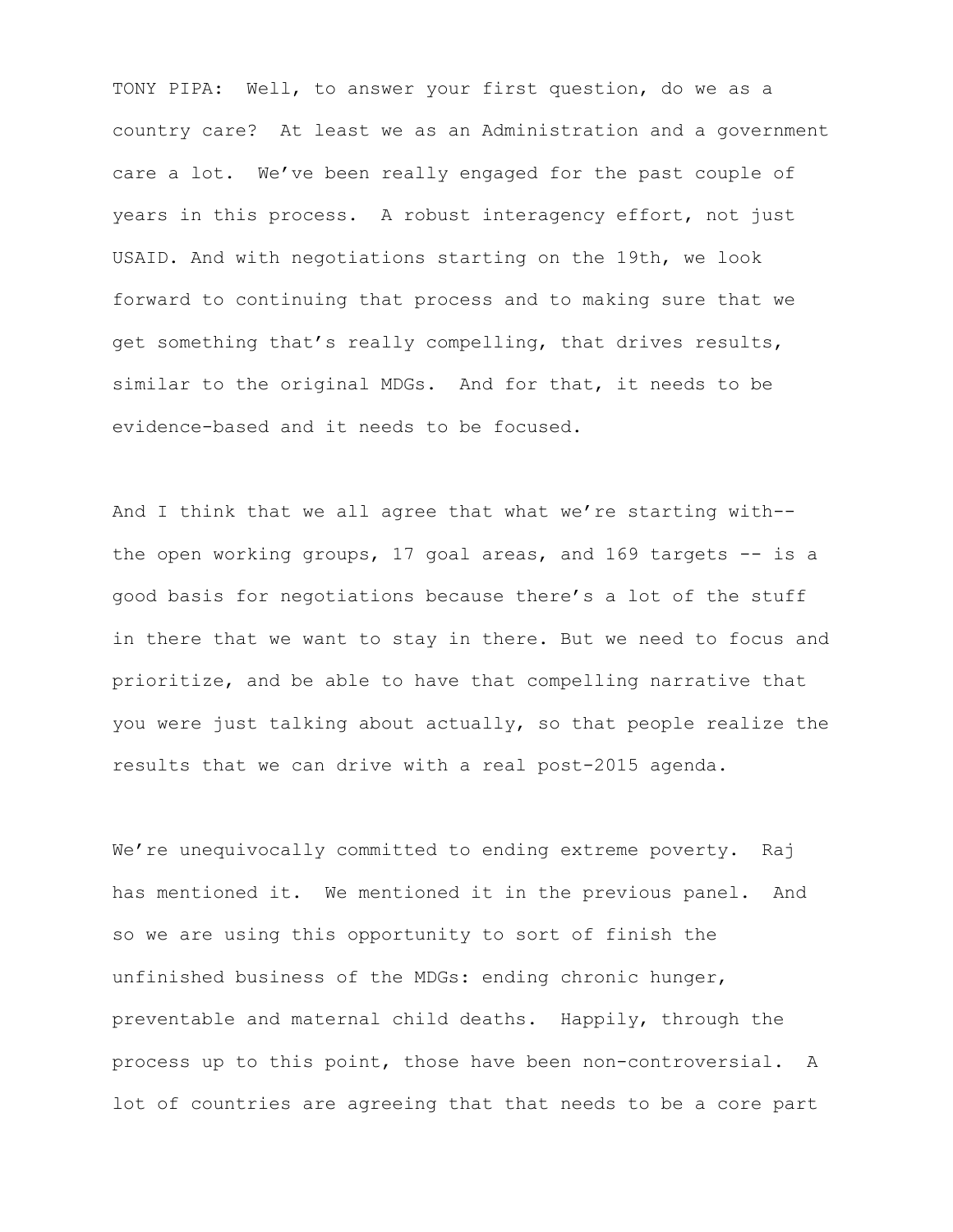of the agenda. At the same time, there's been a lot of inflation about what that means, and I think we can really use the help of civil society and implementing groups and our partners to really dive down in to what are the core pieces of evidence and data and targets that are going to mean the most within those particular goal areas?

There are also a set of issues that continue to be on the table that we think are going to need continued attention and political capital to make sure that they stay there. And that is inclusive, job rich growth, gender equality and empowerment of women and girls. Peace and governance, which was not a part of the original set of MDGs. Sustainable energy in the work that we're doing through Power Africa and how that can be transformative for so many of the different issue areas that we want to make progress on. And then the oceans and the environment, because we're really looking at a sustainable development mindset now. Knowing that we only have a certain amount of resources, and that we have to make progress on economic growth and on ending poverty, at the same time making use of what we have and not depleting the planet.

This is a universal agenda, and that's a critical part of it. It's great and we will look for help from the implementing partners and NGO community in really getting that common cause.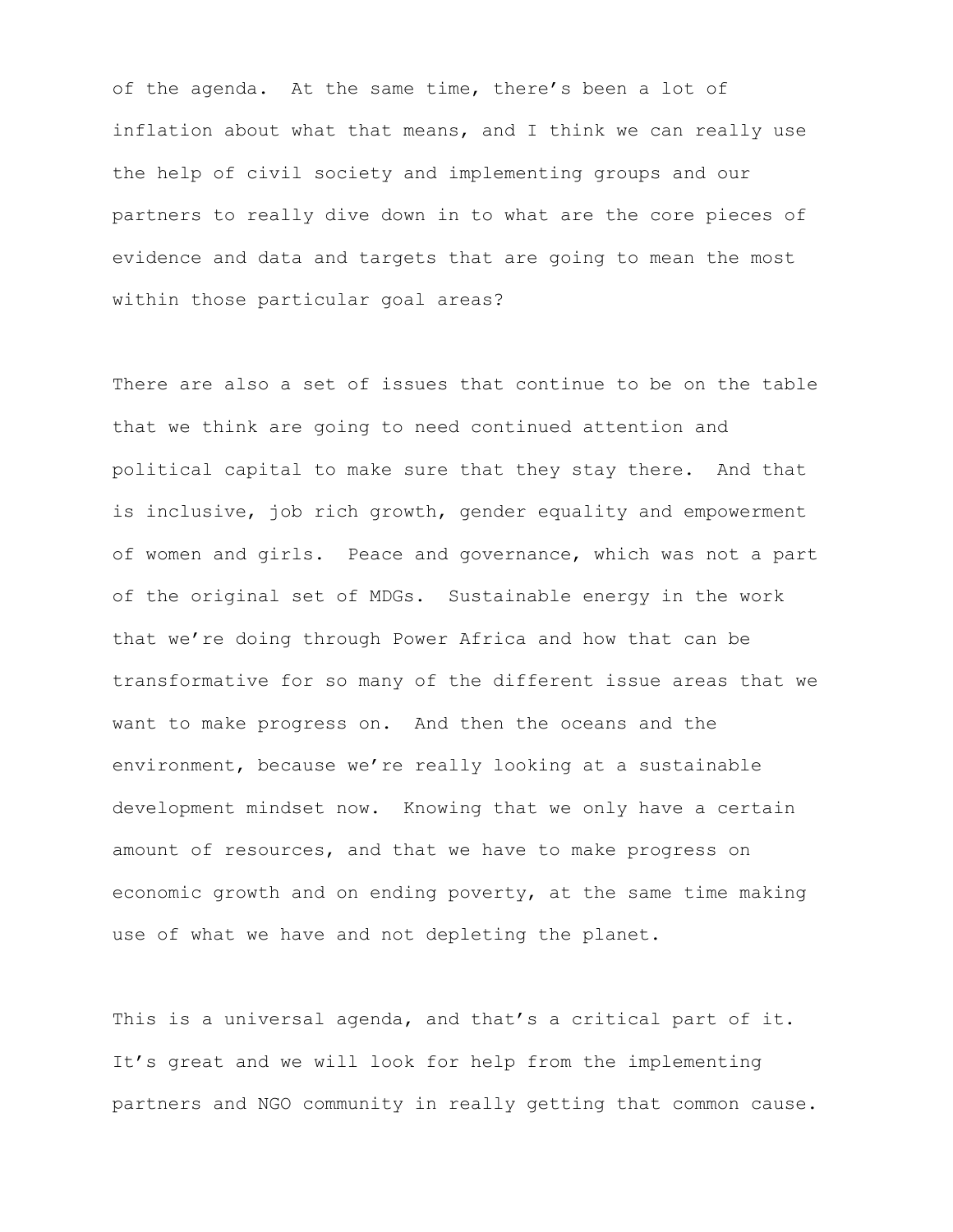I think we want to keep in mind what's happening and what we are making progress on in the U.S., but also where we have challenges, and where we can bring to bear the progress that's being made elsewhere and create strong links there.

When we look at places where we could really partner together, we really do need this to be an implementable agenda in country. And for that to occur, it needs to be based on evidence, and looking at state of the art evidence and data to bring this into the agenda to ensure that it is focused on results is something that we can really use your help on because you have the data about what makes progress happen on the ground.

We talked a lotin the former panel about partnerships and how we unlock resources. How we take this from a north-south conversation about aid to really one about shared responsibility across the board, and how we can do that to unlock resources from the private sector, and make sure that it's inclusive and reaching the people that we want to reach. Obviously, engaging with Capitol Hill and with lawmakers about this is something we see as an important platform to drive our development agenda about what we think is important globally and how it connects to our peace and prosperity at home. We really want your partnership on that because you will be great envoys for how to make that happen.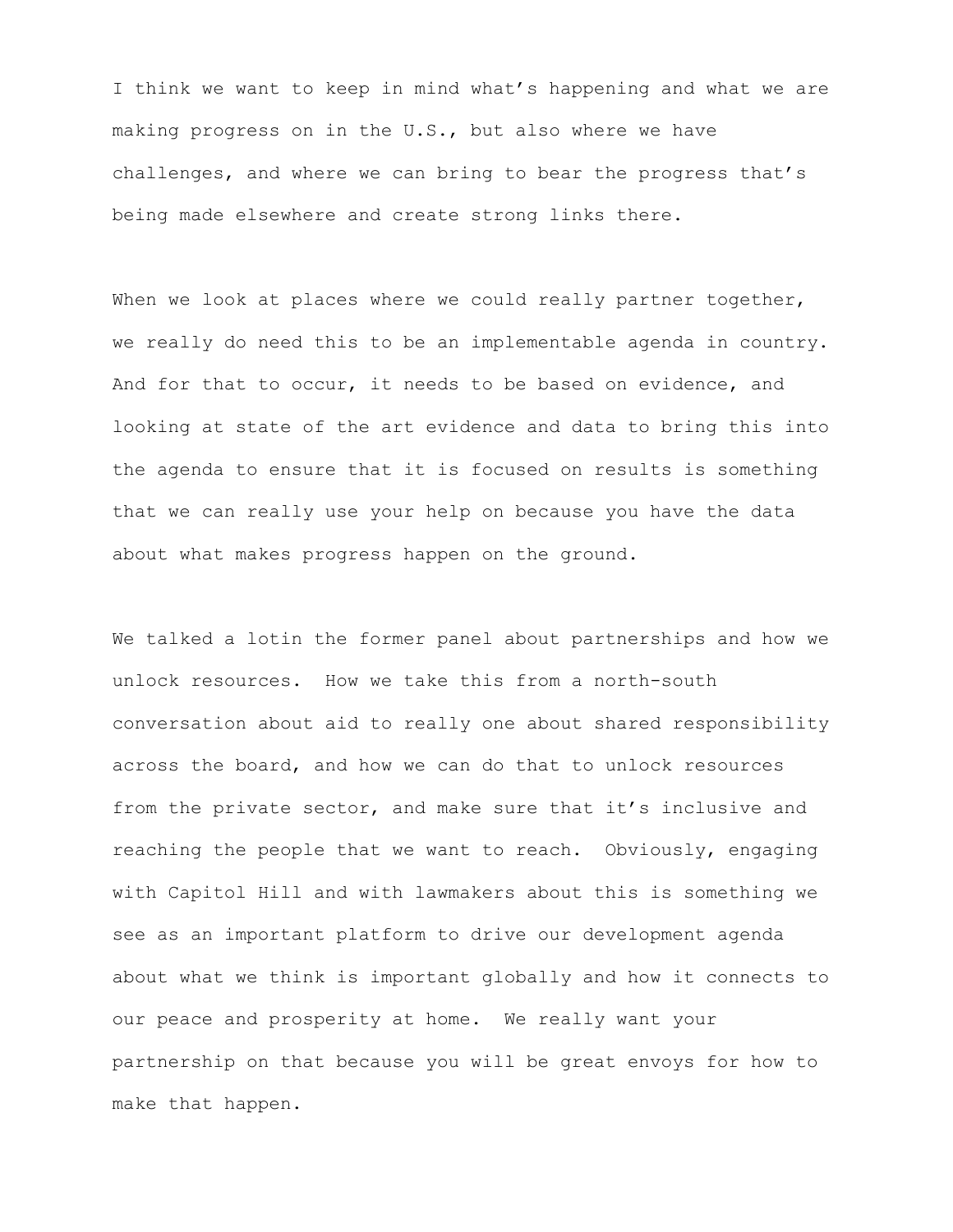And then finally, we are not going to get a good outcome in New York unless capitals are involved in this conversation and have a really strong voice. That means making sure that the partnerships and partners that you have on the ground in developing countries and citizens are involved, that the line ministries that are going to have to implement what we agree to in September are involved, and that governments themselves are really making the political commitments is going to be really important because otherwise, we can just get stuck in New York negotiations and come out with something that really doesn't drive the results that we want to see on the ground.

DAVID BECKMANN: Okay. Tom Hart is the U.S. Executive Director of the ONE Campaign. And ONE Campaign's done great work to monitor how we're doing on the MDGs, what's working, what's not working. And they're a global leader in campaigning around the process leading up to September and beyond. So tell us what you think about the MDGs, and how are we going to get to September.

TOM HART: Thanks, David. Thank you first of all for having me in this discussion. It's really, really important. And I do think we probably ought to kind of step back and realize that most of the world, most of this country hase no idea what we're talking about. They've never heard of the MDGs. They don't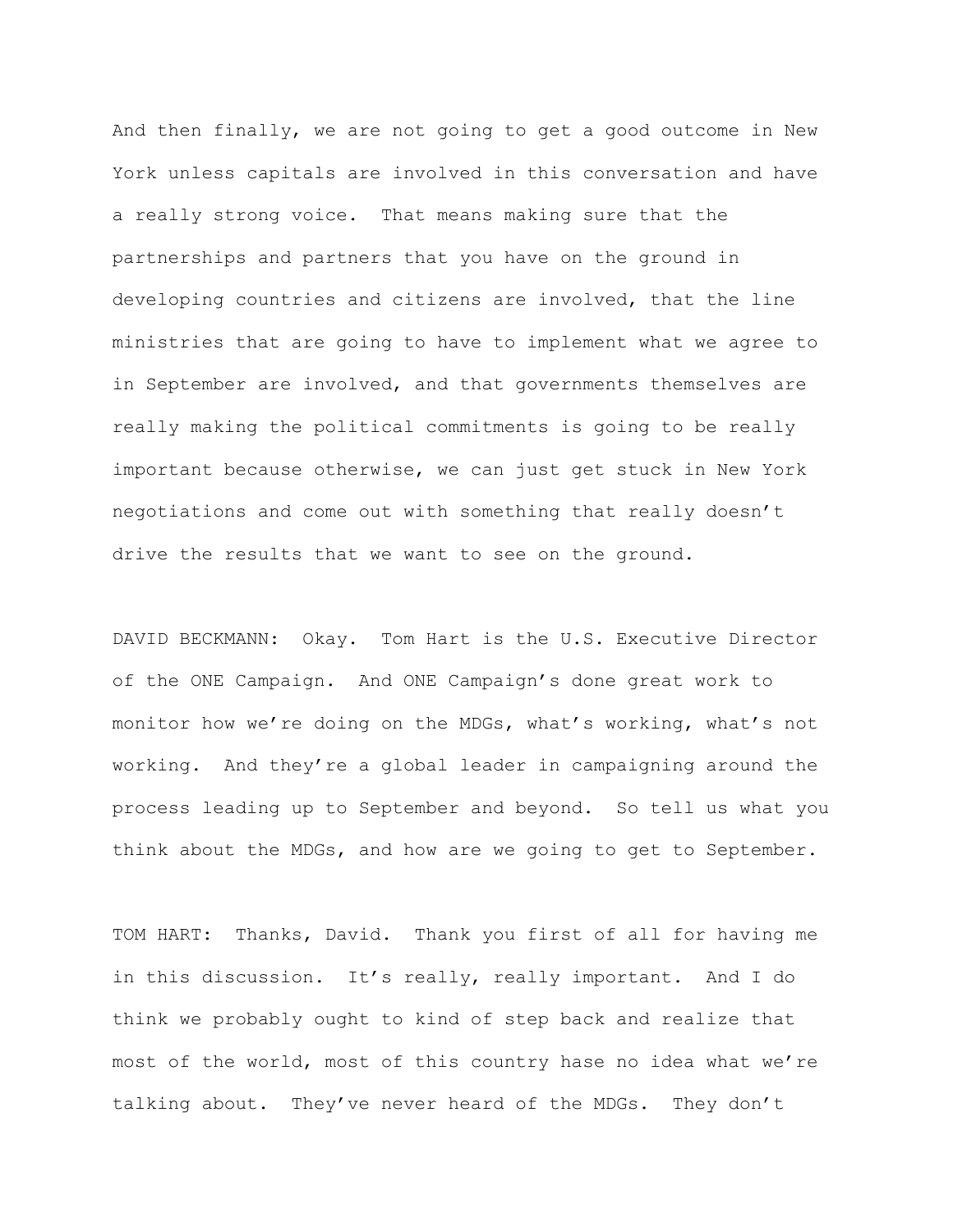know what the SDGs are. It's all a bunch of gobbledygook. So if we're going to make a case for the next round, we ought to at least have an understanding of what we've done, in order to make the SDGs relevant, sustained, and successful.

So let's just step back. I don't know that we can do the slides, but I think there are really three reasons why the MDGs matter. One is, it got everybody on the same page. Let's not underestimate the importance that everyone signed up to the same goals. Yeah, they were imperfect. Yeah, not everybody was focused on all of the same ones, but that was a huge and transformative moment when all countries got on the same page on a limited set of goals.

Secondly, they're measurable. Again, it sort of seems obvious now, but it really has changed the way we do business in development to have very, very clear goals that are measurable targets that are out there and that we're holding ourselves accountable to. And again, I think it's become part of our work. It almost seems obvious now, but it wasn't 15 years ago.

Thirdly, I really do think it galvanized the development community. I think it galvanized governments. I think it galvanized our community around a set of targets that we wanted to achieve. And those things, I think, were tangible results in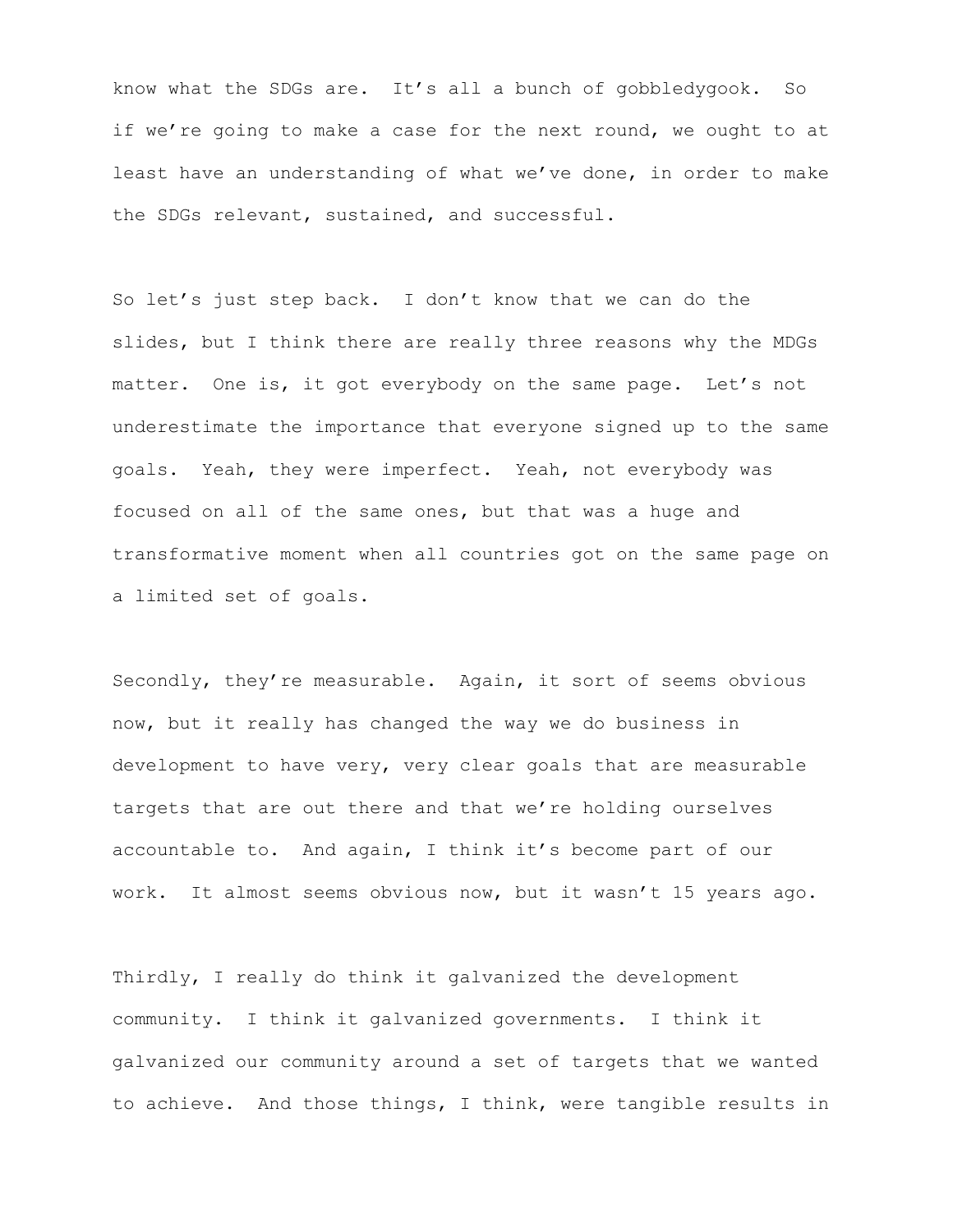terms of what we've been able to achieve.

I think we still have quite a lot further to go to go the rest of the distance, but I think we should celebrate how it did galvanize us. Literally, hundreds of organizations, including my own, were created or incorporated the MDG's in theirown mission statements. Lots of money began to flow from foundations and philanthropists and others toward helping the MDG's be achieved. That's a big deal. That's a big deal, and I think we will see something similar post September of this year.

Soon the MDGs, what did we achieve?There has been a lot of tremendous progress. I won't go through all of this. You all can go to the UN's website and check out what's been achieved, but just pause a moment to reflect on the fact that extreme poverty has been cut in half. But for reasons only this room could understand, that is measured from 1990, not 2000. That is one of the reasons why the rest of the world looks at us with confusion, like, "What? What?" But anyway, poverty has been cut in half since 1990.

Girls will match boys in education. Almost, not quite universal enrollment, at 90 percent.Really, really good progress in education. We will meet the targets on malaria and TB if progress continues. Last year, we met our stated goal to halt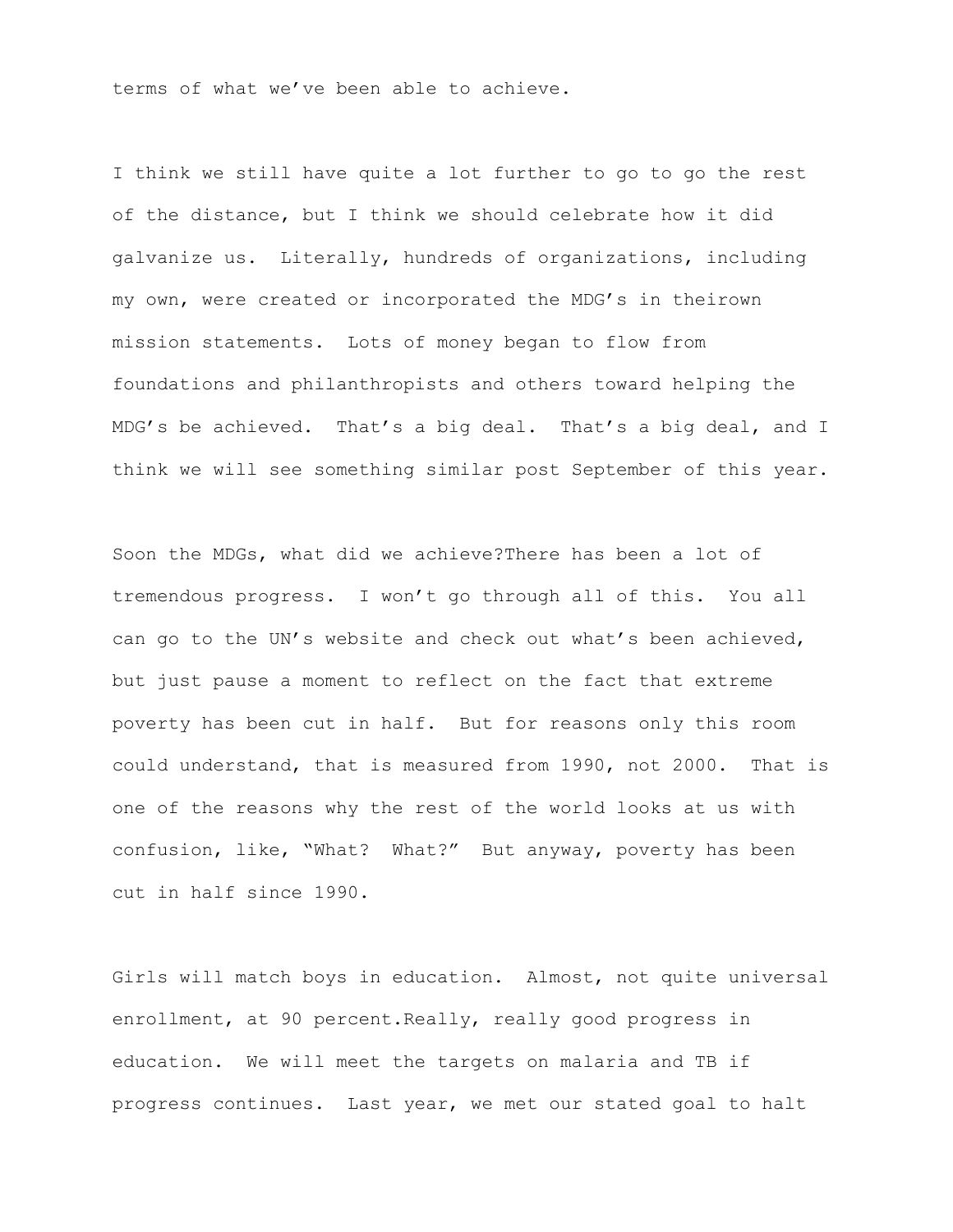HIV and begin to reverse the trend. We've finally reached the tipping point that we've put more people on ARV treatment than caught the disease last year. Remarkable achievement. Water – we've cut in half the people without clean water. ODA, we talked about on the prior panel, 138 billion dollars. Highest level of ODA ever.Having gone through a global recession relatively unscathed.Remarkable progress.

Still,there is quite a lot of distance to go. One in four kids is stunted. The goal on hunger will not be reached unless something is done. We have made lots of progress, but not met all of the goals. 158 million kids are still out of school; 300,000 women still die in childbirth. Unacceptable. Not enough progress there. Six million kids still die from preventable disease.

So all in all, we as a community ought to be enormously proud, and, of course, developing countries themselves and their citizens should have more pride at what has been achieved. And that should give us all the confidence and motivation to do the next half of the marathon, which if anyone has done long distance running knows, is far more painful. Far more difficult and usually takes longer.

So look, some of the challenges have already been articulated.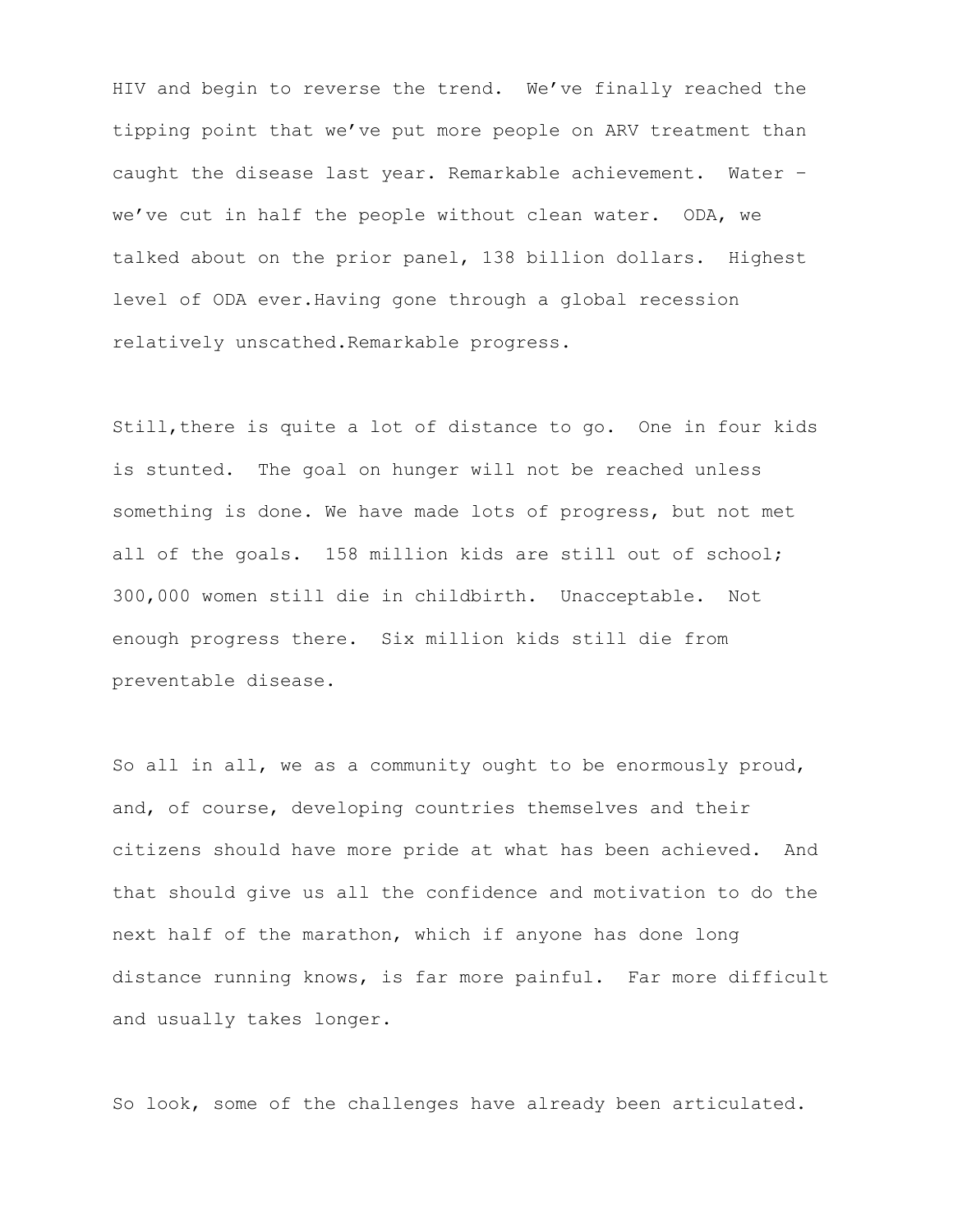The data, not so great. Once we start to hold ourselves accountable for measurable results, we all of a sudden needed to find out what the data was. Not great. So our community has a real challenge there on the data revolution. Resources; again, it's been talked about. You can't just rely on ODA. Domestic resource mobilization is hugely important. Private sector, innovative financing mechanisms like Power Africa, all of that needs to be on the table in much more creative and innovative and urgent ways.

Politically, I'm very worried about complacency. Progress's evil twin is complacency. People in America think we've solved the AIDS crisis, and yet 3,000 people still die every day from this disease from lack of drugs that we can buy at CVS. So all of the great things that I just talked about inspire us and prove the model to policymakers, but sometimes make people think, "Oh, well, good, let's move onto something else." The United States particularly. We're really good at crisis. Look at Ebola and the response from our government. Extraordinary. Not so good at the long-term andfinishing the job. So I'm really quite worried about complacency.

And one thing that has not changed is public perception. I've been working in this arena for 15 years. The public still thinks we spend 25 percent of our federal budget on foreign aid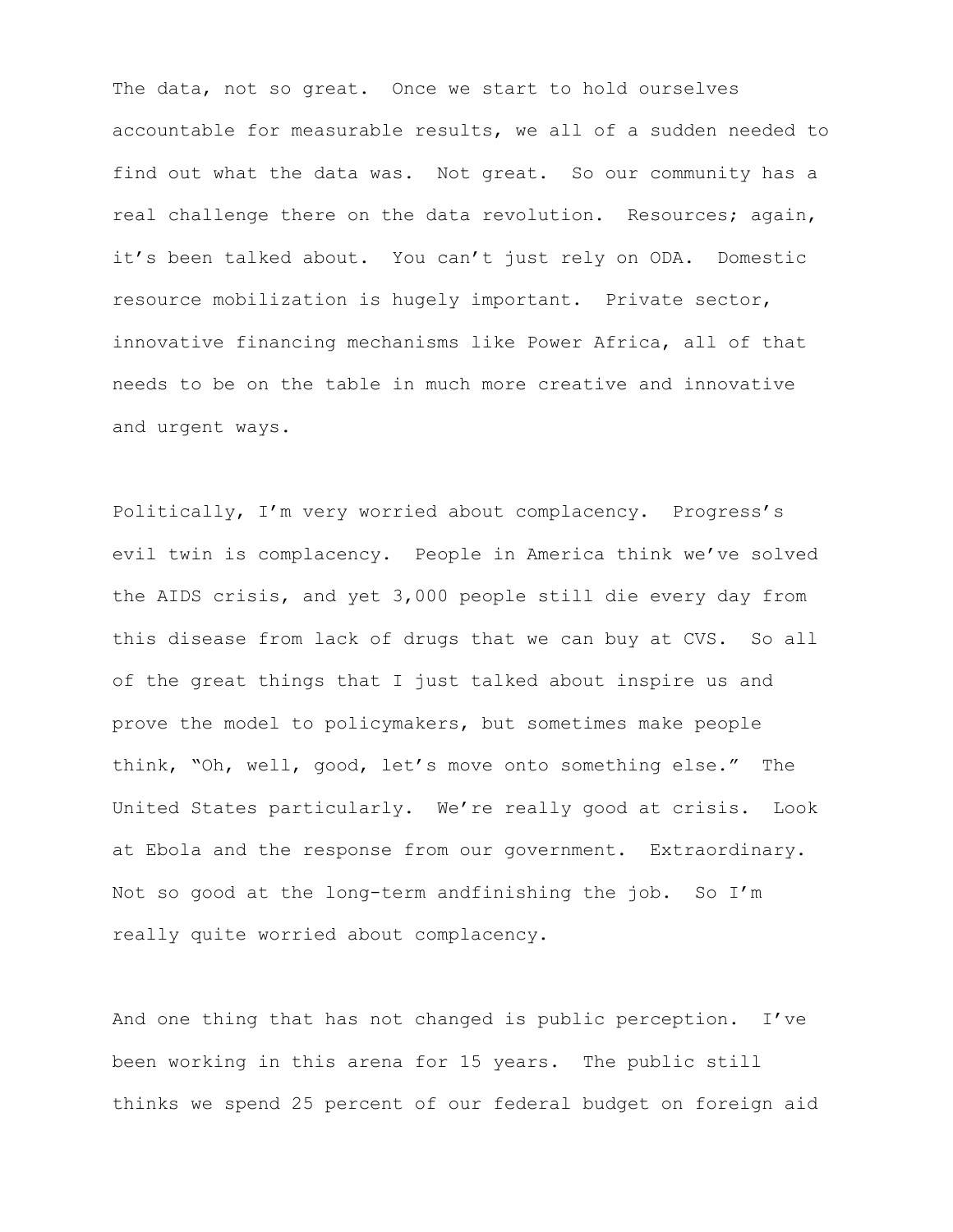and that's all wasted. Those numbers haven't moved. And that is a serious challenge to our community and to the world to see the end of this project through. And that's why we need to build on the galvanizing of our community and governments and the private sector to galvanize a mass public movement around the MDGs and SDGs.

Daniella mentioned this a little bit; David did as well. I'll very briefly conclude by saying that ONE, along with a large number of organizations around the world, north and south, now nearly 1,000 organizations, have joined in something called Action 2015, very creatively called a flotilla. Not a coalition, a flotilla. We're all in the same stream, relatively going the same direction. A flotilla of groups focused on fighting poverty and climate change and rights to really seize the opportunity around the summits in September and in November to make big change.

Andnext week you will see, ONE is leading an effort with this group around getting 15 year olds to meet with world leaders. They were born in 2000, they're now 15, so in 15 capitals around the world on January 15 -- I'm sure there's a theme here - they will meet with world leaders to talk about their hopes and aspirations for the next 15 years. What kind of world do they want to inherit when they're 30? And I'll just say to the U.S.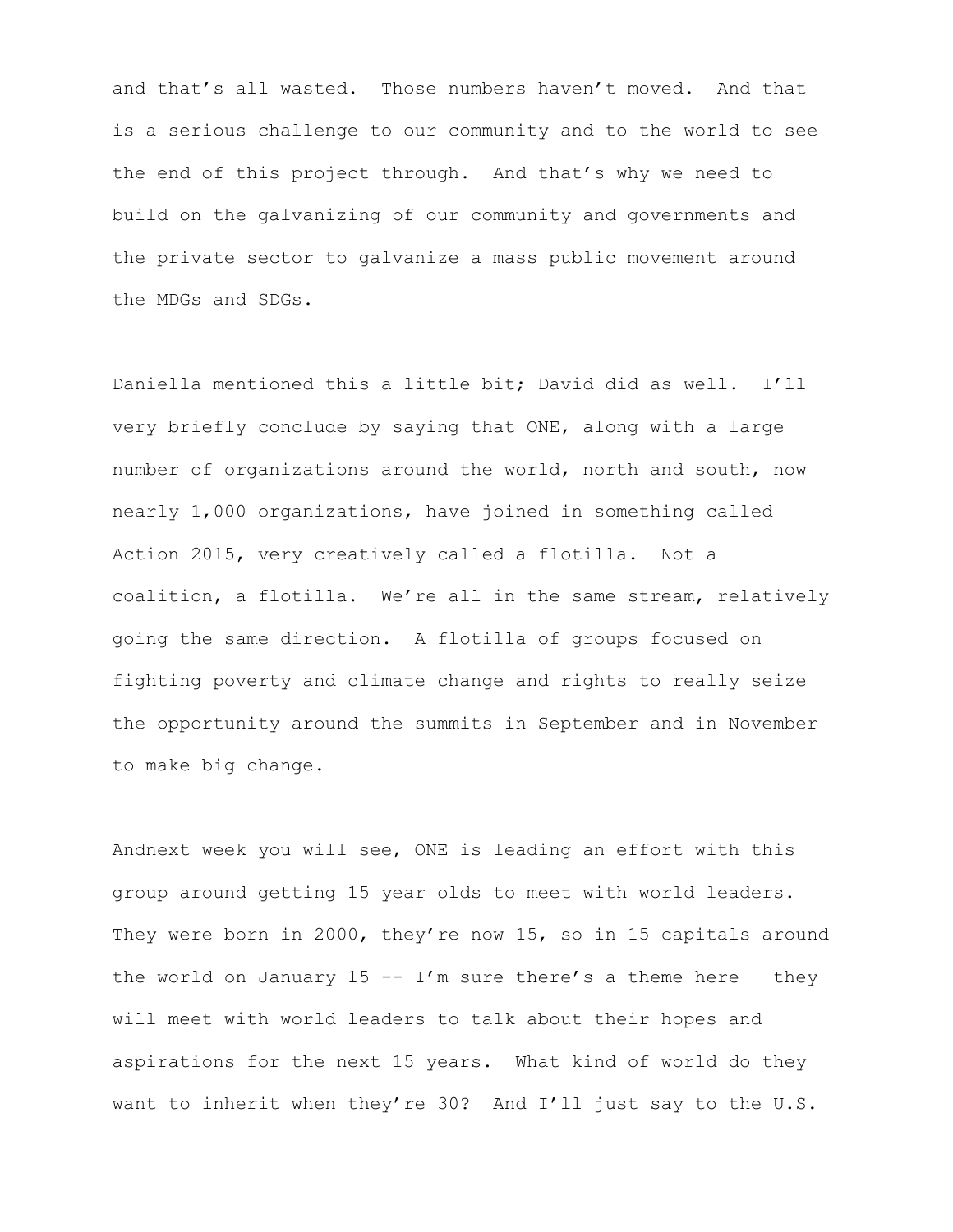government representatives here, David Cameron has agreed to meet with our 15 yearolds, so it'll be interesting to hear who you all are going have meet with our group. I never miss an opportunity to lobby in front of my friends here.

In September, we're working with Richard Curtis and others on something called Project Everyone, whose aspiration is that when the goals are adopted, seven billion people on the planet hear about them over the course of seven days, so that there is knowledge of and buy in and mobilization of people around the world. Again, north and south, to hold governments accountable and themselves in the private sector, and do their own due diligence to see these goals actually achieved.

So we hope that by the time September rolls around, we will not only have good goals -- we are not going to get perfect goals. We're not going to get a perfect number of goals, and we will have failed as a community, I think, if people outside of government only focus on getting the perfect number of words. We really do need to spend a lot of time on focusing on getting those words and that knowledge and that mobilization out there. So that's a big priority for us.

DAVID BECKMANN: Okay, Lindsay Coates is the acting CEO of Interaction, and just an outstanding human begin. It's great to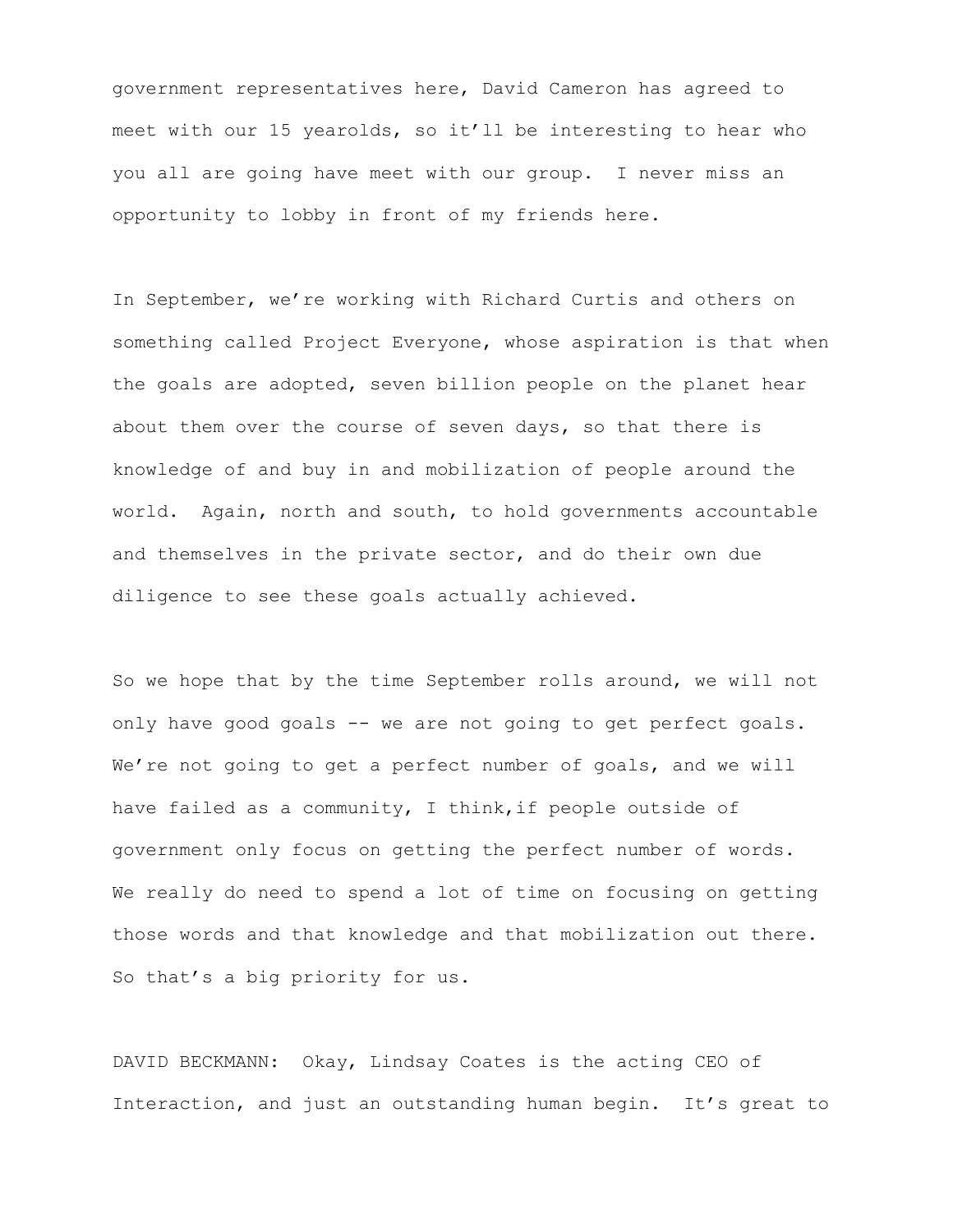have her be acting CEO of Interaction for a while. So tell us, what will success look like?

LINDSAY COATES: I love this question because I think it gets to the root of what we're engaged in. To underline what's been said before, I think the focus on data that we've had has caused us to really understand poverty in a way we've not understood it in the past. And the result of that is we are now positioned to ask harder questions. So we're asking harder questions about governance and inequality and what does inclusive economic development look like.

So when I think about the future, I think about the platform we've created with this data, and all the other things we've talked about. And I have to be succinct because it's almost 4:00 and you all don't want to spend the rest of your afternoon here, but I think that if you ask the harder questions, then what success looks like is not simply meeting the 16 goals and 169 indicators. Because if you look at those indicators, some of them are data points, and some of them are real indicators, and some of them are political statements.

So there's a lot to unpack, and I hope that'll get done during the intergovernmental process, but what success really looks like, I think, is building, and deepening, and understanding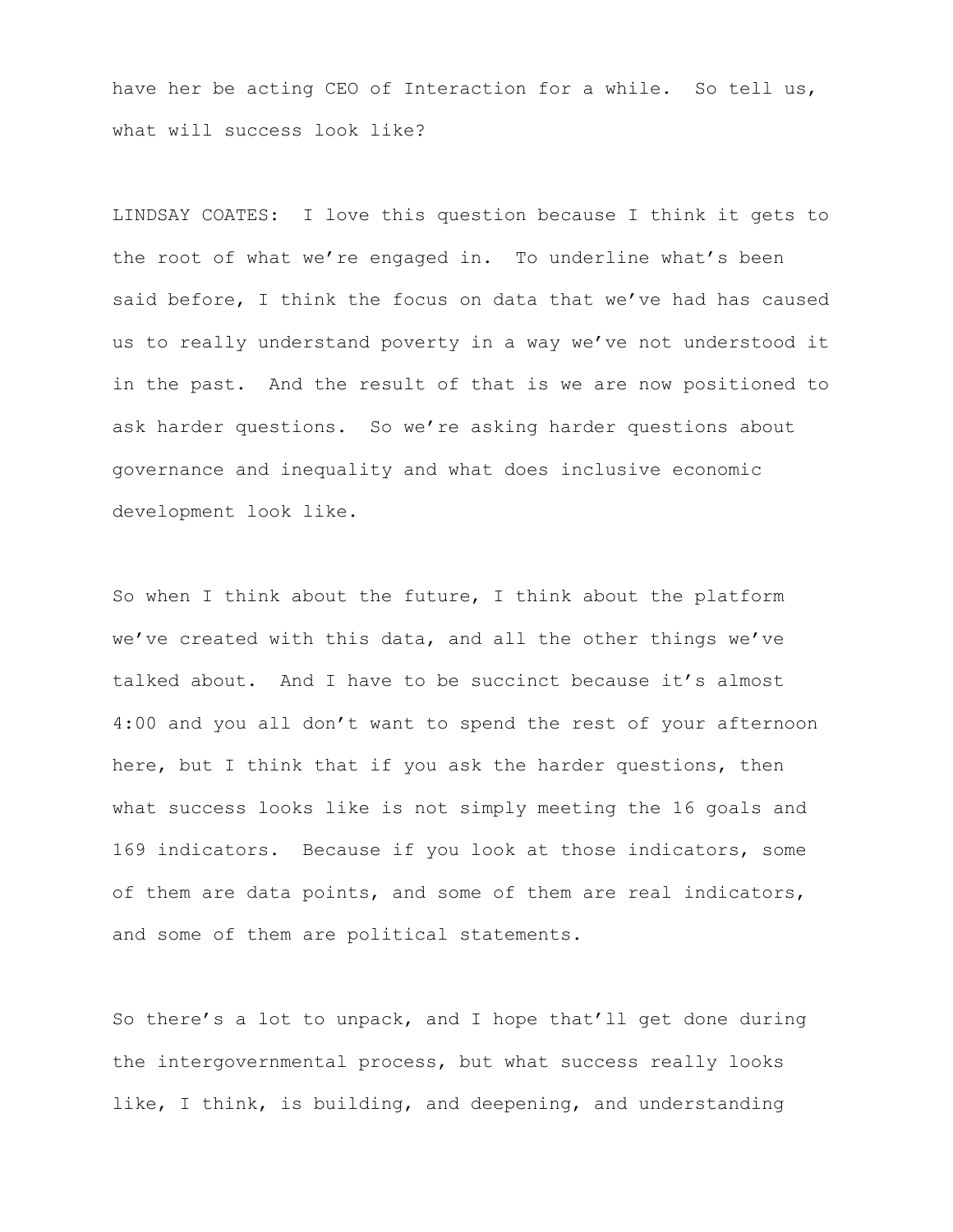universality in every country. Because I think in Washington, there's a tendency to go, "Universality? Oh, it's a political program. We can't move that. That's too hard." But the fact is, if we're holding a mirror up to ourselves the way David did in his sermon at the beginning, if we're holding that mirror up, then we can legitimately expect other countries to hold that mirror up. And that changes the whole dynamic that's already been observed here. It's not just about whatrich countries give to poor countries, as Tony pointed out. It's a different dynamic.

So success would look like really deepening and building the understanding of what universality looks like in every country. It also looks like having sustainable systems that measure progress. I know the World Bank is interested in showing some leadership on that issue, and I think that's really critical.

And then finally, having a development framework where financial flows come together in really meaningful and deep ways. InterAction has been really interested in this issue. Our members contribute 18 billion a year toward development. We are now publishing to IATI. We are encouraging our members to publish to IATI. And we see a critical role for ourselves in terms of both being funders and being part of civil society that has a responsibility in that space. And also walking with,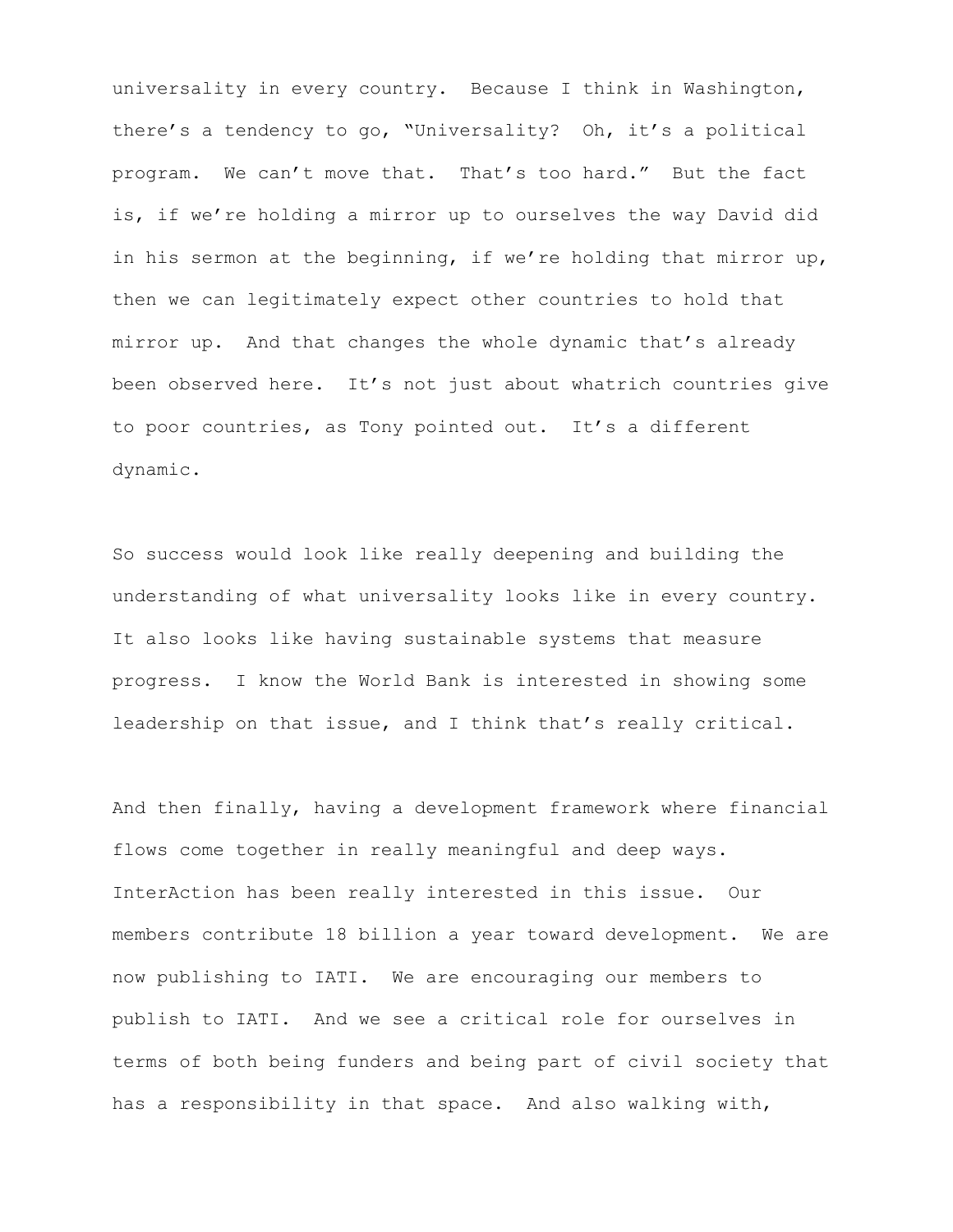being companions. Moving forward together.

I had an InterAction CEO say to me recently that she didn't feel that she had any credibility as a poverty advocate if she did not have viable anti-poverty programs in this country. And that's a huge mindset shift, and that's really what we're talking about with universality: we all own it, and we have data, and we're all accountable. So that's what success looks like to me.

DAVID BECKMANN: I think we ought to stick to try to get out of here at 4:00. So Jack, are you going to say a final word?

JACK LESLIE: Let's say, thanks to the panel.

## [applause]

JACK LESLIE: Are there any burning questions, though? We have a minute if there's a burning question. Okay, one burning question. Come on David, we can handle this.

JEFF MEER:Jeff Meer, the Public Health Institute. David and Lindsay, wouldn't it help for President Obama to announce a United States national development strategy like we ask every other country to do? It would help in terms of building support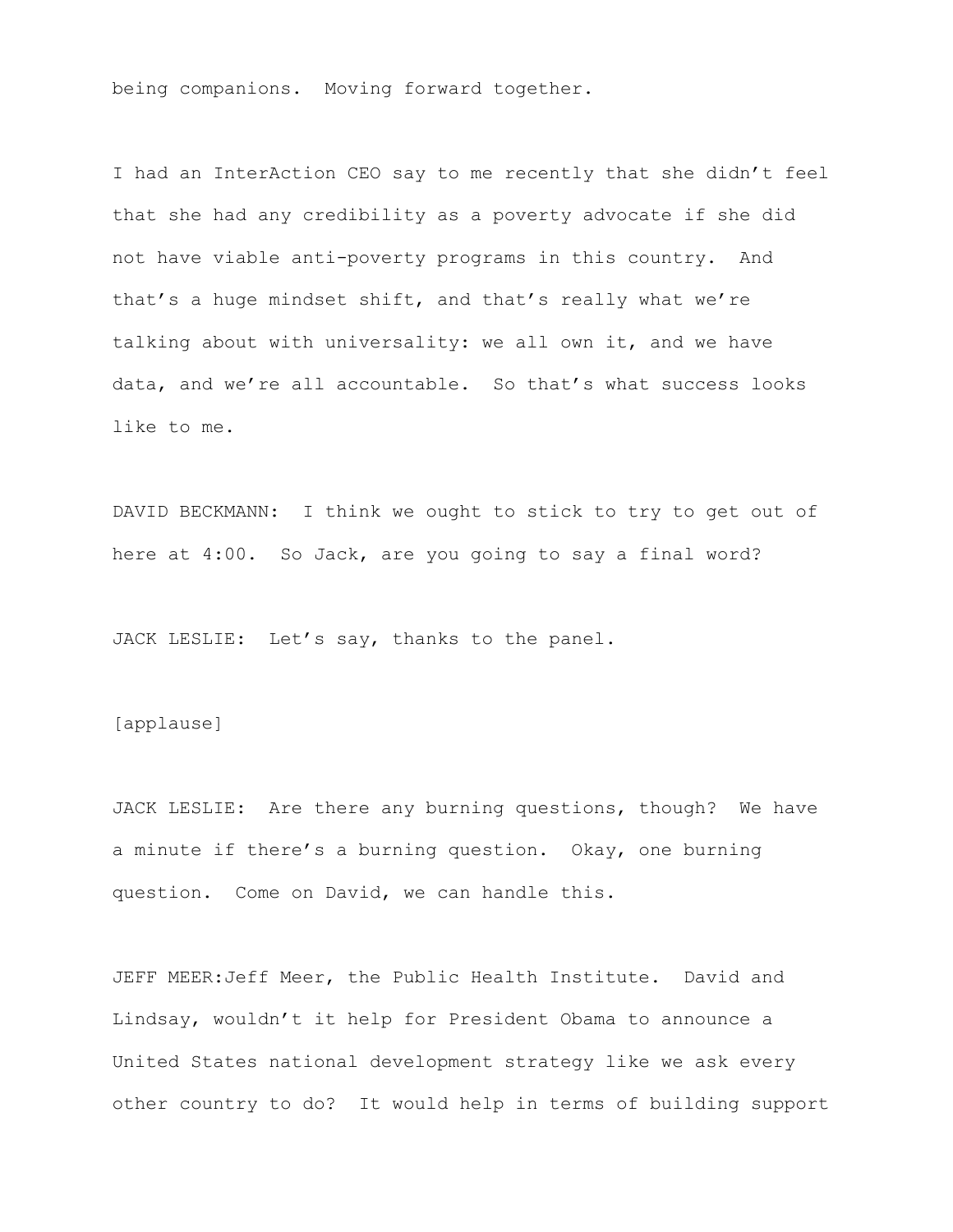for universality. It would help build support for the sustainable development goals, and it would help people in the United States who desperately need help on poverty, hunger, health, et cetera. Thank you.

DAVID BECKMANN: I think the SDG's may provide a framework because when the U.S. signs on, I think the president will put forward a framework for how will we move toward the end of extreme poverty, the end of hunger in America. And how are we going to get a healthier society in our country. So I think the President may, with some encouragement, may use this international agreement as a way to put forward a plan. Now in our system, as it's got to be,the other party also needs to participate in that process. And so probably for us to get a really national development plan, a national post-2015 plan, it's the presidential debates.

So we need to insist that all the candidates, Republican and Democrat, speak to this. And this is not a partisan theme, whether it's Paul Ryan or Marco Rubio or Speaker Boehner whohas given a speech on poverty recently. I've heard McConnell talk about the dramatic progress that developing countries have made against poverty. So it can also be a Republican theme. How are we going to create an opportunity in America, an opportunity in the world? In the presidential debate is where we're going